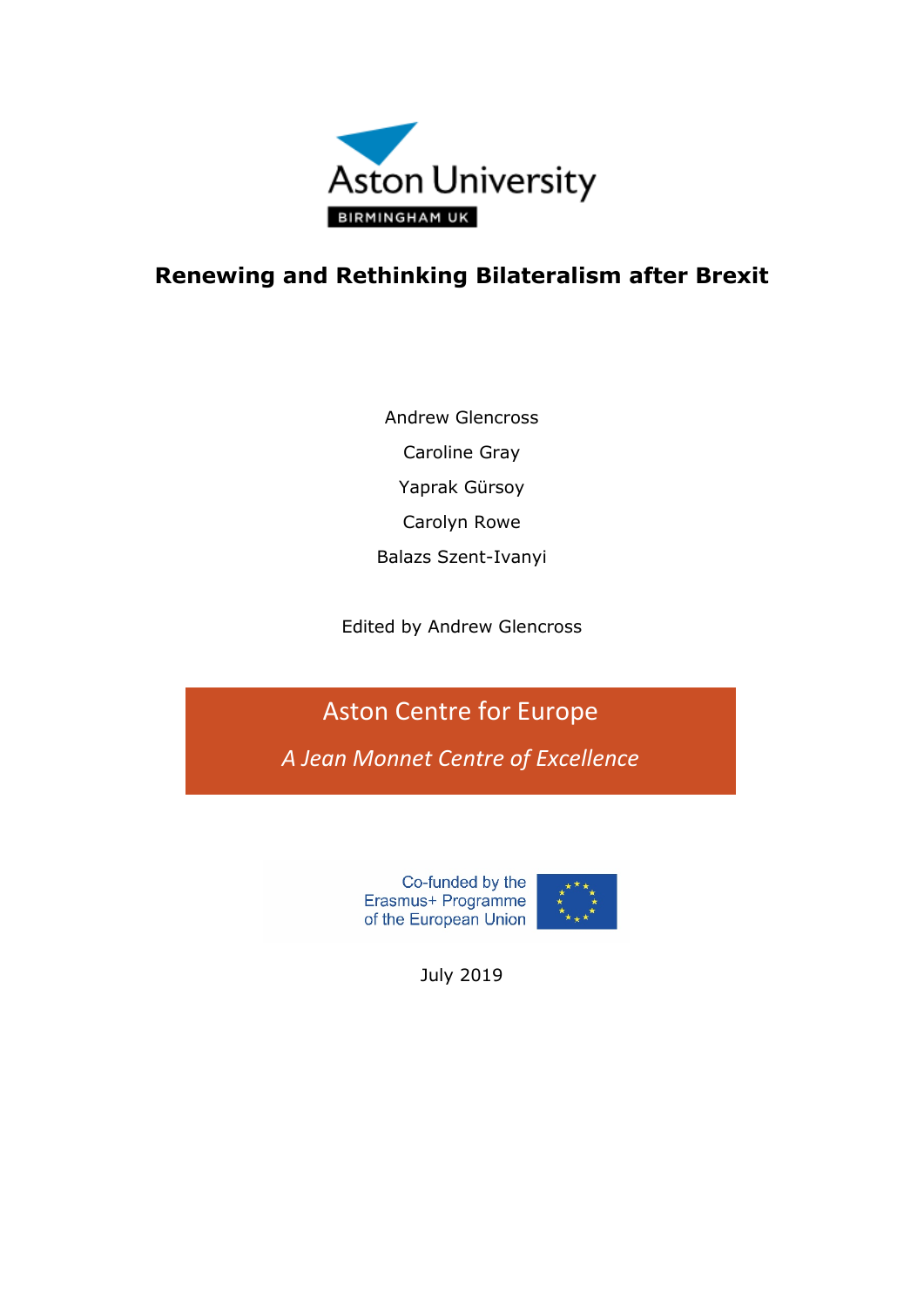# Table of Contents

[Executive Summary](#page-2-0)

- 1. [Introduction: Renewing and Rethinking Bilateralism after Brexit,](#page-4-0) *Andrew [Glencross](#page-4-0)*
- 2. [Brexit and the UK-Spain Diplomatic Relationship,](#page-7-0) *Caroline Gray*
- 3. [Bilateral Relations between the UK and the Visegrad Four after Brexit,](#page-15-0)  *Balazs [Szent-Ivany](#page-15-0)*i
- 4. [The UK-France Diplomatic Relationship, A](#page-21-0)*ndrew Glencross*
- 5. [Brexit and the UK-Turkey Relationship,](#page-27-0) *Yaprak Gürsoy*
- 6. [The International Relations of the UK's](#page-33-0) Nations and Regions following Brexit, *[Carolyn Rowe](#page-33-0)*

[About the Authors](#page-39-0)

[About the Aston Centre for Europe](#page-41-0)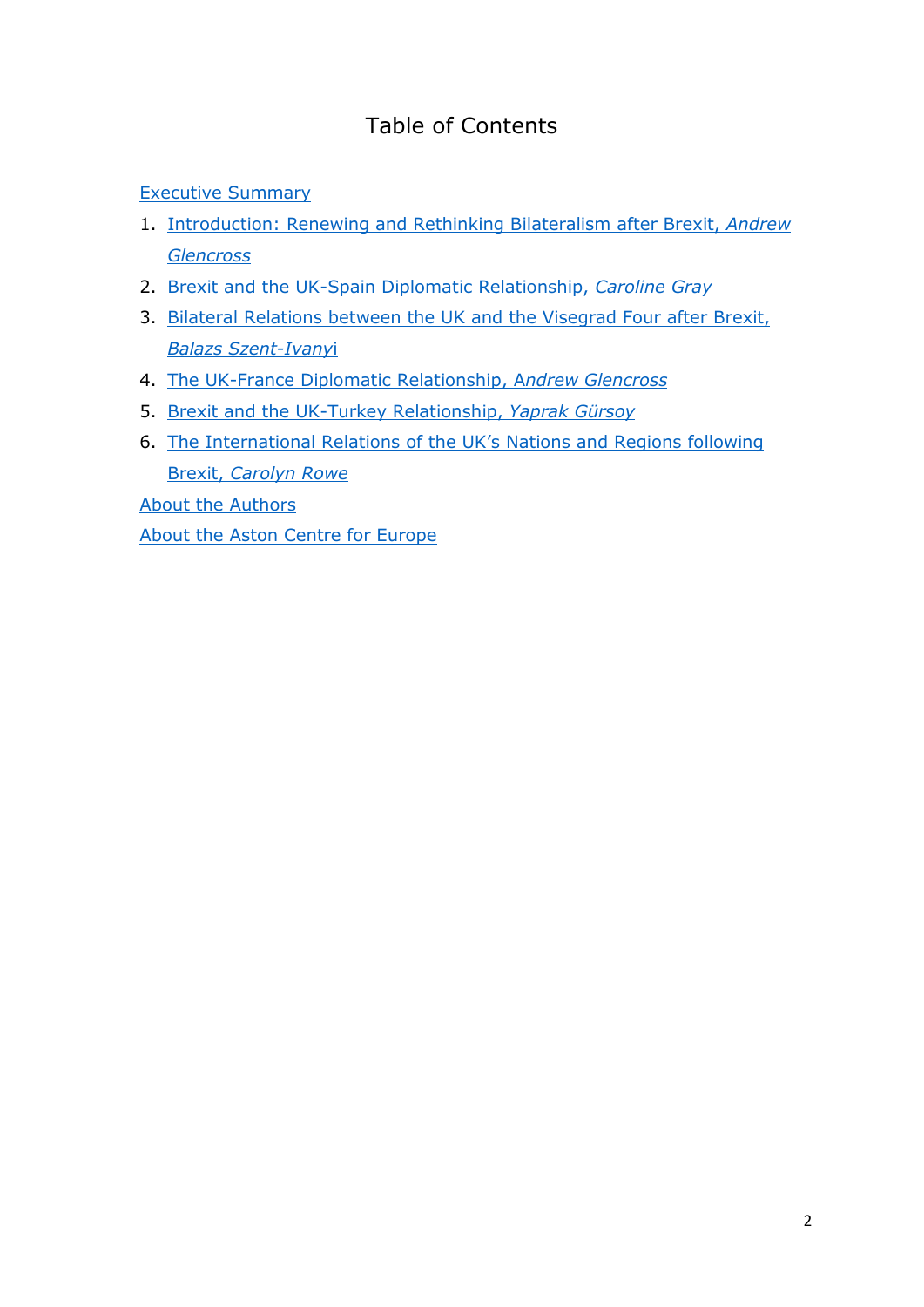# <span id="page-2-0"></span>Executive Summary

This report examines three central policy challenges arising from the UK's need to renew and rethink bilateral relations with key European countries after Brexit:

- What agenda should drive specific diplomatic relationships and how can economic and institutional resources best be devoted to this objective?
- How far can bilateralism recreate, or substitute for, the so-called "multiplier effect" of EU membership and maintain UK aspirations for a prominent global role?
- Finally, as a multi-national state, how will the UK's changing relations with the EU be mediated by devolution arrangements, which themselves are in flux?

### *The UK and Spain*

- There is appetite on both sides for a stronger UK-Spain bilateral relationship, but there is a practical challenge regarding policy fragmentation across UK government departments.
- London must make sure Spain is given appropriate consideration, especially because of Madrid's potentially increasing influence in the EU – although unprecedented Spanish parliamentary fragmentation is leading to policy uncertainty.

### *The UK and the Visegrad Four*

- They all label the UK an important partner and most likely support arrangements allowing some UK participation in EU decision-making, but goodwill would be jeopardized if the UK reneges on its promises regarding the future rights of EU citizens living in Britain.
- Political engagement with Hungary and Poland carries reputational risk for the UK, although their leaders will be grateful for any additional legitimization that they can derive from such engagement.

### *The UK and France*

• This deeply institutionalized relationship can withstand potential Brexitrelated acrimony, especially since both countries share global ambitions for which the EU itself is not always a necessary and sufficient instrument.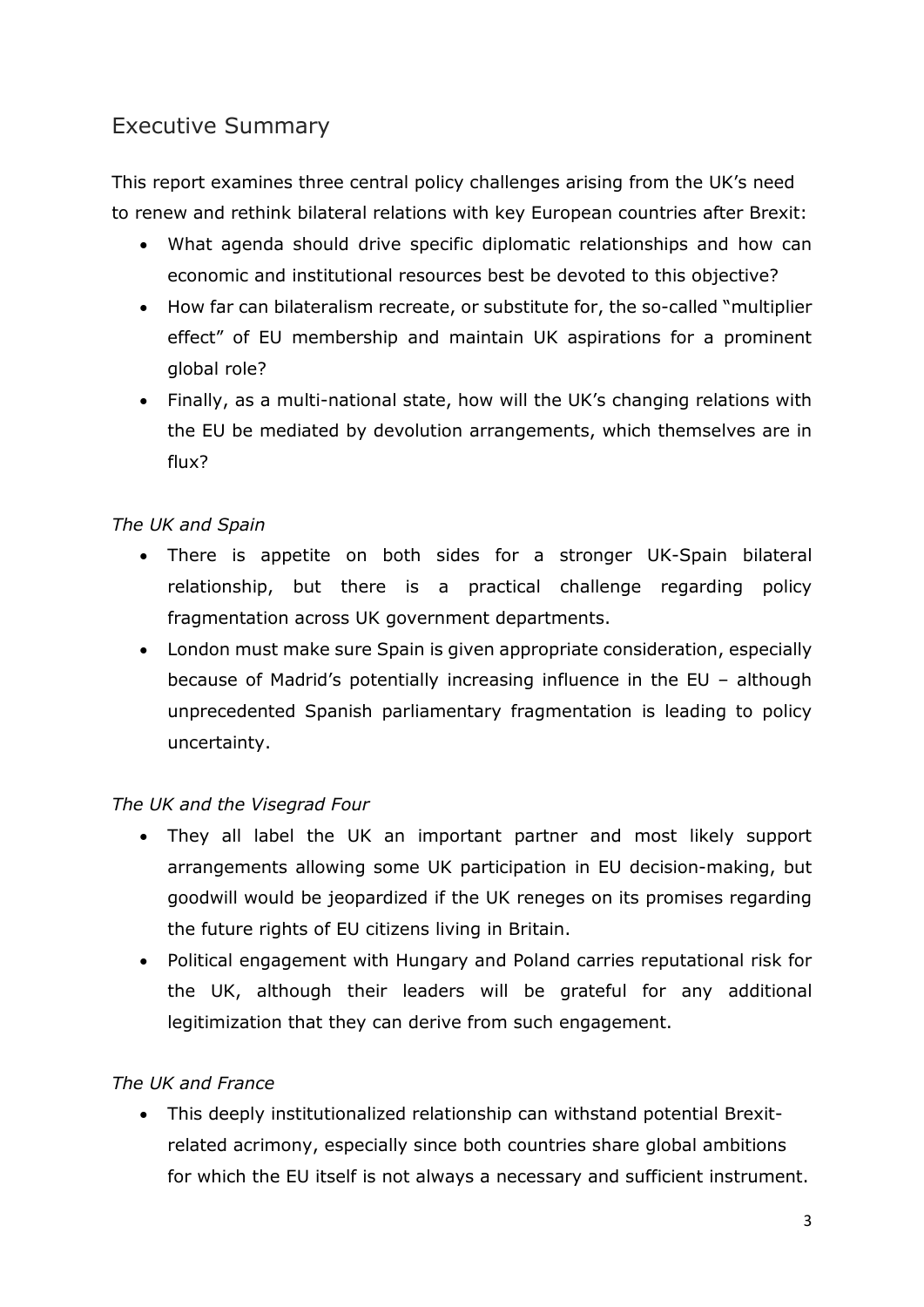• Heightened UK expectations of enhanced bilateralism are counterbalanced by the possibility of disappointment as the UK struggles with the coherence of its objectives and France will not always have the sway to sustain joint EU-UK enterprises.

### *The UK and Turkey*

- Turkey's trade relations with the UK have special meaning in the current economic climate and because the outcome of the Brexit negotiations could help reframe Turkey's bilateral ties with the EU.
- The UK can mediate to reduce regional tensions involving Turkey, but balancing good relations with Ankara while raising concerns over human rights and democracy poses a challenge for London.

### *Devolution and UK Diplomacy*

- The EU footprint of Britain's nations and regions will have to be recalibrated as Brexit enhances the incentive for Britain's devolved authorities to foster relations in Europe via regional representative offices.
- Coordination among devolved authorities is vital, especially in the contentious area of EU-UK trade – hence the need to set out common frameworks, including to provide policy coherence to preserve the UK's single market.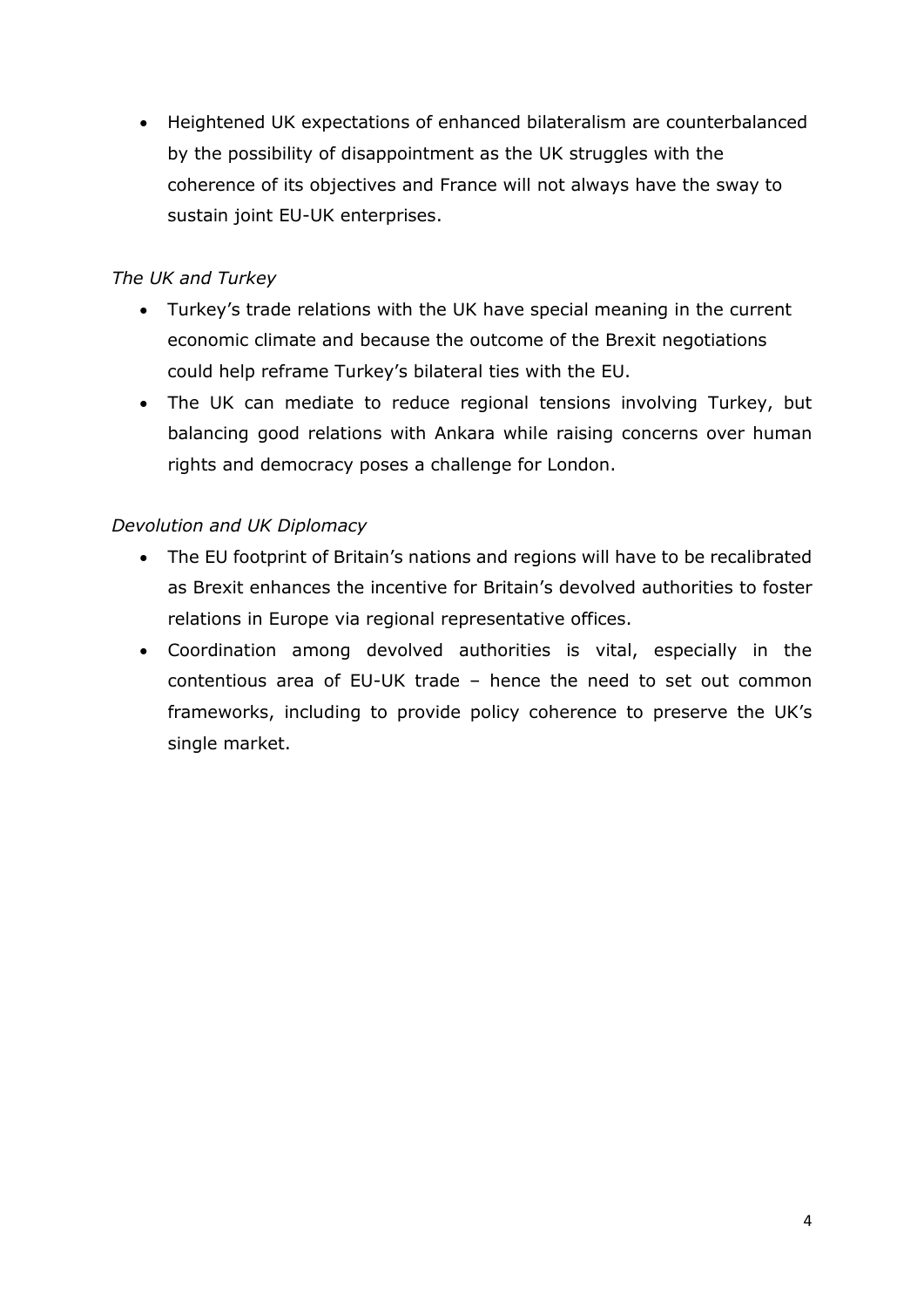## <span id="page-4-0"></span>Introduction: Renewing and Rethinking Bilateralism after Brexit

#### *Andrew Glencross*

In the post-1945 international order, the UK's influence was rooted in its membership of three organizations: NATO, the permanent five of the UN Security Council, and the European Union. This presence at the heart of the institutional architecture of multilateral diplomacy – combined with the cultivation of a close relationship with the United States – enabled a succession of British governments to talk up their global influence. Brexit fundamentally alters the UK's stance towards multilateralism because multilateral leadership in the EU and on the world stage previously went hand in hand. The UK practiced, and this was one of the chief reasons for joining the EEC in 1973, a "multipronged European diplomatic strategy" that consisted of treating EU relations as a subset of its broader international diplomatic strategy for promoting free trade, human rights, and a rules based order.<sup>1</sup> British governments of different political stripes notably sought to be a bridge between Europe and the US as part of their "special relationship" with Washington. Indeed, reflecting the fact that post-war US-UK relations were based on power asymmetry, US administrations actively encouraged UK integration with European peers. Even when diffident about encroaching on the transatlantic security partnership, the UK came to cultivate EU support for its own approach towards economic relations with China or for dealing with security threats posed by Russia.

Outside the EU club, the way the UK engages with the world is necessarily very different. The British government will have no seat at the table to influence EU foreign policy in a direction it favours, thereby reducing the importance of London for US policy-makers. The EU could also evolve in a way that goes against longstanding UK policy preferences – there are intimations of a more protectionist approach to trade based on how France and Germany are promoting an EU

<u>.</u>

<span id="page-4-1"></span><sup>1</sup> Whitman, R.G., 2016. 'Brexit or Bremain: what future for the UK's European diplomatic strategy?' *International Affairs*, *92*(3), pp.509-529.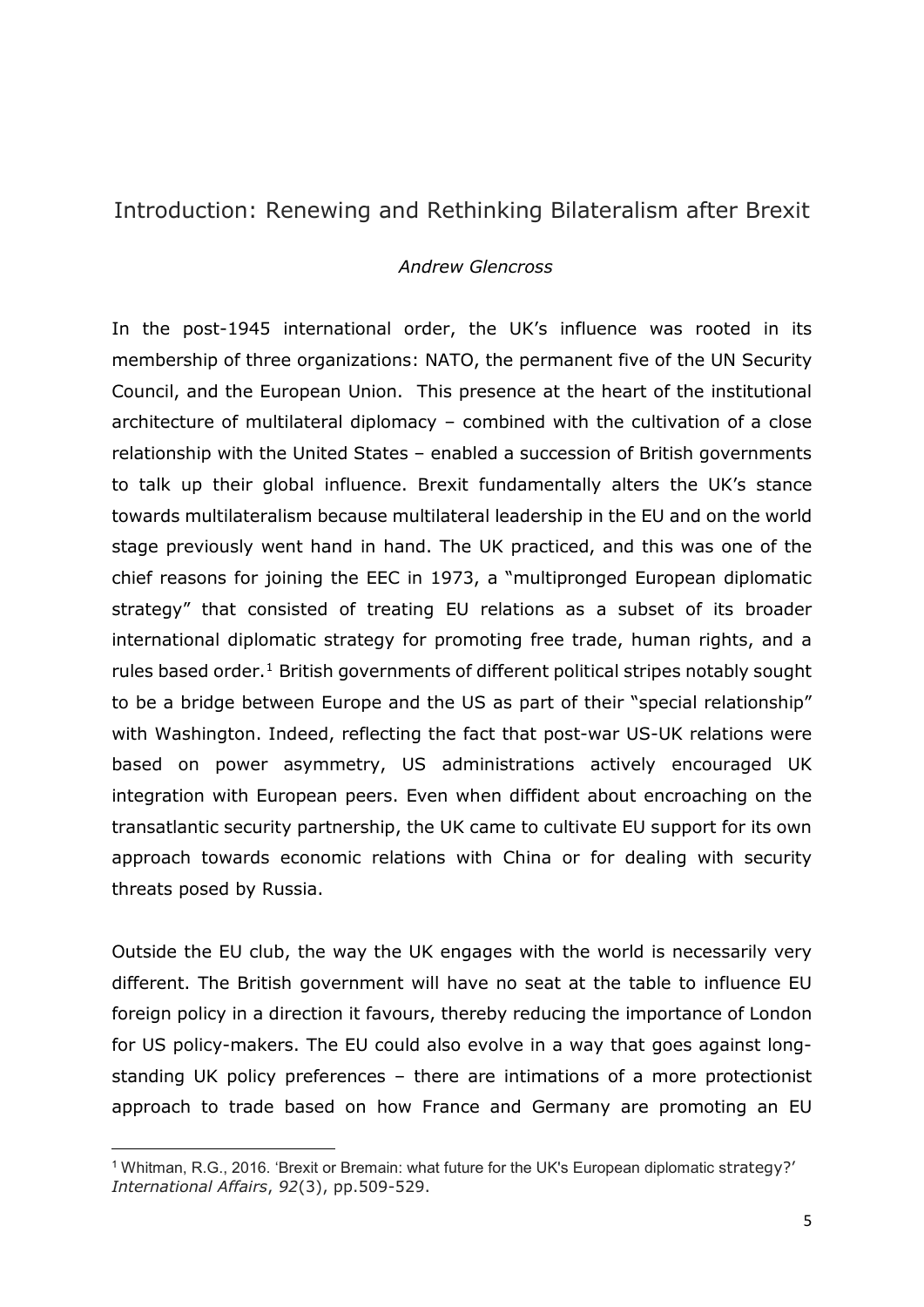industrial strategy designed in part to restrict Chinese investment in strategic sectors.<sup>[2](#page-5-0)</sup> Consequently, this report explores the challenges facing the UK as it seeks to engage with the EU on a bilateral basis by nurturing relationships with key member states and their leaders.

Relying on bilateral ties to influence the EU from the outside is a highly demanding proposition. This kind of engagement is more fickle, because it is based on personal relations between leaders that can be upended by shifting political currents at home or abroad, compared with the highly institutionalized and lawgoverned relations that constitute EU membership. Hence the approach taken here is to examine three of the central policy challenges that emerge from the UK's predicament of having to renew and in many ways rethink bilateral relations with key European countries.

The first challenge concerns the ways and means of nurturing bilateral relations in a set of countries that had slipped down the list of UK diplomatic priorities. What agenda should drive specific relationships and how can economic and institutional resources best be devoted to this objective? The second policy question explored here is the issue of how far the UK's aspirations for a prominent role in global multilateral leadership, notably in the UN but also in institutions such as the WTO, can be reconciled with an EU-UK partnership built on a web of bilateral relations. That is, what can bilateralism do to recreate, or substitute for, the so-called "multiplier effect" of EU membership by developing a consensual EU-UK approach to global problems? Finally, it is important to remember that the UK is a multinational state with a complex system of devolved governance. So how will the UK's changing relations with the EU be mediated by devolution arrangements, which themselves are in flux?

The contributions offered here thus explore these fundamental questions as they pertain to specific instances of inter-state diplomacy and, more generally, devolution and EU policy after Brexit. The bilateral relationships selected for inclusion in this report reflect the variety of cross-cutting economic, security, and

<u>.</u>

<span id="page-5-0"></span><sup>2</sup> 'Germany, France agree industrial policy plan for Europe', *Reuters,* 19 February 2019 <https://www.reuters.com/article/us-germany-france-industrial-policy-idUSKCN1Q81IO>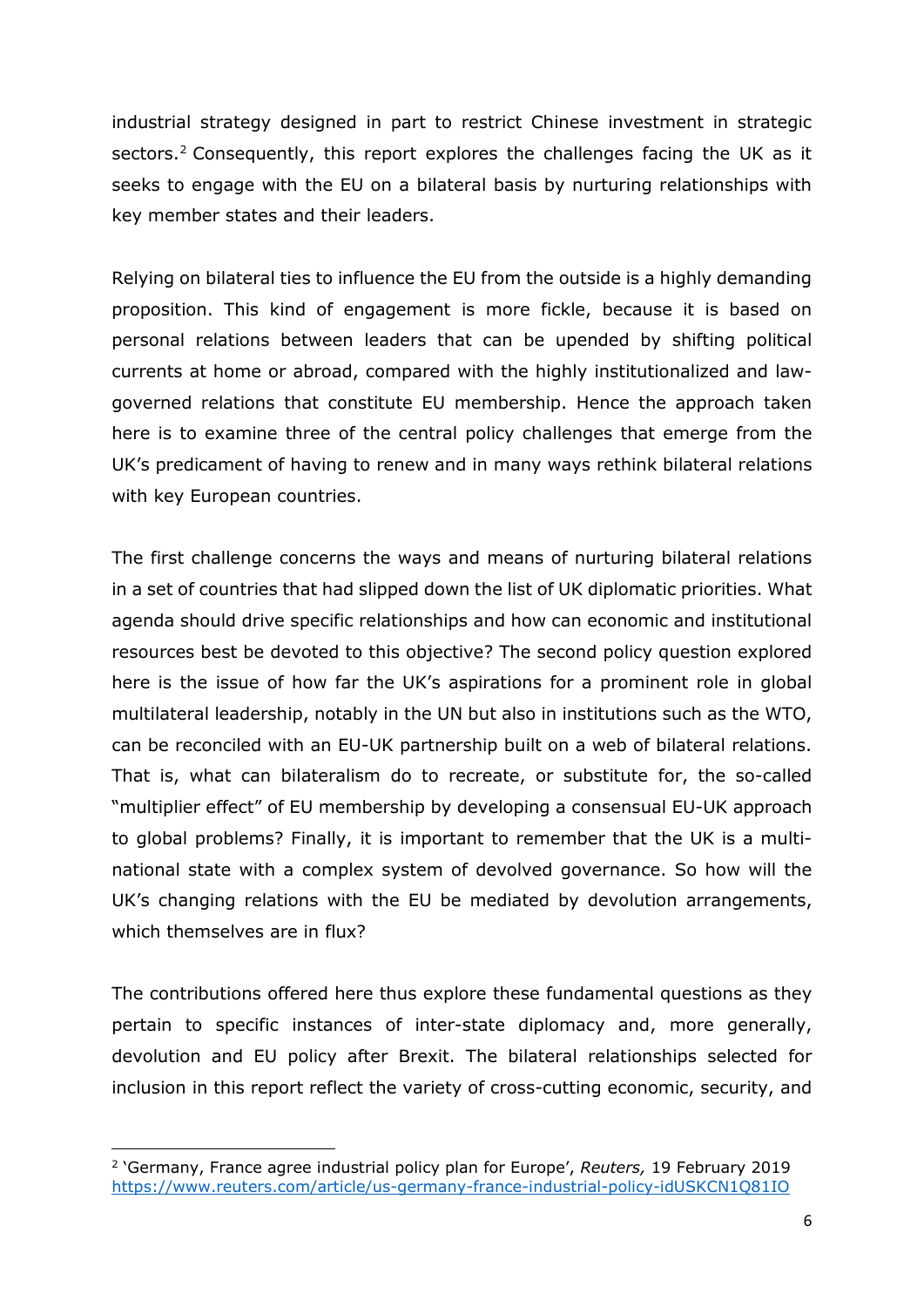diplomatic concerns that characterize UK engagement with Europe after Brexit. UK relations with France, Germany, Spain, Turkey, and the Visegrad Four (V4; the Czech Republic, Hungary, Poland and Slovakia) are scrutinized to determine how far bilateralism is likely to address the first two policy challenges described above. The final chapter brings back in to focus the complicating factor of devolution, looking at how territorial governance arrangements elsewhere in Europe can provide lessons on conducting "paradiplomacy" with the EU.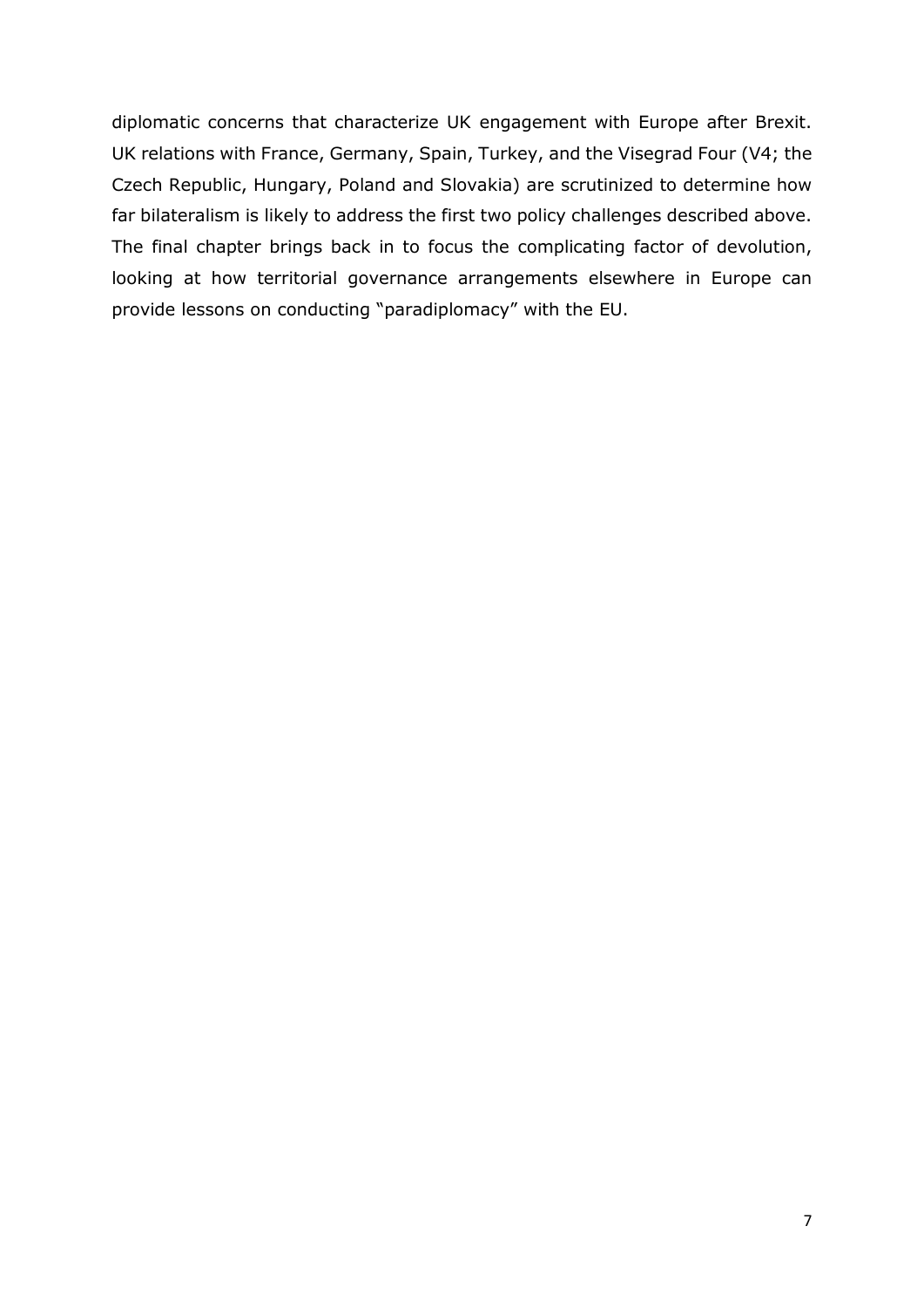## <span id="page-7-0"></span>2. Brexit and the UK-Spain Diplomatic Relationship

### *Caroline Gray*

The UK and Spain do not benefit from the history of institutionalised bilateral cooperation outside the EU framework that characterises the UK's relations with France, for example. Moreover, the thorny question of Gibraltar continues, in part, to militate against a closer political relationship. The two countries do, however, share a huge amount in economic and people-to-people terms. The UK is the main destination of Spanish investment abroad, and the UK is the top European investor and second global investor in Spain, behind only the  $US<sup>3</sup>$  $US<sup>3</sup>$  $US<sup>3</sup>$  Spain also hosts the largest number of UK citizens living in other EU countries.

Since Spain is not Germany or France, which are usually the primary focus of the Foreign and Commonwealth Office's (FCO) bilateral efforts in Europe, it thus falls within the next group of European countries that are particularly important to the UK for economic and social reasons. Politically, the relationship is also set to become even more important since Spain, one of the most euro-enthusiastic countries, looks potentially to be on the cusp of becoming more of a key player in the EU context. This makes healthy UK-Spain relations paramount if the UK still wants to be able to engage with the direction of the EU from outside its ranks. In the context of Brexit, the UK-Spain relationship is thus a key case study to look at to assess what the UK government is doing and the challenges it faces to strengthen bilateral relations with EU member states beyond France and Germany.

### *Bolstering bilateral relations: the work of the British embassy in Madrid*

Since the Brexit vote, the FCO, through the work of its Embassy in Madrid, has actively taken steps to bolster existing bilateral engagement with Spain in a range of economic and public policy matters. Examples of areas under the UK government's Industrial Strategy and wider Prosperity Agenda where activity has been particularly strong in Spain include collaborative work on smart cities, as well as science and innovation outreach and events. Beyond central government-to-

<span id="page-7-1"></span><sup>&</sup>lt;sup>3</sup> Ignacio Molina and Salvador Llaudes, 'Brexit and the (stronger than it looks) UK-Spain relationship', *The UK in a Changing Europe*, 1 November 2017. <https://ukandeu.ac.uk/brexit-and-the-stronger-than-it-looks-uk-spain-relationship/>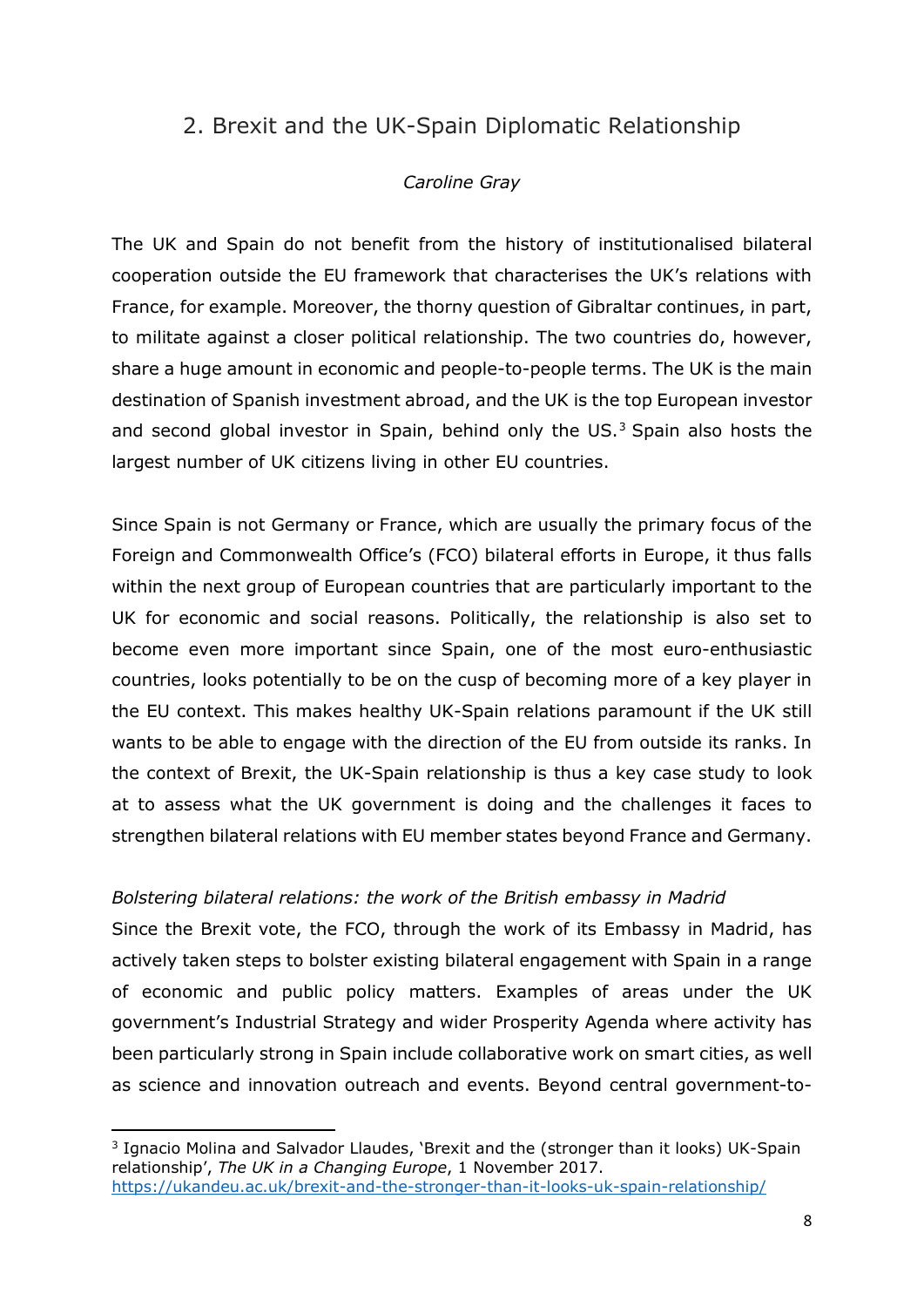government collaboration, the British Ambassador and his team have long been travelling all over Spain to meet with regional and local leaders to promote trade and investment opportunities with the UK and to design bilateral strategies for engaging with individual Spanish regions that feature prominently in UK-Spain economic relations. This is in recognition of the fact that Spain's 17 regional governments hold many of the responsibilities for industrial policy and delivery of the EU's single market agenda, and certain regions are particularly important to UK-Spain relations, most notably (in alphabetical order) Andalusia, the Basque Country, Catalonia, Madrid and Valencia.

A clear sign of the UK government's recognition of the importance of the UK-Spain economic relationship came in early 2019 with the appointment of a senior diplomat to a newly created role in Madrid as Counsellor responsible for bilateral relations and the regions. The post holder is responsible for drawing up the FCO's new UK-Spain bilateral strategy for the post-Brexit context, to be underpinned and informed by a regional engagement strategy that reflects the varying importance and nature of different Spanish regions to UK-Spain economic relations. The role is one of approximately 50 new posts, many at senior diplomat level, that the FCO decided to create in Embassies across the EU-27 in the wake of the Brexit vote, to boost FCO competence and resources in EU member states. This decision followed years of the UK government moving personnel and resources away from embassies in Western Europe towards other parts of the globe (particularly Asia), relying on the fact that UK representatives interacted regularly with their European counterparts in EU institutions in Brussels.[4](#page-8-0)

The fact that the new Counsellor has been tasked with seeking out the best way to cooperate with Spain and bolster UK-Spain relations, rather than being given a pre-designed, centralised strategy to follow and implement, mirrors the bottomup approach of the FCO's Bilateral Strategy team more widely in its approach to future relations with EU member states. The unit was designed to put more programme spending into the network and get posts in different EU member states talking to each other, due to the prevailing sense that the FCO had not been doing

<span id="page-8-0"></span><sup>4</sup> House of Commons Foreign Affairs Committee, 'The FCO's resources in Europe', in 'The Future of UK Diplomacy in Europe', Second Report of Session 2017-2019, pp. 17- 19[.https://publications.parliament.uk/pa/cm201719/cmselect/cmfaff/514/514.pdf](https://publications.parliament.uk/pa/cm201719/cmselect/cmfaff/514/514.pdf)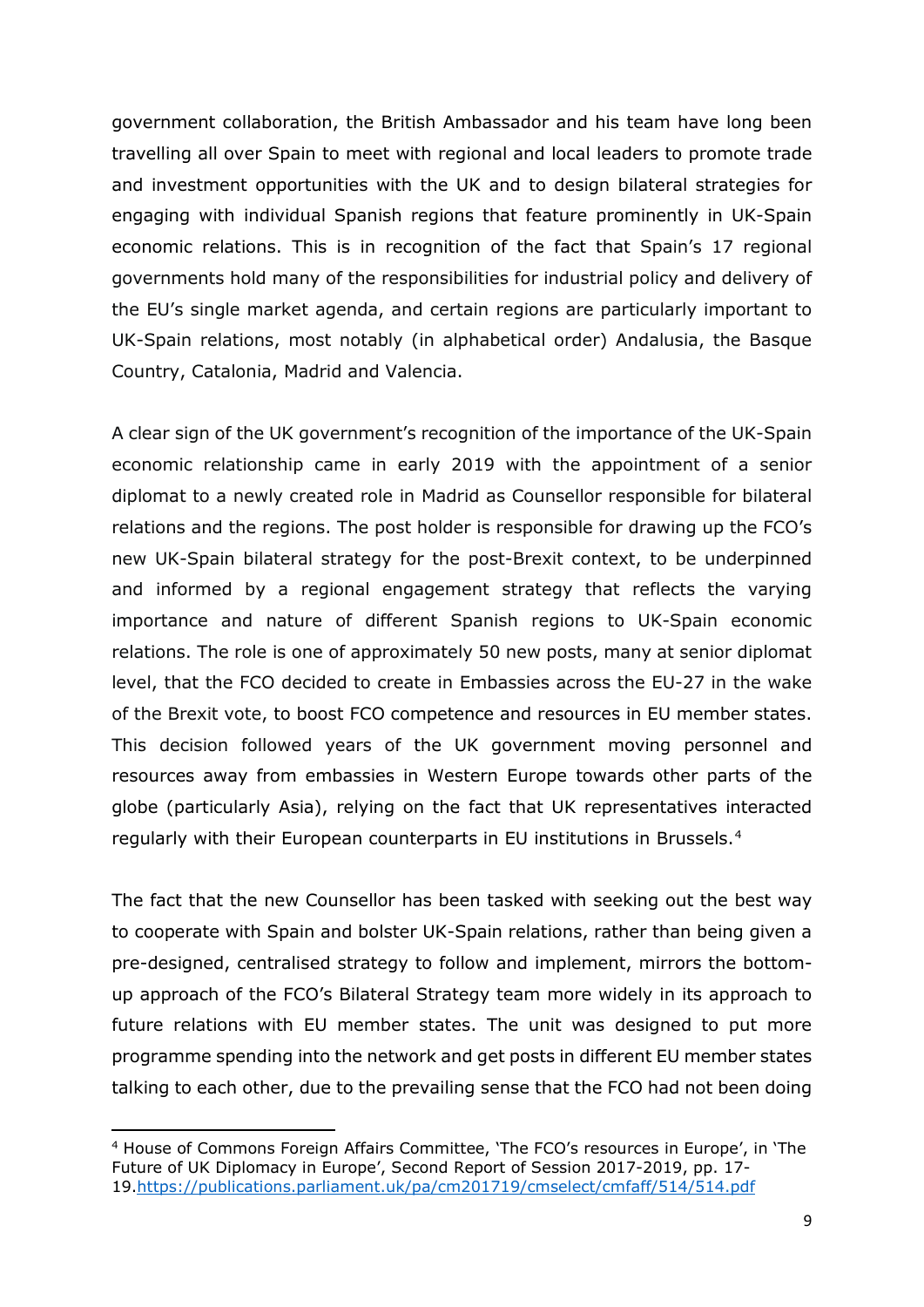as much bilaterally as it could have done. Its main approach so far appears to have been to seek out successful bilateral initiatives and activities in individual Embassies to promote as examples of best practice, which is positive in that it allows for country-specific and regional variation where appropriate.

It is not just the FCO that is bolstering resources in Spain and other key EU member states, but also the Department for International Trade (DIT). Indeed, the two departments go hand-in-hand in the sense that political engagement and economic or business engagement are two sides of the same coin under the current UK government's Industrial Strategy and Prosperity Agenda. Thus, DIT and the FCO are both working on trade policy to leverage the FCO's overseas network and promote British trade and investment abroad. Almost all of the thematic areas that the British Embassy in Madrid is seeking to collaborate on with its Spanish counterparts fall under the remit of the four grand challenges identified in the Industrial Strategy, namely Artificial Intelligence and Data, the Ageing Society, Clean Growth and the Future of Mobility.<sup>[5](#page-9-0)</sup> While most overarching agreements in these areas are reached in multilateral fora, the FCO sees bilateral engagement as crucial not only to help shape decisions taken in those fora, but also to work on best practices for implementation afterwards.

It is widely recognised that value-based work via soft power is generally more feasible to do bilaterally than work on specific economic policy issues, which tend to be more tied to the EU-policy side. And yet, the FCO can use – and has been using – its share of the cross-government Prosperity Fund to forge bilateral relations on economy-related projects, such as smart cities, that complement EU economic policy making, rather than interfering with it. To reduce the risk of such collaboration being subject to the political vagaries of the moment, the UK could work towards establishing an official strategic dialogue with Spain akin to the ones that it already has with France, Germany and Italy. Neither side wants ongoing frictions over the status Gibraltar to reduce the scope for bilateral engagement in other areas.

<span id="page-9-0"></span><sup>5</sup> HM government, Industrial Strategy White Paper, 2017, p. 10. [https://assets.publishing.service.gov.uk/government/uploads/system/uploads/attachme](https://assets.publishing.service.gov.uk/government/uploads/system/uploads/attachment_data/file/664563/industrial-strategy-white-paper-web-ready-version.pdf) [nt\\_data/file/664563/industrial-strategy-white-paper-web-ready-version.pdf](https://assets.publishing.service.gov.uk/government/uploads/system/uploads/attachment_data/file/664563/industrial-strategy-white-paper-web-ready-version.pdf)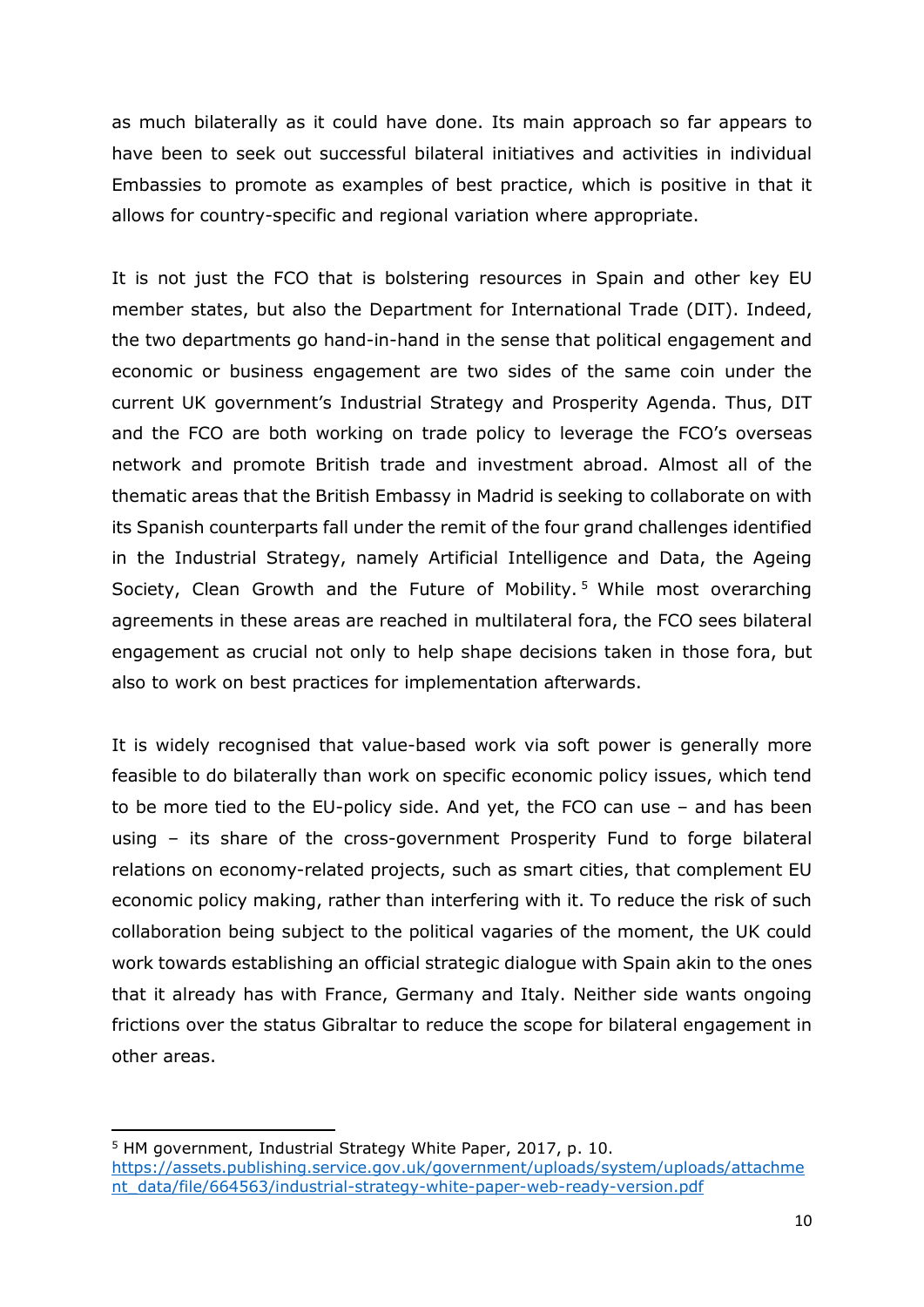#### *Challenges to bilateral engagement*

While there are thus opportunities in UK-Spain bilateral relations, there are also sizeable challenges. On a practical level, one of the first of these is fragmentation across UK government departments. Previous governments had gradually diluted international policy making among different departments, thereby reducing the FCO's oversight capacity. Coordination over bilateral relations has thus become somewhat disjointed across the various departments dealing with international policy issues including, most notably, the FCO and DIT, but also others such as the Department for Environment, Food and Rural Affairs (DEFRA). After the UK leaves the EU, it all needs to be more joined up again, and the FCO should lead on that, raising the question of whether it has the right infrastructure in place to do so.

There is also going to be continual work for the British Embassy in Madrid to do back in London to make sure Spain is given appropriate consideration. The positive news in this regard is the increased quantity of visits from London-based senior government and civil service representatives to Spain since the Brexit vote, but the Embassy cannot rest on its laurels. Once a third country, the UK is unlikely to be putting weight on relations with smaller EU member states. The FCO will likely focus on the 5 or possibly 6 most important EU members, but other departments involved in international policy making will have a more reduced focus, with Spain potentially on the fringes depending on the subject matter. Importantly, the Treasury is unlikely to focus on 6-7 EU member states in depth. It will focus primarily on the G-7 and beyond that the G-20, with the Embassy in Madrid just able to get Spain in on the G-20 budget.

Issues will also inevitably arise around prioritisation. The Political team within the Embassy may wish to work with Spain on the Maghreb region, but the Economic team has other priorities. Of course, this will also depend on reciprocation, on what Spain most wants to work on with the UK – mirroring wider prioritisation issues that the FCO will have to address in its bilateral relations with EU member states generally. Even in areas that do not infringe on EU competences, there is a sense that Spain is understandably somewhat reluctant to engage in new bilateral initiatives with the UK until there is more clarity on Brexit and the situation is more settled. Some Spanish departments such as the Ministry of Industry, Trade and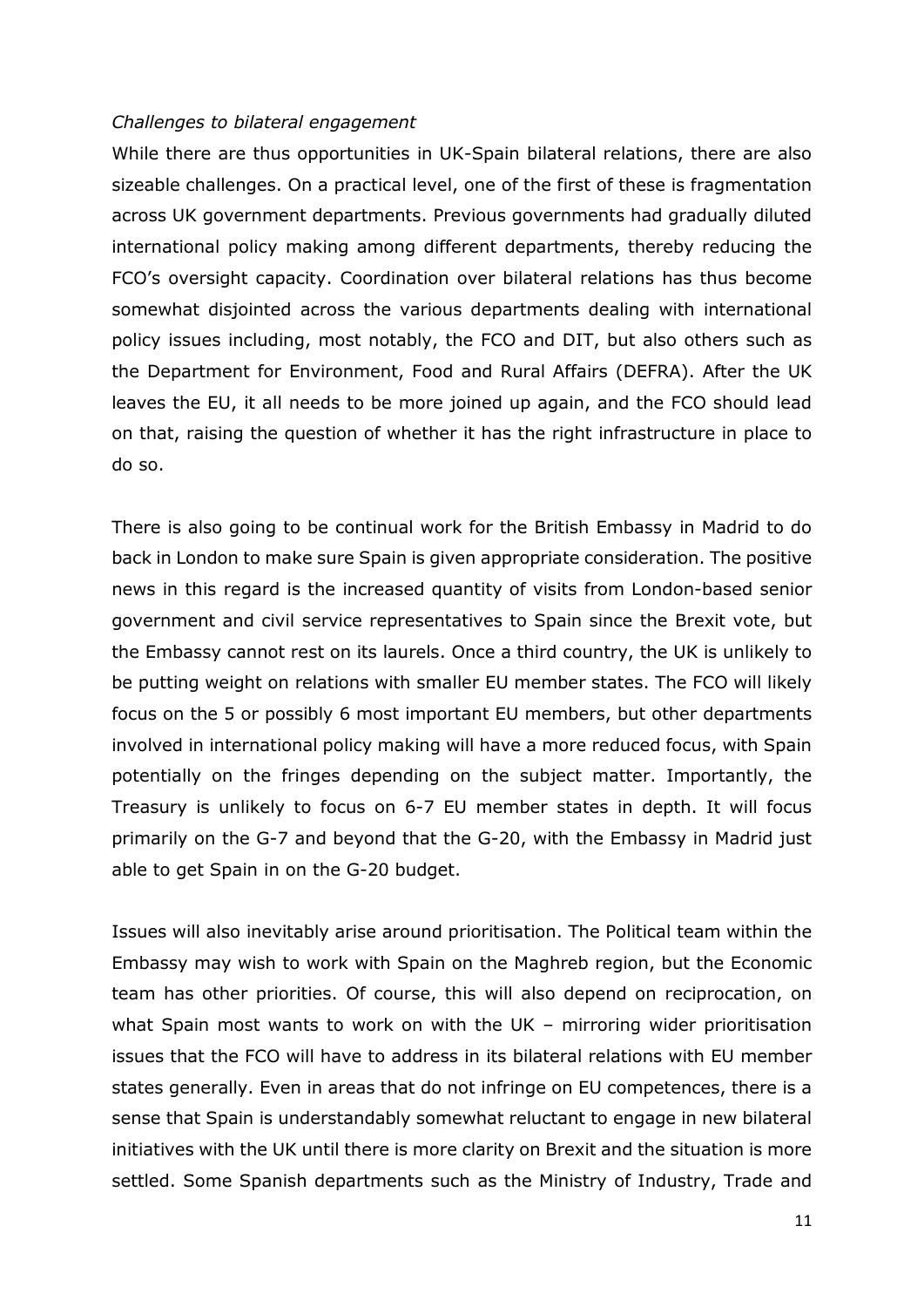Tourism have been proactively seeking to work with the UK on issues of shared concern such as the WTO reform, China, and digital matters, but that has become more the exception rather than the rule.

#### *Brexit Britain and euro-enthusiast Spain: an awkward fit?*

Spain and most of its political class – both right and left alike – remain strongly pro-EU overall. The far-right VOX party, which appeared much later on the political landscape in Spain than its counterparts in Germany, France, Italy or elsewhere, performed poorly overall at the Spanish general election in April 2019, as well as the European, regional and local elections held the following month. Moreover, it has been far more focused on Spanish domestic issues such as the Catalan crisis, rather than positioning itself clearly on the EU question.

Much as Brexit is anathema to Spaniards in general, a potential silver lining for Spain is that it could give it an opportunity to carve out a more leading role for itself in the EU, replacing the UK as one of the key players. Spain has long been considered to be punching below its weight in the EU.[6](#page-11-0) Former Socialist (PSOE) prime minister José Luis Rodríguez Zapatero (2004-2011) proved unambitious on the world stage, while his Conservative (PP) successor Mariano Rajoy (2011-2018) became too heavily embroiled in the impact of the aftermath of the financial crisis on the country, as well as other domestic challenges such as the Catalan crisis. Although such domestic challenges persist, recent indications suggest that current Socialist prime minister Pedro Sánchez is seeking to carve out a role for Spain alongside France and Germany in the higher echelons of the EU, now that the UK is leaving and Italy has a Eurosceptic government.

Holding office since June 2018 after ousting the Conservatives through a noconfidence vote, the Socialists under Sánchez increased their number of seats to 123 (out of 350) from 85 at the snap general election held in April 2019. They then went on to win the most seats of any party in the Socialist grouping of the EU parliament at the European elections the following month, putting them in a

<span id="page-11-0"></span><sup>6</sup> For example, Charles Grant, 'Will Spain remain a small country?', *Centre for European Reform Briefing Note*, 1 May 2009. [https://www.cer.eu/publications/archive/briefing](https://www.cer.eu/publications/archive/briefing-note/2009/will-spain-remain-small-country)[note/2009/will-spain-remain-small-country](https://www.cer.eu/publications/archive/briefing-note/2009/will-spain-remain-small-country)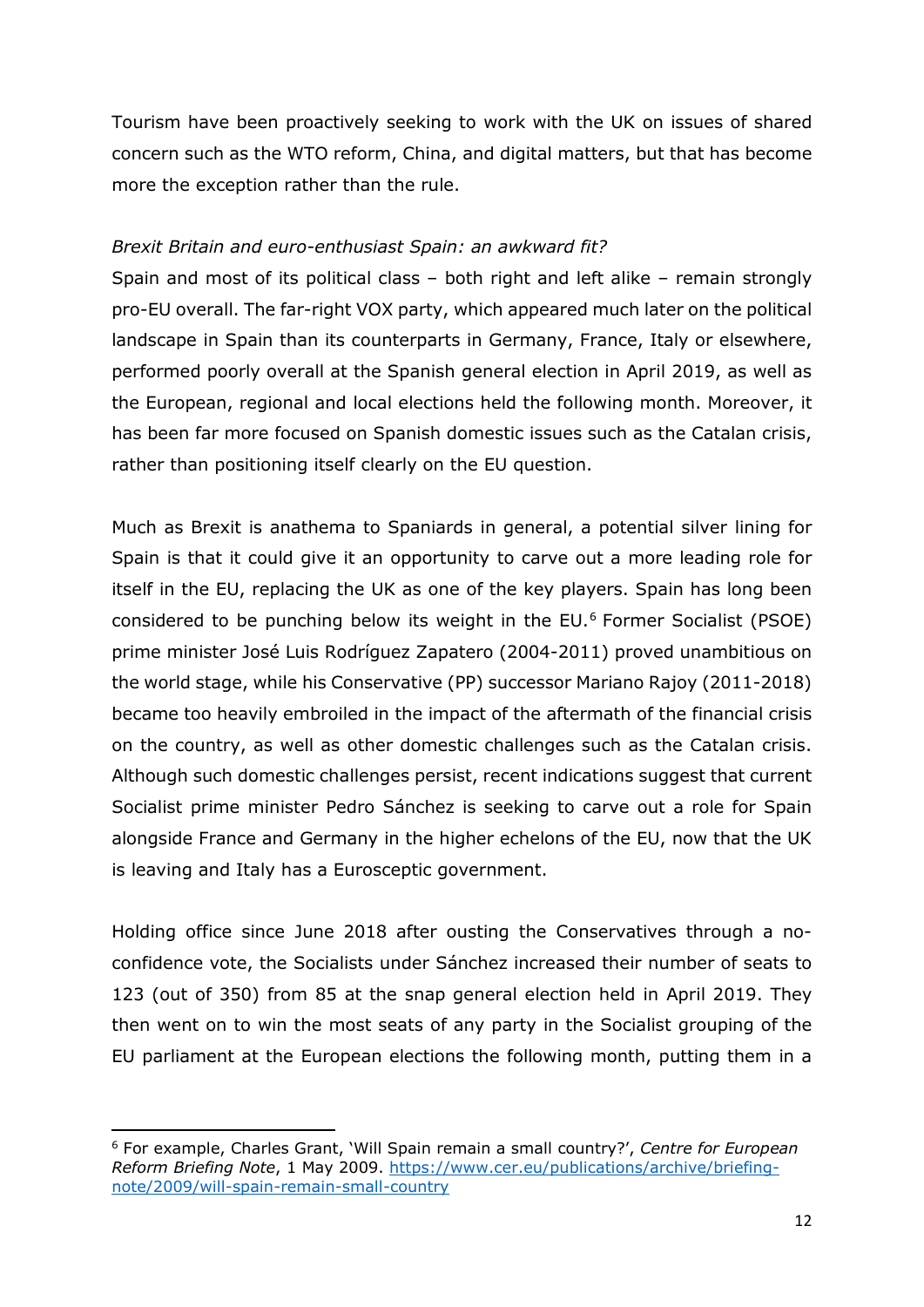strong position to seek to increase their influence in the EU and get Spaniards into top EU jobs, where they have traditionally been under-represented.

Sánchez appears more comfortable on the international stage and more ready to speak up in key European and international fora than his predecessors, Zapatero and Rajoy. That readiness does not automatically percolate down through the system, but the country's top political analysts and think tankers are seizing on it as an opportunity to try and increase Spain's weight in EU circles and beyond. Notably, the Royal Elcano Institute, headquartered in Madrid and with an office in Brussels, has set up a working group bringing together Spanish players from a variety of spheres (politics and administration, business and civil society) to analyse how to improve the country's influence in the EU in the 2019-24 cycle, which appears to be very active and has already resulted in several publications based on the group's presentations and debates. $<sup>7</sup>$  $<sup>7</sup>$  $<sup>7</sup>$ </sup>

For Brexit Britain to boost bilateral engagement with a country that is simultaneously trying to increase its role and influence in the EU is not straightforward, and there is recognition and understanding within FCO circles that Spain will not want to break away from the EU-27 pack on dossiers and policies going through Brussels. At the same time, however, Spain's potentially increasing influence in the EU makes it all the more important to maintain strong UK-Spain relations if the UK is to manage to engage with the direction of the EU from outside its ranks.

Nothing, however, is straightforward for Sánchez and the Socialists. While they may wish to increase Spain's influence in the EU, they continue to face the challenges of a very fragmented national parliament in which five main state-wide

 $\overline{a}$ 

[http://www.realinstitutoelcano.org/wps/portal/rielcano\\_en/contenido?WCM\\_GLOBAL\\_CO](http://www.realinstitutoelcano.org/wps/portal/rielcano_en/contenido?WCM_GLOBAL_CONTEXT=/elcano/elcano_in/zonas_in/commentary-oteroiglesiastoygur-sanchez-must-snatch-economic-vice-presidency-for-spain) [NTEXT=/elcano/elcano\\_in/zonas\\_in/commentary-oteroiglesiastoygur-sanchez-must](http://www.realinstitutoelcano.org/wps/portal/rielcano_en/contenido?WCM_GLOBAL_CONTEXT=/elcano/elcano_in/zonas_in/commentary-oteroiglesiastoygur-sanchez-must-snatch-economic-vice-presidency-for-spain)[snatch-economic-vice-presidency-for-spain;](http://www.realinstitutoelcano.org/wps/portal/rielcano_en/contenido?WCM_GLOBAL_CONTEXT=/elcano/elcano_in/zonas_in/commentary-oteroiglesiastoygur-sanchez-must-snatch-economic-vice-presidency-for-spain) Ilke Toygür & Carlos Carnicero Urabayen, 'Spain's influence in the European Parliament: an historical survey and predictions for the new political cycle', *Real Instituto Elcano*, 21 May 2019,

<span id="page-12-0"></span> $7$  Examples of such publications available in English include: Miguel Otero-Iglesias & Ilke Toygür, 'Sánchez must snatch the Economic Vice-presidency for Spain', *Real Instituto Elcano*, Expert Comment 20/2019, 11 June 2019

[http://www.realinstitutoelcano.org/wps/portal/rielcano\\_en/contenido?WCM\\_GLOBAL\\_CO](http://www.realinstitutoelcano.org/wps/portal/rielcano_en/contenido?WCM_GLOBAL_CONTEXT=/elcano/elcano_in/zonas_in/ari56-2019-toygur-carnicero-spains-influence-in-european-parliament-historical-survey-and-predictions-for-new-political-cycle) [NTEXT=/elcano/elcano\\_in/zonas\\_in/ari56-2019-toygur-carnicero-spains-influence-in](http://www.realinstitutoelcano.org/wps/portal/rielcano_en/contenido?WCM_GLOBAL_CONTEXT=/elcano/elcano_in/zonas_in/ari56-2019-toygur-carnicero-spains-influence-in-european-parliament-historical-survey-and-predictions-for-new-political-cycle)[european-parliament-historical-survey-and-predictions-for-new-political-cycle](http://www.realinstitutoelcano.org/wps/portal/rielcano_en/contenido?WCM_GLOBAL_CONTEXT=/elcano/elcano_in/zonas_in/ari56-2019-toygur-carnicero-spains-influence-in-european-parliament-historical-survey-and-predictions-for-new-political-cycle)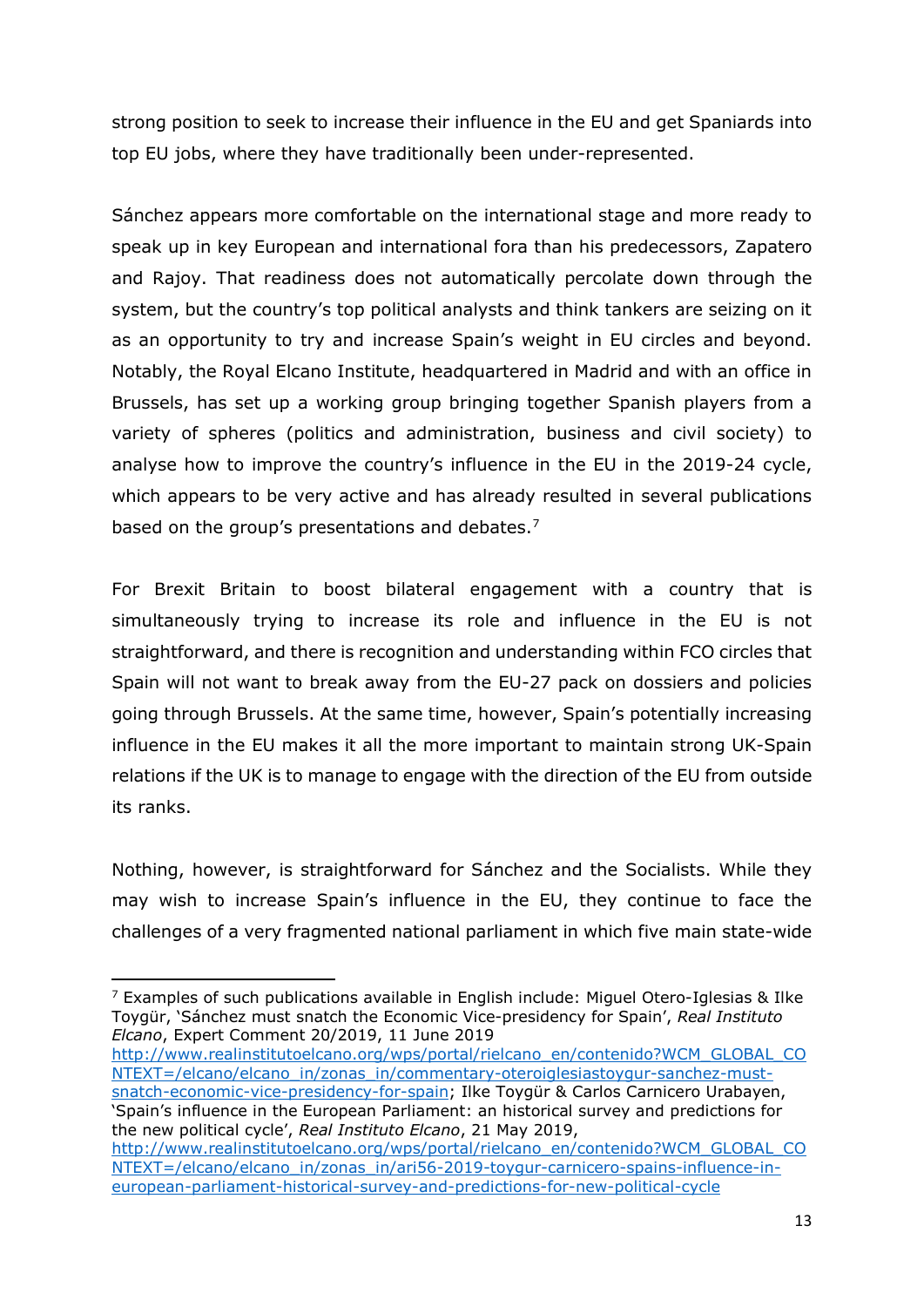parties and several regionally-based parties have representation.[8](#page-13-0) As a result, at the time of writing in July 2019, they have not yet been able to secure the backing needed for Sánchez to be sworn in again as prime minister, which requires absolute majority support in a first-round investiture vote. With the centre-right Citizens (Cs) party ruling out a coalition government with the Socialists, and the Socialists themselves reluctant to form a coalition government with Podemos to their left since they would still lack an absolute majority, Sánchez wants to govern in minority in order to be able to shift alliances and seek support from different parties as needed. A second-round investiture vote only needs a simple majority if it comes to that, though governing effectively thereafter will not necessarily be easy without a strong majority, in a country unused to coalition-building.

The April 2019 elections were Spain's third in four years, and it has already had two different governments since late 2016, both of which have been its weakest governments ever due to unprecedented parliamentary fragmentation and the lack of coalition-making tradition at central government level. This has resulted in rapidly changing policy priorities, and inevitably made it difficult for many third parties to gain access to and influence on government.

#### *Outlook ahead*

 $\overline{a}$ 

To conclude, there is appetite on both sides for a stronger UK-Spain bilateral relationship, building on the collaborative work already being undertaken on a range of economic and public policy matters. The FCO's appointment of a new senior diplomat in Madrid tasked with designing a new bilateral strategy for the UK in its relations with Spain, and a regional engagement strategy to underpin it, is a clear sign of the FCO's commitment to fostering prosperous relations with Spain. This should help not only to maintain, but even to strengthen relations between the two countries in the difficult Brexit climate going forward.

There are, however, also substantial challenges. Some of these are practical, regarding issues such as potentially insufficient collaboration between government

<span id="page-13-0"></span><sup>8</sup> On the 2019 general election result, see, for example, Caroline Gray, 'Spanish election: victory for Socialists as VOX surge fragments right-wing vote', *The Conversation*, 29 April 2019. [https://theconversation.com/spanish-election-victory-for-socialists-as-vox](https://theconversation.com/spanish-election-victory-for-socialists-as-vox-surge-fragments-right-wing-vote-115962)[surge-fragments-right-wing-vote-115962](https://theconversation.com/spanish-election-victory-for-socialists-as-vox-surge-fragments-right-wing-vote-115962)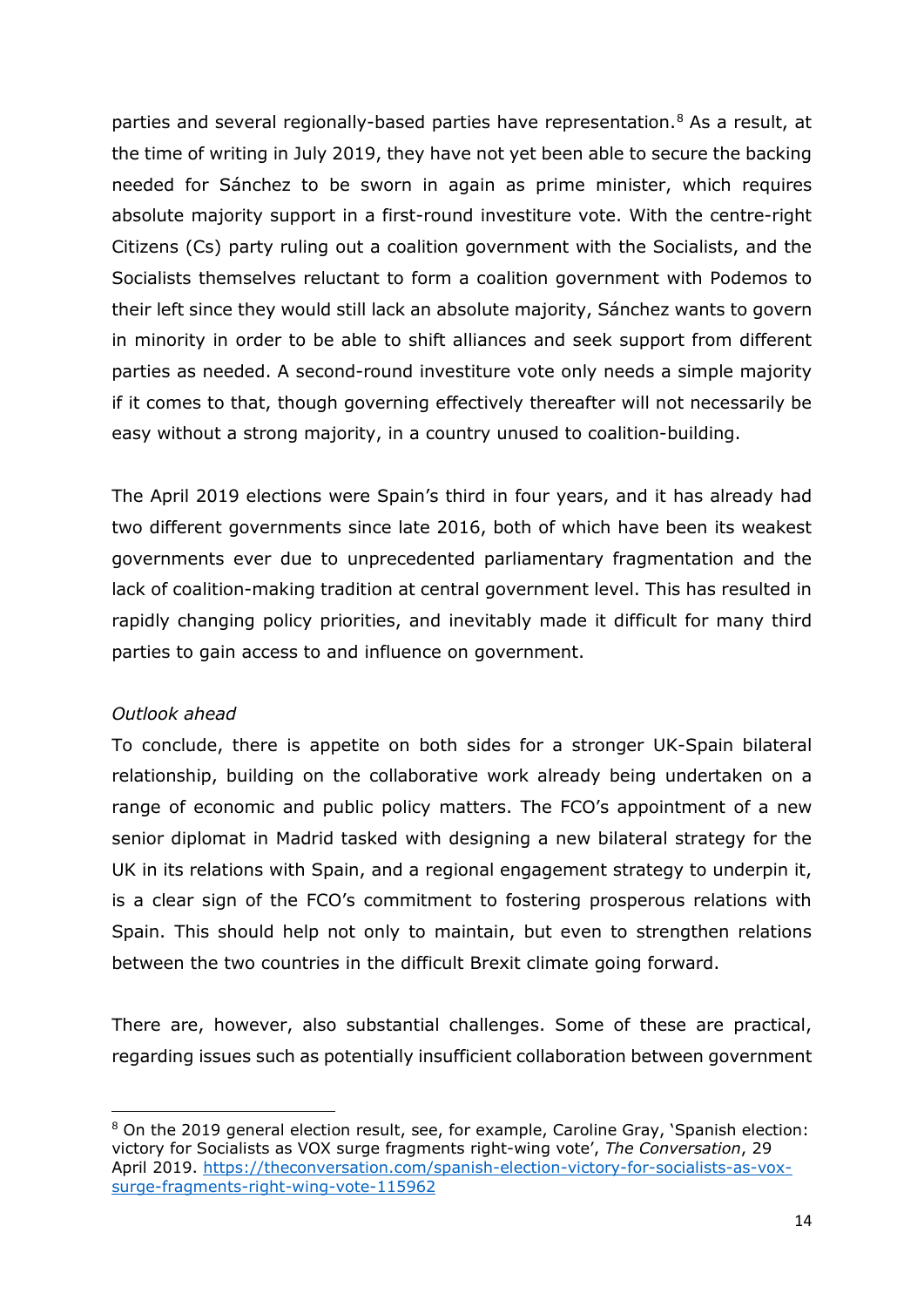departments on the UK side, or the still relatively new context of parliamentary fragmentation on the Spanish side, which makes seeking out channels of influence difficult. Others are more ideological in nature, arising from the perhaps rather awkward embrace, and potentially clashing priorities, between a country seeking to leave the EU and another seeking to gain weight and influence within that very organisation. The challenge for the UK in this regard is to find a way to mobilise the relationship to mutual benefit.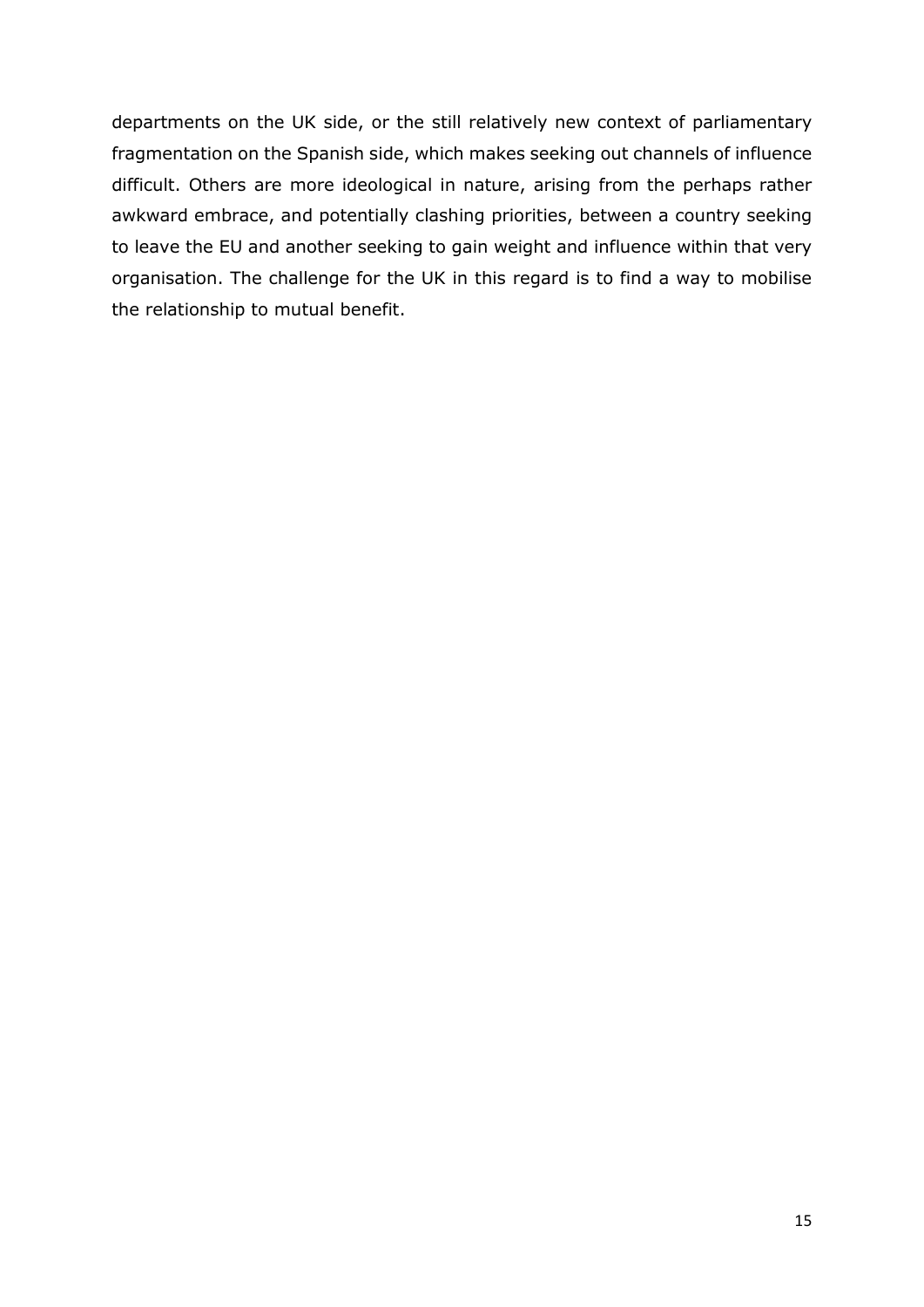## <span id="page-15-0"></span>3. Bilateral Relations between the UK and the Visegrad Four after Brexit

#### *Balazs Szent-Ivanyi*

The UK has never viewed the four members of the Visegrad Group (V4; the Czech Republic, Hungary, Poland and Slovakia) as countries to be prioritized in bilateral relations, at least when compared to larger Western European countries. The four countries combined only accounted for 2.7 percent of British exports in 2016, and even the largest country, Poland only just made it into the top 20 export destinations of the UK.<sup>[9](#page-15-1)</sup> While Britain concluded bilateral investment treaties with all of the countries in the late 1980s, the four countries only represented around 1.1% of the UK's total outward foreign direct investment (FDI) stock in 2017.[10](#page-15-2) These economic factors have been very much reflected in the diplomatic relations between the UK and the members of the group: while the UK has enjoyed good diplomatic relations with all four countries since their transitions to democracy in 1989, these relations have never really stood out in any way.

The importance attached to bilateral relations seems slightly different when viewed from the V4 capitals, and indeed some degree of asymmetry is present, again illustrated well by economic ties. The UK is a top export destination for all four; indeed, it was the second largest market for Polish exports in 2016; among the top five for the Czech Republic and Slovakia, and the ninth for Hungary. All four countries run trade surpluses with the UK in both goods and services. British investments are significant in each economy, with UK firms being among the top ten investors in terms of FDI stock in all four. The importance of the UK is further underlined by the fact that there are significant expatriate communities from all four countries living in the UK. Exact numbers are difficult to establish, but clearly the Polish community is the largest with more than one million members. The number of Hungarians (around 250,000) and Slovaks (around 100,000) in the UK, relative to the size of their home countries, is also substantial. Czech expatriates are perhaps the smallest group.

<span id="page-15-1"></span>[<sup>9</sup>https://wits.worldbank.org/CountryProfile/en/Country/GBR/Year/2016/TradeFlow/EXPI](https://wits.worldbank.org/CountryProfile/en/Country/GBR/Year/2016/TradeFlow/EXPIMP/Partner/by-country) [MP/Partner/by-country](https://wits.worldbank.org/CountryProfile/en/Country/GBR/Year/2016/TradeFlow/EXPIMP/Partner/by-country)

<span id="page-15-2"></span><sup>10</sup> [https://stats.oecd.org/Index.aspx?DataSetCode=FDI\\_FLOW\\_PARTNER#](https://stats.oecd.org/Index.aspx?DataSetCode=FDI_FLOW_PARTNER)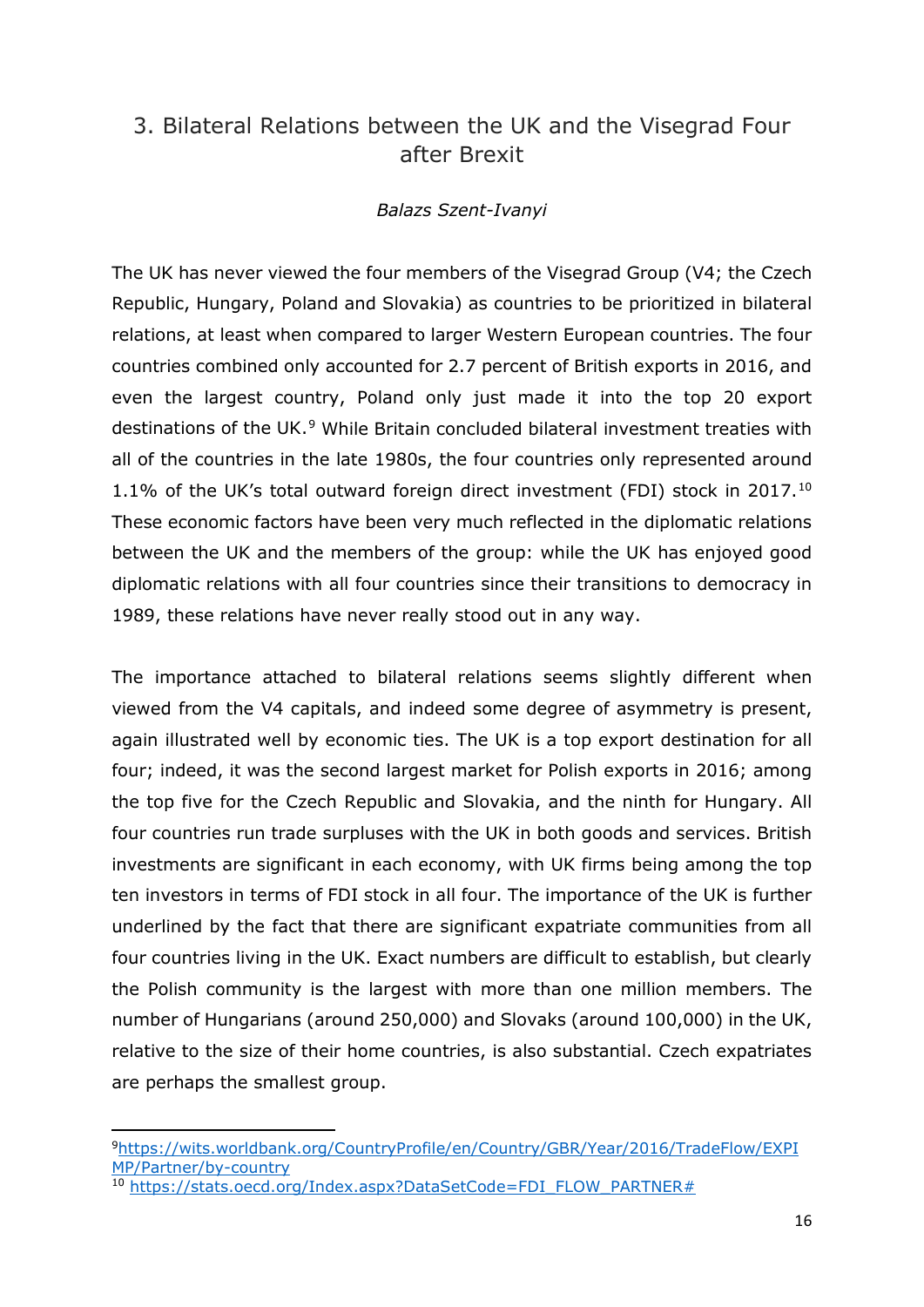There are some further differences and even cleavages between the four countries, which show that lumping them together under the Visegrad umbrella needs to be done with caution. First, Hungary, and more recently Poland have embarked on paths of authoritarianism, or, to borrow the preferred term of Hungary's Prime Minister, Viktor Orban, "illiberal democracy". Both countries have made attempts to limit the independence of the media and the judiciary, and the Hungarian government has enacted legislation to change electoral rules and limit civil society engagement. Due to these and other measures, both countries have had a highly confrontational relationship with the EU, and are currently being investigated for breaching the rule of law, under Article 7 of the Treaty on European Union. Slovakia and the Czech Republic, on the other hand, while certainly featuring a degree of populist politics and high levels of corruption, have remained democratic. Second, the approach of the V4 countries towards further EU integration differs. Slovakia is generally seen as the most pro-European country, with governing politicians repeatedly expressing enthusiasm about deepening EU integration.<sup>[11](#page-16-0)</sup> Slovakia is a member of the Eurozone, while the other countries are not, and nor is there an accession date for them in sight. Third, Poland is highly vocal about the need to contain Russia, while the other countries are less so; in fact, Hungary has clearly been developing close strategic ties with Russia. Fourth, EU Structural and Cohesion policy has been an important common cause for these four countries. While all four are significantly dependent on the inflows of EU funds, the Czech Republic is likely to become a net contributor to the EU relatively sooner than the others (by the mid-2020s), which may strain the cohesion of the V4 even further.

#### *A changed diplomatic strategy*

 $\overline{a}$ 

In the aftermath of the Brexit referendum in 2016, a flurry of diplomatic statements from the four countries emphasized how much they value their bilateral relationship with the UK, and that they see Britain as an "important" partner.[12](#page-16-1) All four governments expressed regret at the UK's decision to leave the

<span id="page-16-0"></span><sup>11</sup> [https://www.reuters.com/article/u](https://www.reuters.com/article/)s-slovakia-politics-eu/slovakias-future-is-with-coreeu-not-eurosceptic-eastern-nations-pm-idUSKCN1AV1YY.

<span id="page-16-1"></span><sup>12</sup> See, for example: [https://www2.aston.ac.uk/migrated](https://www2.aston.ac.uk/migrated-assets/applicationpdf/lss/363132-V4_brexit_report.pdf)[assets/applicationpdf/lss/363132-V4\\_brexit\\_report.pdf](https://www2.aston.ac.uk/migrated-assets/applicationpdf/lss/363132-V4_brexit_report.pdf)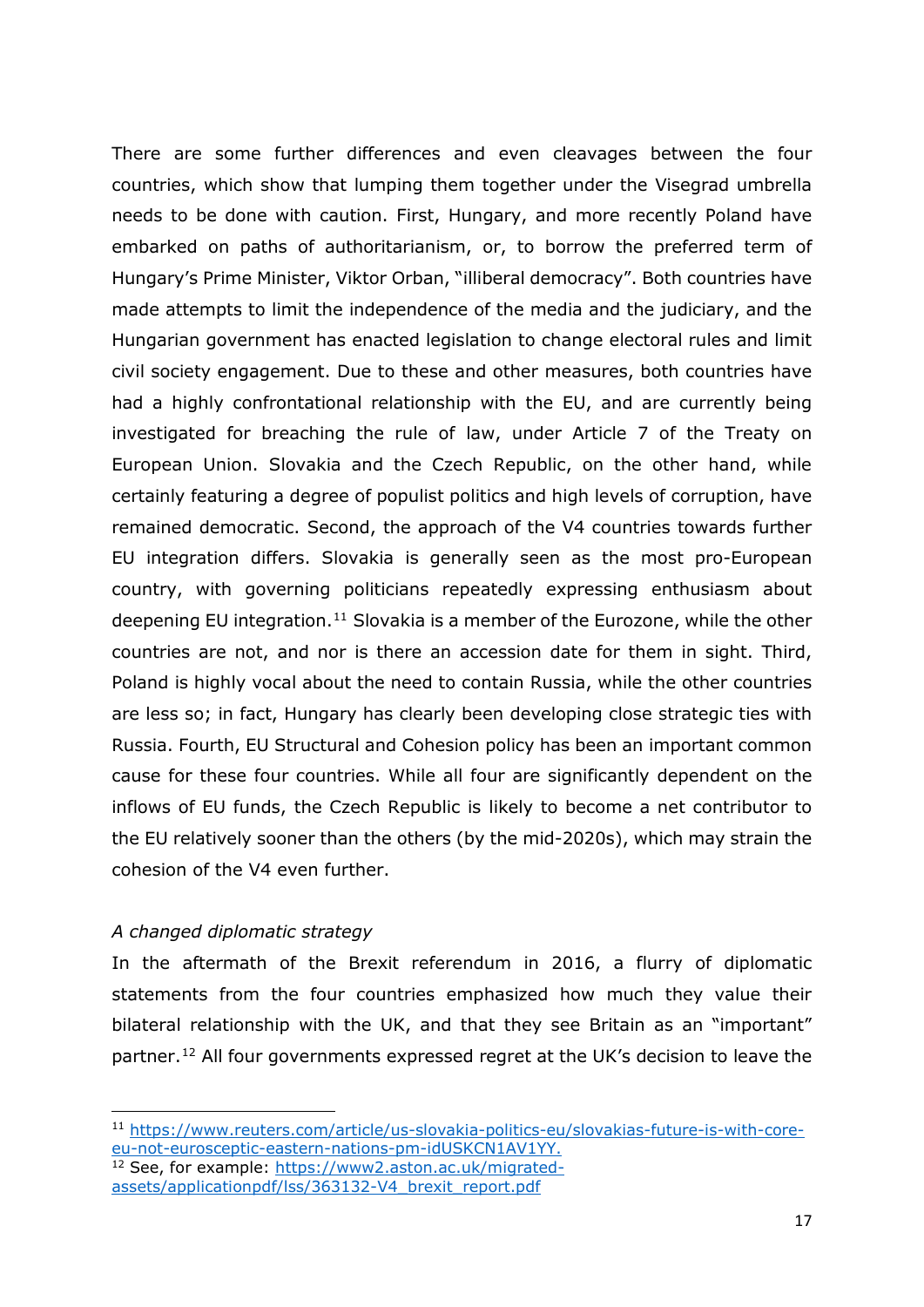EU. Indeed, all four countries have seen the UK as a predictable ally in EU decision making: hiding behind the UK when the need arose to block measures towards greater integration was a favoured strategy in the region. The Czech Republic for example shared very closely the UK's views on issues such as the internal market and the reform of the Economic and Monetary Union. Hungary was the only country to join the UK in opposing the selection of Jean-Claude Juncker to head the European Commission in 2014. There is a well-founded fear among the V4 that with the UK's departure from the EU, their voices will become weaker, while the influence of the traditionally pro-integration member states will increase.

Britain has intensified its bilateral diplomatic efforts towards the four countries in the past years, clearly with the goal of building support among them and ultimately convincing them to push for a softer EU negotiating position on Brexit. Several visits from high ranking cabinet members to each country, and even by the Prime Minister Theresa May, who visited Poland twice and Slovakia once during her three-year tenure between July 2016 and June 2019, illustrate this well. There has been talk among ministers about using British foreign aid to "buy" the support of the Eastern European members.<sup>[13](#page-17-0)</sup> Perhaps the most visible element of these efforts however was the treaty on defence and security cooperation which the UK signed with Poland in December 2017. France is the only other European country to have a similar treaty with Britain, and Polish commentators did not miss the implicit symbolism.

Despite the UK's efforts and the asymmetric nature of the relationship, the extent to which the V4 are willing to go in support of the UK are, realistically speaking, limited. Due to their close economic integration and dependence on EU funding, as well as their close integration with the German economy, there will always be limits to how far these four countries will be willing to prioritise bilateral relations with the UK, especially if this is seen to come at the expense of their position in the EU. The UK may be the second largest market for Polish exports, but exports to Germany, the top partner, are more than four times larger exports to Britain. Government officials from the V4 have emphasized on numerous occasions that

<u>.</u>

<span id="page-17-0"></span><sup>13</sup> [https://www.independent.co.uk/news/uk/home-news/ministers-uk-aid-divert-africa](https://www.independent.co.uk/news/uk/home-news/ministers-uk-aid-divert-africa-to-eastern-europe-for-better-brexit-deal-a7588116.html)[to-eastern-europe-for-better-brexit-deal-a7588116.html](https://www.independent.co.uk/news/uk/home-news/ministers-uk-aid-divert-africa-to-eastern-europe-for-better-brexit-deal-a7588116.html)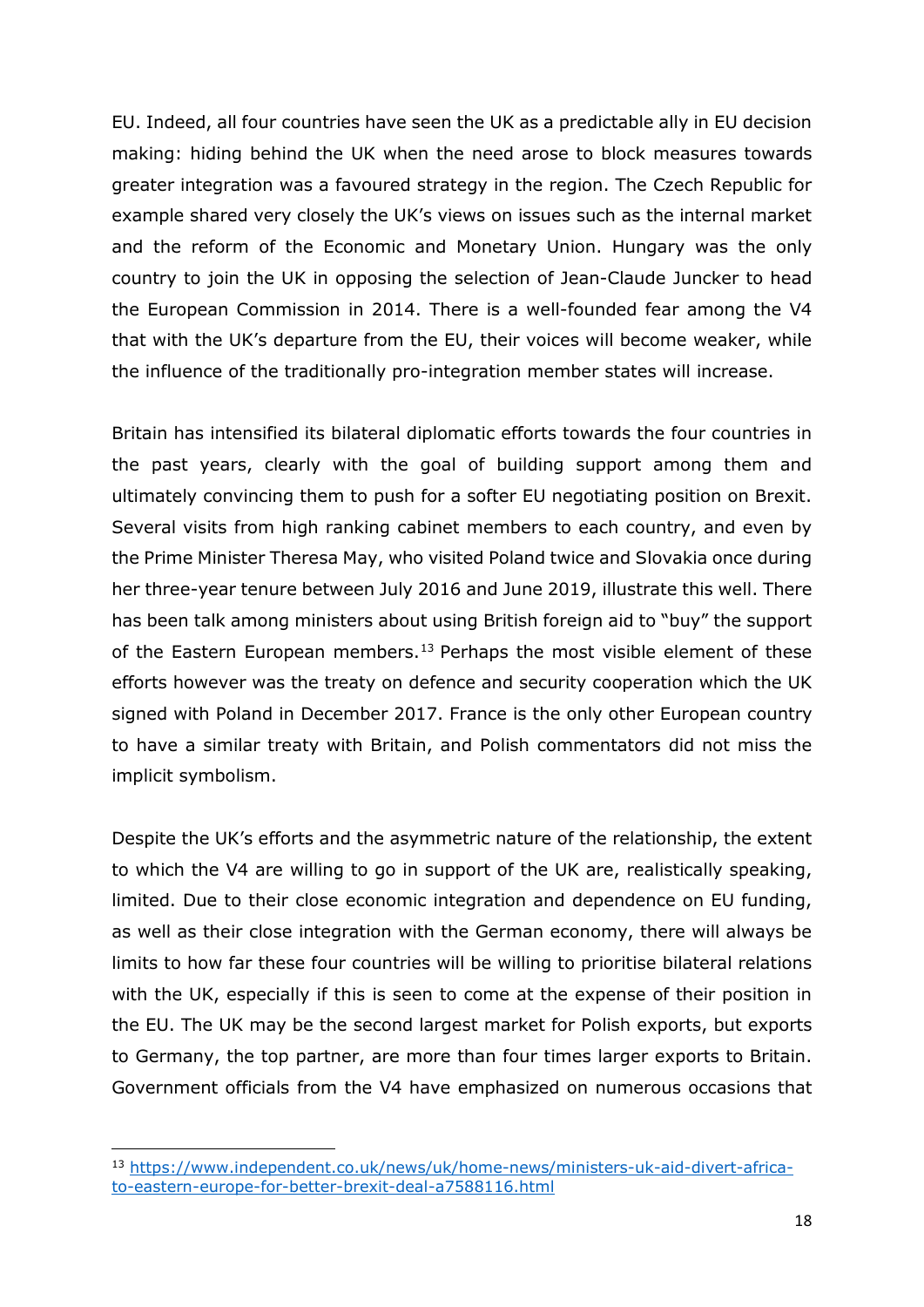maintaining the current level of market access to the UK post-Brexit is important for them. However, the V4 economies are very heavily integrated into global value and supply chains, and the overwhelming majority of their trade is carried out within these networks. There is a view that Brexit will not hurt V4 trade significantly in the longer term, as these value chains will adapt, and certain activities will be moved away from the UK to new locations. V4 exports will continue, just not to the UK.

The priorities of the V4 countries, stemming from this reality, were shown well throughout the Brexit negotiations. Despite comments from the Polish and Hungarian Prime Ministers about how the UK should be given a fair and flexible treatment, and some calls for changes in the EU's united negotiation position, $14$ neither of them actually broke away from the common position or challenged it when it would have actually mattered. The behaviour of the V4 during the Brexit negotiations clearly shows how it would be a mistake to read too much into casual political statements.

Given this context, does it make sense for Britain to devote resources to enhancing bilateral relations with the Visegrad Four countries? It is possible that at least some of these four countries can promote interests similar to those of Britain in the EU, and can also be sympathetic towards UK interests in other international forums. While one must not have any illusions about the length these countries will be willing to go in terms of supporting the UK, especially if UK interests clash with those of Germany, there are some possibilities for mutual benefits.

#### *Possibilities for mutual benefits*

**.** 

In the area of security, the UK shares mutual interests with all the V4, as well as other Eastern EU member states, especially the Baltic countries. All of the V4 countries see NATO, and the UK's presence and commitment within it as vital to their national security. While Britain has reinforced its commitment to NATO on several recent occasions, there are perceptions among the V4 questioning this. Security issues have been especially important for Poland, where the current

<span id="page-18-0"></span><sup>14</sup> [https://www.theguardian.com/politics/blog/live/2018/sep/20/salzburg-eu-summit](https://www.theguardian.com/politics/blog/live/2018/sep/20/salzburg-eu-summit-brexit-theresa-may-polite-doing-her-job-eu-chiefs-non-committal-verdict-on-mays-brexit-appeal-at-salzburg-politics-live?page=with%3Ablock-5ba3537fe4b0b5565ec309fd)[brexit-theresa-may-polite-doing-her-job-eu-chiefs-non-committal-verdict-on-mays](https://www.theguardian.com/politics/blog/live/2018/sep/20/salzburg-eu-summit-brexit-theresa-may-polite-doing-her-job-eu-chiefs-non-committal-verdict-on-mays-brexit-appeal-at-salzburg-politics-live?page=with%3Ablock-5ba3537fe4b0b5565ec309fd)[brexit-appeal-at-salzburg-politics-live?page=with%3Ablock-5ba3537fe4b0b5565ec309fd](https://www.theguardian.com/politics/blog/live/2018/sep/20/salzburg-eu-summit-brexit-theresa-may-polite-doing-her-job-eu-chiefs-non-committal-verdict-on-mays-brexit-appeal-at-salzburg-politics-live?page=with%3Ablock-5ba3537fe4b0b5565ec309fd)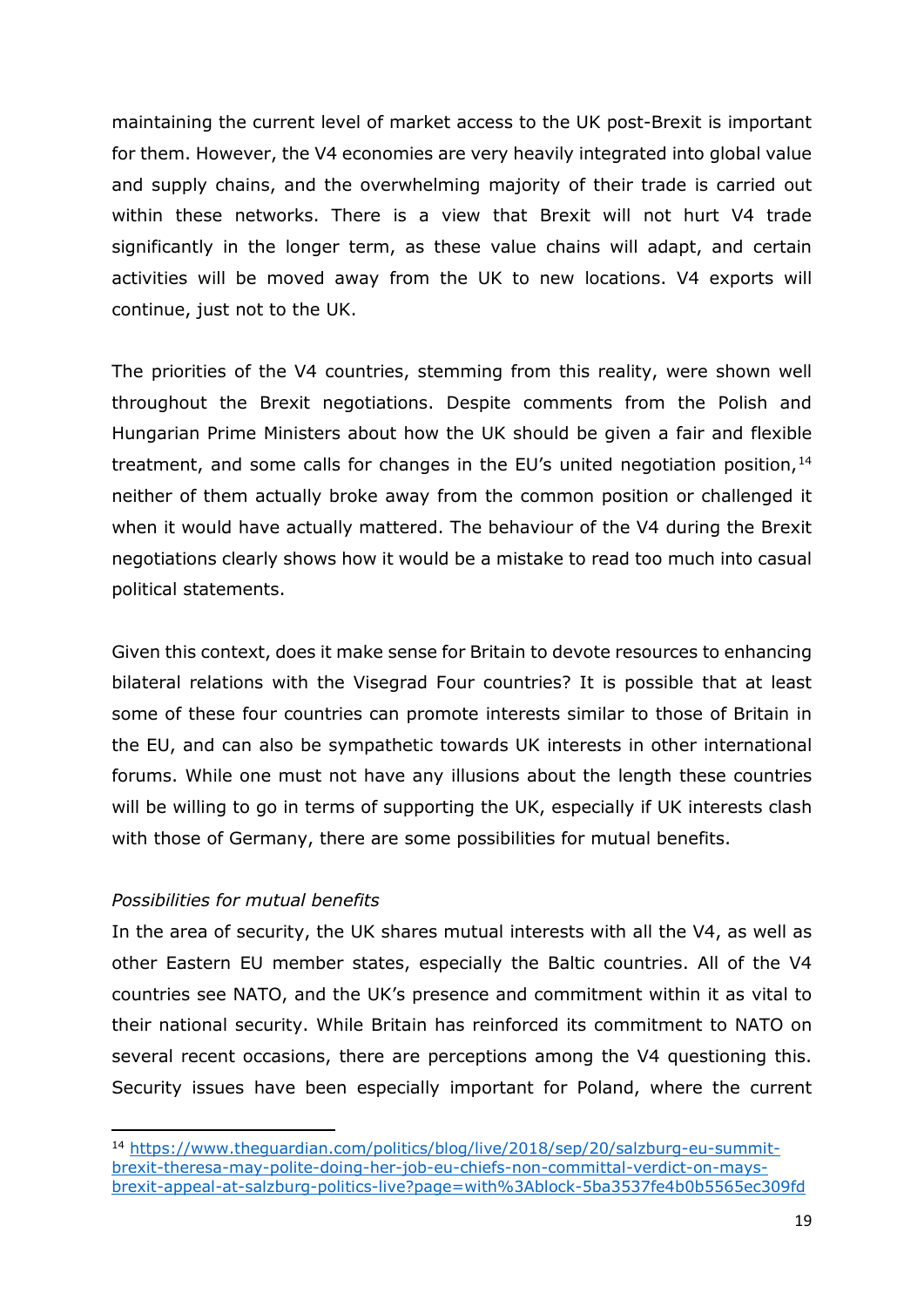government, led by the Law and Justice Party, sees the country to be under an existential threat from Russia. The 2017 UK-Poland treaty on defence and security cooperation, and the commitment to station British troops in Poland are both seen as important reassurances of the UK's commitment towards regional security. Poland can be relied upon to promote a view of Russia similar to that of Britain within the EU. The other three V4 members, while also expressing the need to ensure the UK's role in NATO, see the UK as vital more in terms of intelligence cooperation, especially in the field of counter-terrorism.

The V4 also have a strong interest in maintaining an open international trading system, which is especially important given current global trends towards protectionism and the trade war between the USA and China. With the exception of Poland, all the V4 countries are small open economies, which are extremely dependent on the global business cycle, and thus have a strong interest in ensuring market access for their exports, both in Europe and beyond. So far, the British government has also been a strong proponent of open markets, and the talk about a post-Brexit Global Britain, open to trade, has been well received in the V4 capitals. A more protectionist EU is not in the interest of the V4 countries or the UK, and the V4 are likely to want to counter creeping protectionism in the EU.

Given their shared interests with the UK, the V4 states would most likely support the emergence of any kind of future arrangements that would allow some degree of UK participation in EU decision-making. There is little precedent for such arrangements, and discussion on these is currently not on the table. But whatever form Brexit will eventually take, and whatever future relations emerge, the UK will not be able to ignore the fact that in order to access the single market, it will have to abide by its regulations. Those arguing that the UK, due to its size and global influence is not comparable to Norway or Switzerland clearly have a point, and it is thus not unrealistic to expect some form of joint EU-UK governance to emerge. If the V4 continue to see the UK as a like-minded partner, they will be supportive of such arrangements when the time comes.

In order to ensure that the V4 continue to see the UK in this way, Britain will need to demonstrate goodwill towards the interests of these countries, or at least not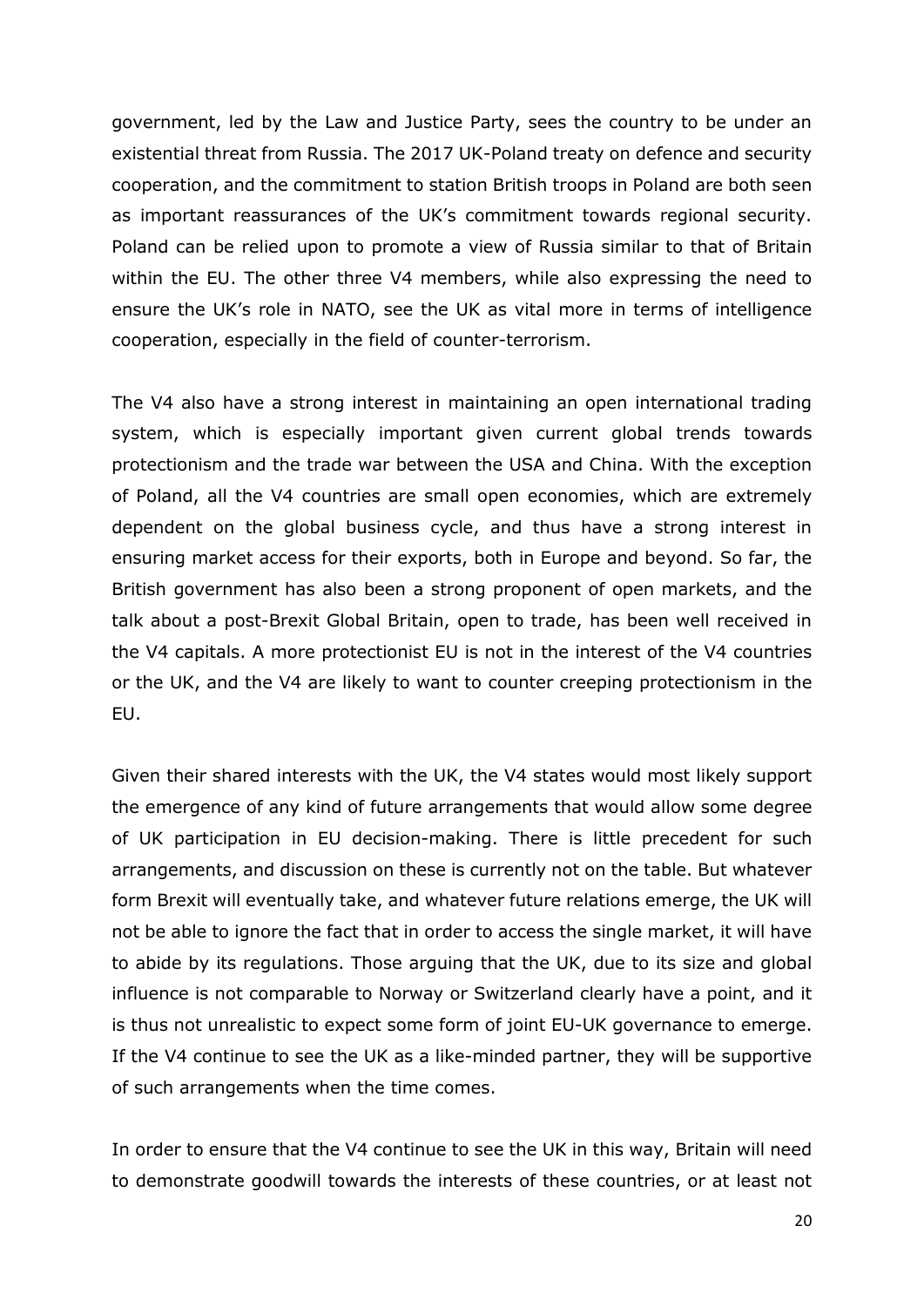engage in actions that might alienate the V4. Three brief points follow in that context. First, as mentioned above, all four countries have sizable expatriate communities living in the UK, and V4 politicians have repeatedly expressed their desire to protect the rights of these people following Brexit. Safeguarding the rights of their citizens already in the UK has been seen as paramount national interest in all four countries, and the UK should not only live up to its generous promises regarding the future rights of these citizens, but also ensure that they are not disadvantaged in any way during their daily lives. That said, the V4 will most likely be relaxed about any future immigration regime the UK will implement. All of the countries, and especially Hungary, are experiencing severe skills shortages, and emigration has been an important – although not the sole – cause of this. More difficult access to the UK labour market for their citizens may actually benefit these countries. Second, and linked to the discussion on security issues, the UK has so far avoided using these as a bargaining chip with the EU, and it should refrain from this in the future as well, as it could alienate the V4. Finally, the V4 countries, and especially Poland and Hungary, due to their troubled relationship with the EU, may appreciate the emergence of Britain as a non-EU member power, in as much as ties with Britain provide them with an alternative to the EU, at least to some degree. While British foreign policy needs to be aware of potential criticism that it could receive from high level political engagement with these two increasingly authoritarian countries, their leaders will be grateful for any additional legitimization that they can derive from such engagement.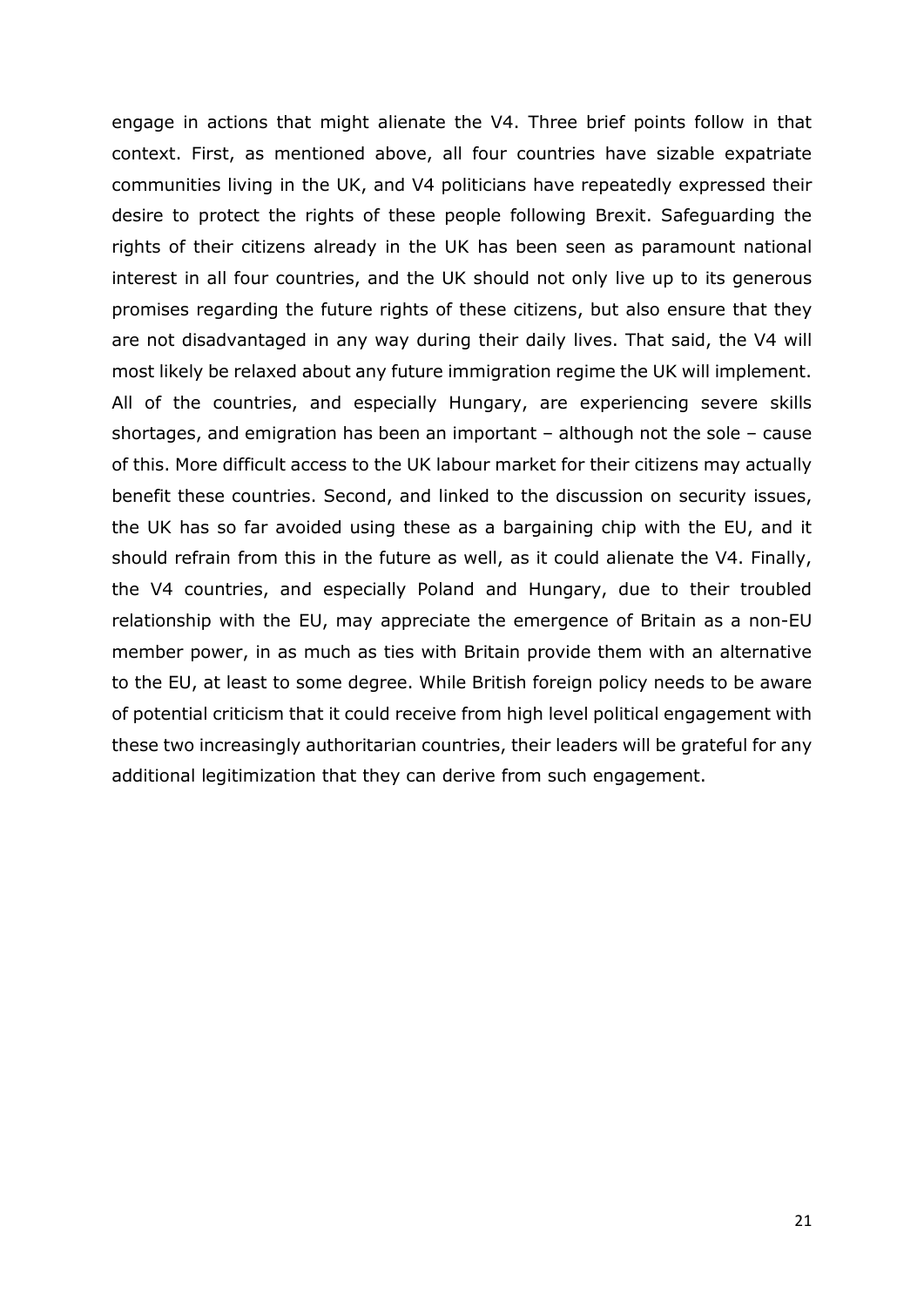## 4. The UK-France Diplomatic Relationship

#### *Andrew Glencross*

<span id="page-21-0"></span>The more than century-old *Entente Cordiale* (officialised in 1904) between France and the United Kingdom is sometimes breezily dismissed as a marriage of convenience. It is true that both these Europeans powers have long felt anxious about their ability to remain influential on the global stage and have turned to each other for mutual support. However, the strength of this bond is not to be underestimated, as illustrated by Prime Minister John Major's landmark *Chequers Declaration* in 1995 that 'President Chirac and I have concluded that the vital interests of one could not be threatened without the vital interests of the other equally being at risk'.[15](#page-21-1) Building on this shared perception of what constitutes an existential threat is thus the key to finding a common approach to global challenges that will prove increasingly significant in a post-Brexit environment.

Before turning to the institutionalization of the UK-France diplomatic relationship, it is worth recalling the extensive history of bilateral business collaboration in modern times. Concorde, the daring project for a supersonic passenger jet that ended in commercial failure, is perhaps the most symbolic instance of such cooperation between the two nations. Yet the list of private-public partnerships also includes the Channel Tunnel, Airbus, the next generation Hinkley Point C nuclear reactor, and a growing number of electricity interconnectors. In this, way both economies are increasingly inter-linked in the energy sector despite the UK's decision to leave the EU.

#### *Institutionalized cooperation*

**.** 

What stands out when assessing the state of Anglo-French relations is the depth of cooperation that takes an institutional or treaty-based form, thereby securing it against the vagaries of political expediency or changes in leadership. In the field of immigration and border control, the much-maligned Le Touquet Treaty has

<span id="page-21-1"></span><sup>&</sup>lt;sup>15</sup> John Major, Joint Press Conference with President Jacques Chirac, 30 October 1995. Available at [http://www.johnmajorarchive.org.uk/1990-1997/mr-majors-joint-press](http://www.johnmajorarchive.org.uk/1990-1997/mr-majors-joint-press-conference-with-president-chirac-30-october-1995/)[conference-with-president-chirac-30-october-1995/](http://www.johnmajorarchive.org.uk/1990-1997/mr-majors-joint-press-conference-with-president-chirac-30-october-1995/)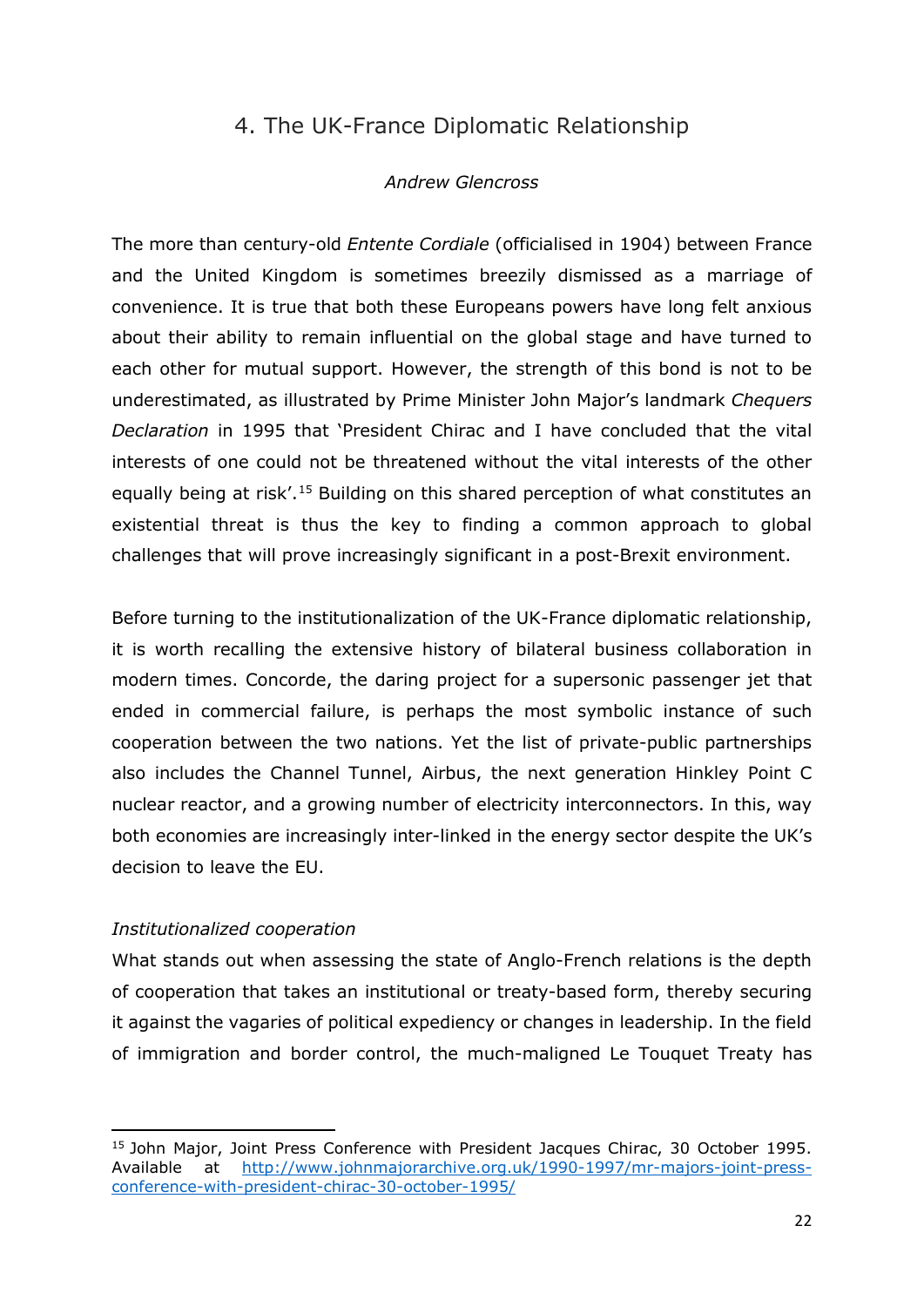provided for juxtaposed border controls since 2003.[16](#page-22-0) Senior French politicians have often criticised the terms of this arrangement, which in practice mean the area around Calais has become a staging post for migrants seeking to enter the UK illegally. But governments of left and right in France have not torn up the agreement, even in the throes of Brexit talks, because both states approach the issue of irregular immigration from the same security-centric perspective.<sup>[17](#page-22-1)</sup> In addition, expressions of French dissatisfaction provide useful leverage to secure UK funding for border infrastructure.

The 2010 Lancaster House Treaties are the centrepiece of security cooperation born precisely of the mutual threat perception first expressed by Major and Chirac. These provide for a range of initiatives that by now have reached different stages of development. [18](#page-22-2) The Combined Joint Expeditionary Force was declared operationally ready (for low and medium intensity combat) in 2016 and compromises maritime, land, and air components available for rapid deployment, reaching a force size of potentially 10,000 by 2020. Missile procurement is another area of exceptionally close cooperation under what is dubbed the One Complex Weapons Initiative. This resulted in collaboration on the Future Cruise/Anti-Ship Weapon, led by the industrial champion of European missile technology MBDA, currently in its conception phase until 2020, with a goal of entering production from 2024. The overarching aim is to realize the synergies of joint procurement, hence the other projects surrounding an unmanned combat air system, maritime mine countermeasures, and the establishment of a High Level Working Group for arms cooperation. The latter meets several times a year and brings together the UK Minister for Defence Procurement and France's Director-General for Armaments. In the atomic field, Lancaster House established unprecedented sharing of test facilities for nuclear weapons and a joint hydrodynamics capacity known as TEUTATES for modelling the safety and performance of nuclear stockpiles without resorting to actual explosive tests.

<span id="page-22-0"></span><sup>&</sup>lt;sup>16</sup> This agreement entered in to force on 1 February 2004. *[https://assets.publishing.service.gov.uk/government/uploads/system/...data/.../6604.pd](https://www.google.com/url?sa=t&rct=j&q=&esrc=s&source=web&cd=4&ved=2ahUKEwj49uGFo9TiAhUPSxUIHelfCJ4QFjADegQIBBAC&url=https%3A%2F%2Fassets.publishing.service.gov.uk%2Fgovernment%2Fuploads%2Fsystem%2Fuploads%2Fattachment_data%2Ffile%2F273239%2F6604.pdf&usg=AOvVaw2Pmd47ApiekyCwImmpskGv) [f](https://www.google.com/url?sa=t&rct=j&q=&esrc=s&source=web&cd=4&ved=2ahUKEwj49uGFo9TiAhUPSxUIHelfCJ4QFjADegQIBBAC&url=https%3A%2F%2Fassets.publishing.service.gov.uk%2Fgovernment%2Fuploads%2Fsystem%2Fuploads%2Fattachment_data%2Ffile%2F273239%2F6604.pdf&usg=AOvVaw2Pmd47ApiekyCwImmpskGv)*

<span id="page-22-1"></span><sup>&</sup>lt;sup>17</sup> Black, James, Alex Hall, Kate Cox, Marta Kepe, and Erik Silfversten. "Defence and security after Brexit." *Understanding the possible implications of the UKs decision to leave the EU. Overview report, Cambridge* (2017).

<span id="page-22-2"></span><sup>18</sup> Ricketts, Peter. "National Security Relations with France after Brexit." *RUSI Briefing Paper* (2018).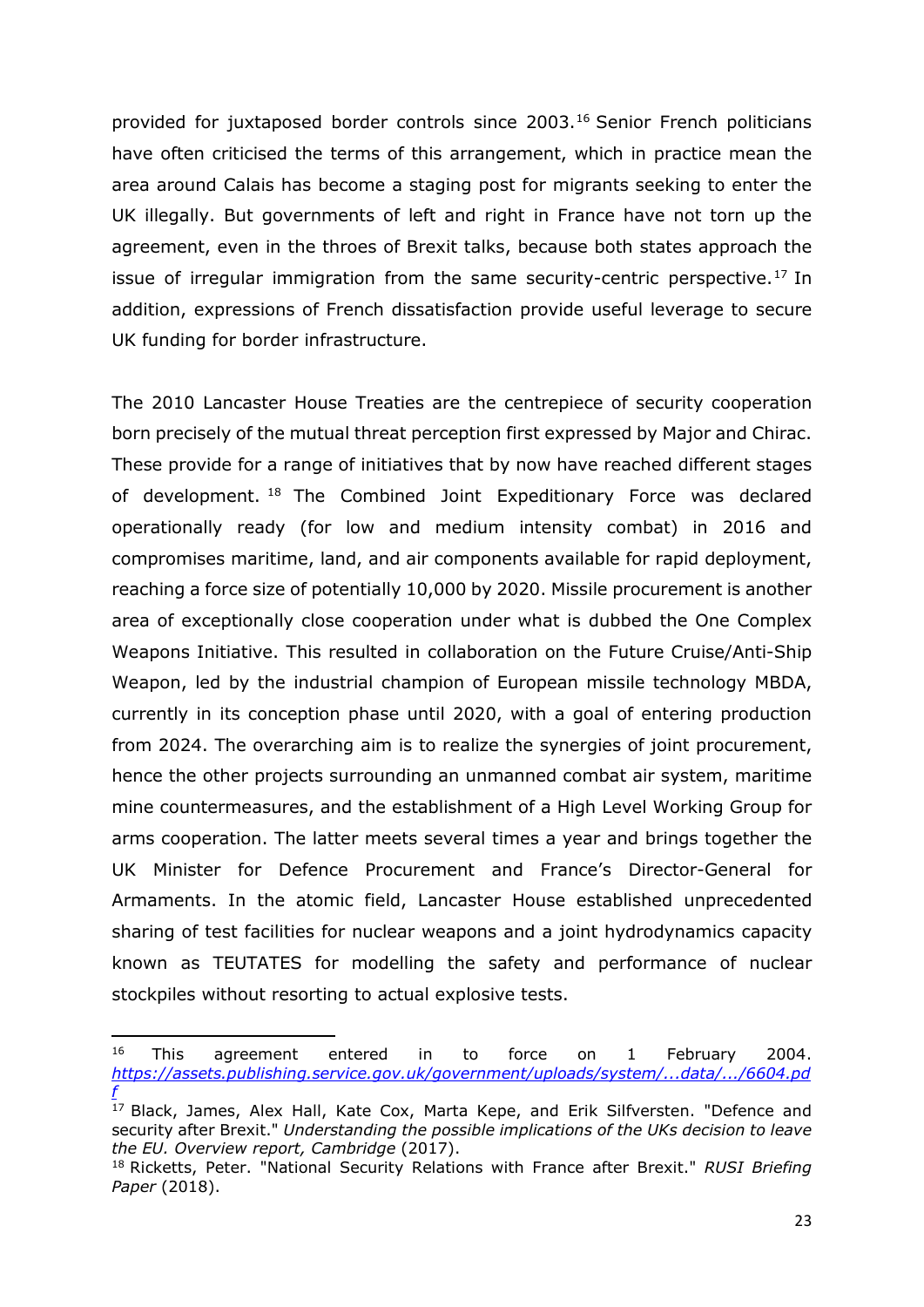These institutionalized ties constitute an anchor point that can withstand potential Brexit-related acrimony. This can be seen by the way the UK and France sought to extend the remit of their security partnership in the aftermath of the 2016 referendum. Theresa May and Emmanuel Macron clearly had rather diverging views on the benefits of leaving the EU and on what terms this should happen, but this did not stop them from proceeding with joint initiatives. These included the 2017 French-British Action Plan to tackle terrorist and criminal activity online,[19](#page-23-0) leading to a common position in the G7 and EU on these issues. The 2018 Sandhurst Summit saw both leaders commit to deepening bilateral ties in areas including education, sport, development, and climate change. Most concretely, the UK agreed to supply heavy lift capabilities to the Barkhane mission in the Sahel, while France gave the green light to contributing to NATO's forward presence in Estonia as part of a UK-led battlegroup.

A striking element of the Sandhurst get-together was the presence of both countries' intelligence agency chiefs (MI5, MI6, GCHQ, DGSE, DGSI) who had never been assembled in this fashion before. This emphasis on increasing intergovernmental contact is a key part of bilateralism post-Brexit, a message reinforced by the signing on the same occasion of a Foreign Policy and Development Compact.[20](#page-23-1) The agenda of this compact includes not just a joint commitment to promoting multilateralism and sustainable development, but also the establishment of further institutional means to achieve those ends. Two annual Strategic Ministerial Dialogues, on Foreign Policy and Development, and Foreign Policy and Defence are planned, along with an annual consultation of the heads of French and UK diplomatic services. These developments echo the successful joint training and reciprocal exchanges that exist between the militaries of both countries.

#### *Bilateralism nested in the EU context*

**.** 

However, Anglo-French relations remain nested in a broader EU context that places the UK in an awkward situation following the 2016 referendum. France

<span id="page-23-1"></span><span id="page-23-0"></span><sup>19</sup> *[https://www.gov.uk/...data/.../french\\_british\\_action\\_plan\\_paris\\_13\\_june\\_2017.pdf](https://www.gov.uk/government/uploads/system/uploads/attachment_data/file/619333/french_british_action_plan_paris_13_june_2017.pdf)* <sup>20</sup> [https://assets.publishing.service.gov.uk/government/uploads/system/uploads/attachm](https://assets.publishing.service.gov.uk/government/uploads/system/uploads/attachment_data/file/674884/Foreign_Policy_and_Development_Compact.pdf) [ent\\_data/file/674884/Foreign\\_Policy\\_and\\_Development\\_Compact.pdf](https://assets.publishing.service.gov.uk/government/uploads/system/uploads/attachment_data/file/674884/Foreign_Policy_and_Development_Compact.pdf)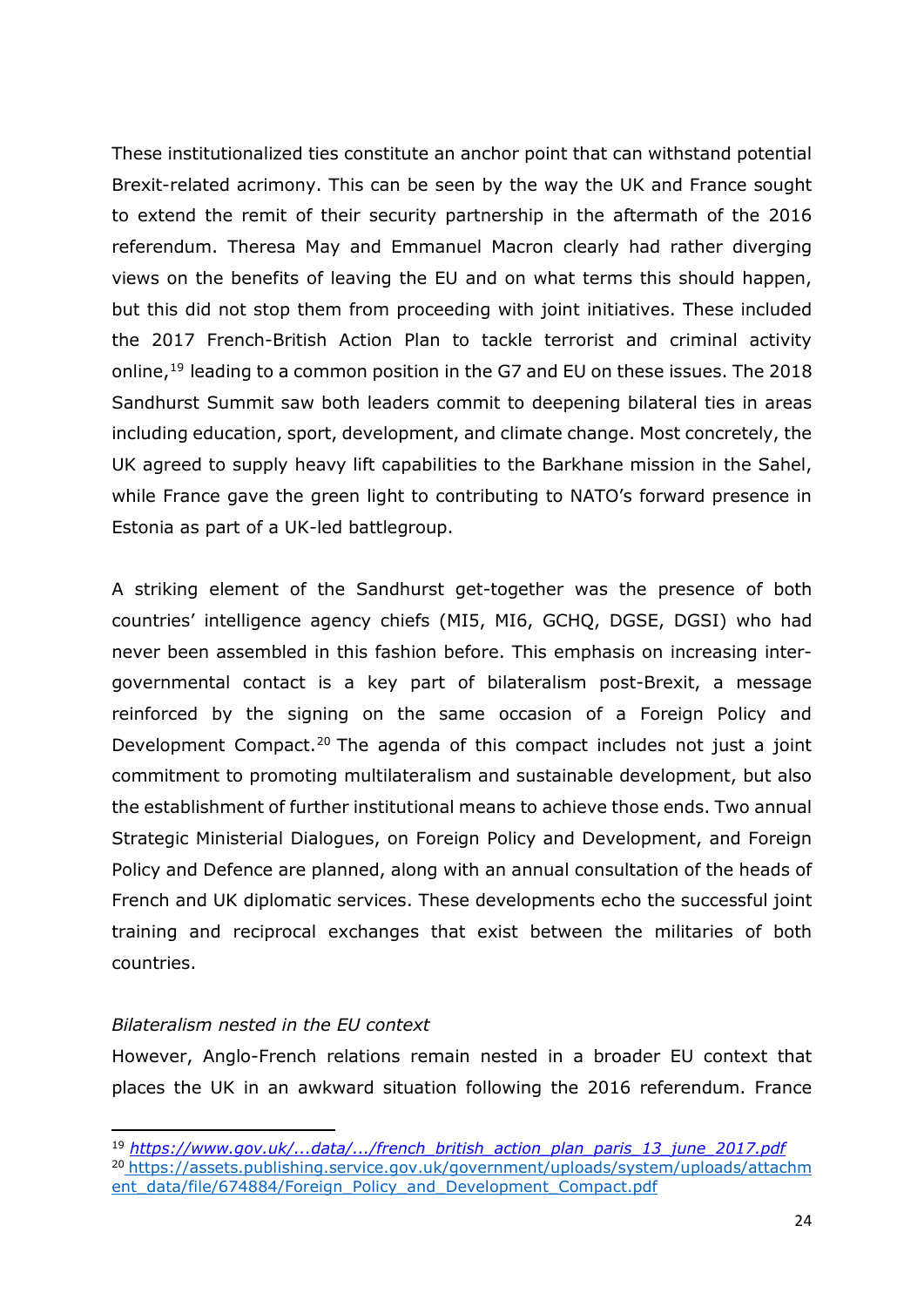automatically has the option to use the EU framework to pursue its goals and seek to shape foreign and security strategy accordingly. Brexit kills this automaticity for the UK. For instance, the European Commission's paper on the future defence and security relationship<sup>[21](#page-24-0)</sup> notes that the UK cannot continue to host EU military operational headquarters (prior to the original Brexit date, Spain took over responsibility for Operation Atalanta, which had been run from the UK) or remain in command of EU operations. Thus British governments will need to rely on constructing opting in arrangements on a formalized or *ad hoc* basis. The contours of this approach – and especially the downsides this may bring – are apparent in developments in EU defence and security policy since 2016.

In a clear sign of the need to maintain EU goodwill in order to recreate strong ties after it officially becomes a third country, the UK lifted its veto on a rise in the European Defence Agency budget in November 2016. In fact, the immediate postreferendum period provided a new impetus to European security cooperation with the establishment of the European Defence Fund, the Coordinated Annual Review on Defence, and the Permanent Structured Cooperation programme (PESCO). Taken together, these moves, which the UK accepted, represent a concerted effort to endow the EU with the means for an autonomous capacity to act in the field of international security – a long-cherished French objective.

By contrast, the UK struggles with the principle of EU strategic autonomy for fear of unsettling NATO. British reluctance goes a long way to explain the unfulfilled expectations created by the launch of the EU's Common and Foreign Security Policy (CFSP) – itself a France-British co-production set in motion by the St Malo Declaration in 1998.<sup>[22](#page-24-1)</sup> Yet frustration with CFSP's lack of bite can also be found in France, which is why the UK will remain a key partner even outside the EU. French willingness to bypass the EU where necessary is most evident in President Macron's European Intervention Initiative whose goal is to establish a common European intervention force and a common doctrine for action, independent of the

<span id="page-24-0"></span> $21$ [https://ec.europa.eu/commission/sites/beta](https://ec.europa.eu/commission/sites/beta-political/files/security_defence_and_foreign_policy.pdf)[political/files/security\\_defence\\_and\\_foreign\\_policy.pdf](https://ec.europa.eu/commission/sites/beta-political/files/security_defence_and_foreign_policy.pdf)

<span id="page-24-1"></span><sup>22</sup> Menon, Anand. "Empowering paradise? The ESDP at ten." *International Affairs* 85 no. 2 (2009): 227-246.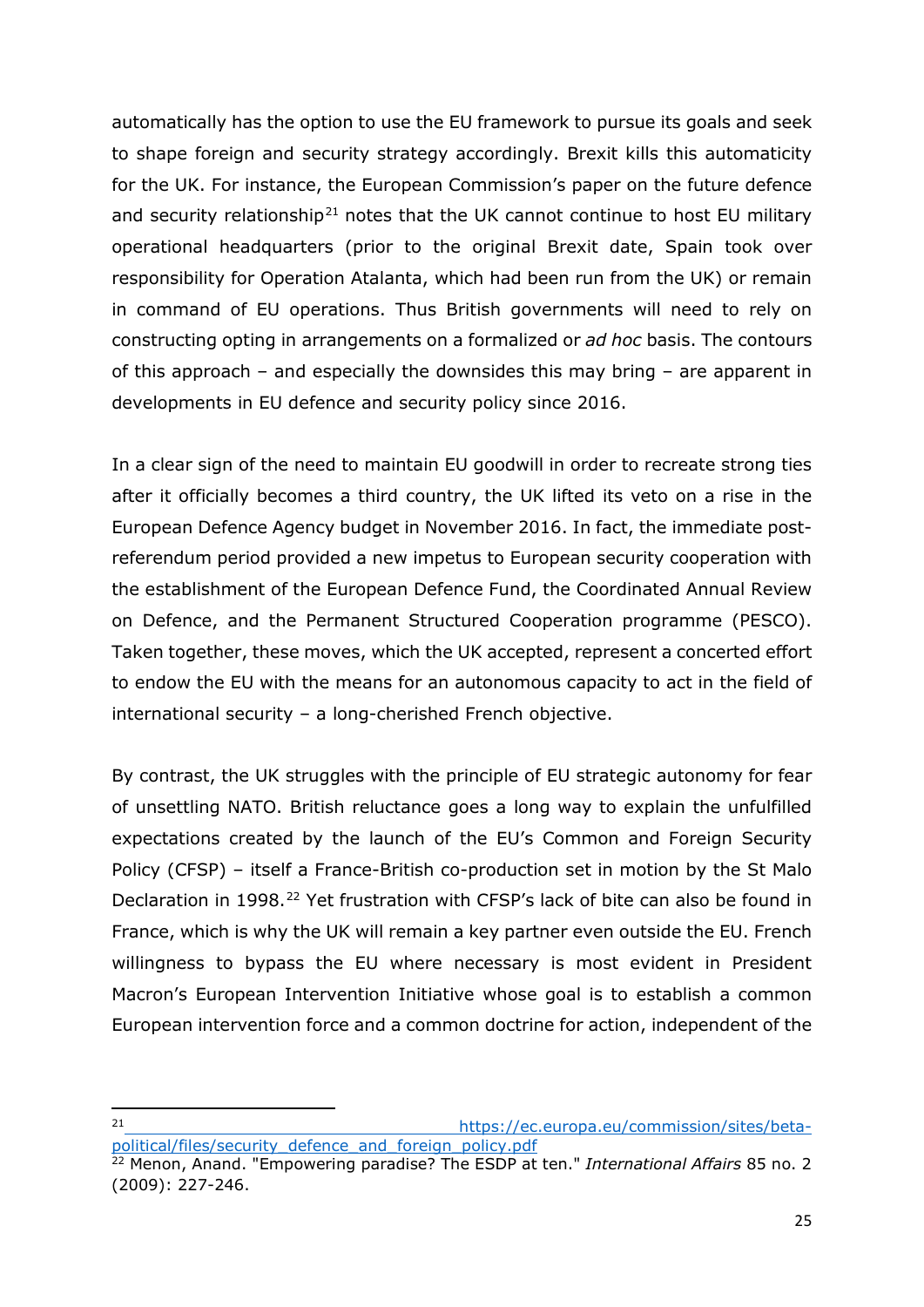EU.[23](#page-25-0) Ten European countries, including the UK, have signed a Letter of Intent to participate in the project, which aims to be more flexible and responsive than the EU when it comes to conducting operations.

In this complex and evolving field, there is thus scope for strengthening the relationship between both countries, but Brexit poses a huge risk because France – as well as other countries – has to evaluate whether to accommodate UK requests for participation in EU security and defence structures. The EU will have an unprecedented ability to exclude the UK, as it decided to do with the military element of the Galileo satellite navigation system in 2018. This is a worrying precedent at a time when the UK seeks to find a way to participate in the work of the EDA, the EDF, and PESCO in the next phase of Brexit negotiations. Moreover, the domestic politics of negotiating a treaty-based security arrangement with the EU are far from simple. If the UK government wants to participate in the crimeand terrorist-fighting work of Europol and the European Arrest Warrant, it will have to accept the jurisdiction of the European Court of Justice in the relevant areas. All this uncertainty, creates a serious commitment problem for the UK, whose indecisiveness over whether to pursue the Future Combat Air System as outlined in the Lancaster House treaty already pushed France to join forces with Germany to develop a next-generation fighter. It is no surprise then to hear Louis Gautier, tasked by President Macron to report on the state of European defence, tell the French Senate that Anglo-French relations "have become very difficult because of Brexit".[24](#page-25-1)

#### *Shared goals, heightened expectations*

<u>.</u>

Ultimately, Franco-British mutual attraction stems from shared global ambitions for which the EU itself is not always a necessary and sufficient instrument. A case in point is the two countries' Indo-Pacific strategy. France has increased its focus on this region, as illustrated by the 2018 military cooperation agreement with India,<sup>[25](#page-25-2)</sup> which contains a number of French territories and is home to 1.5 million

<span id="page-25-0"></span><sup>&</sup>lt;sup>23</sup> Nováky, Niklas. "France's European Intervention Initiative: Towards a Culture of Burden Sharing." *European View* 17, no. 2 (2018): 238-238.

<span id="page-25-1"></span><sup>24</sup> <https://www.senat.fr/compte-rendu-commissions/20190513/etr.html#toc8>

<span id="page-25-2"></span><sup>25</sup> [https://in.ambafrance.org/Agreement-between-France-and-India](https://in.ambafrance.org/Agreement-between-France-and-India%0d)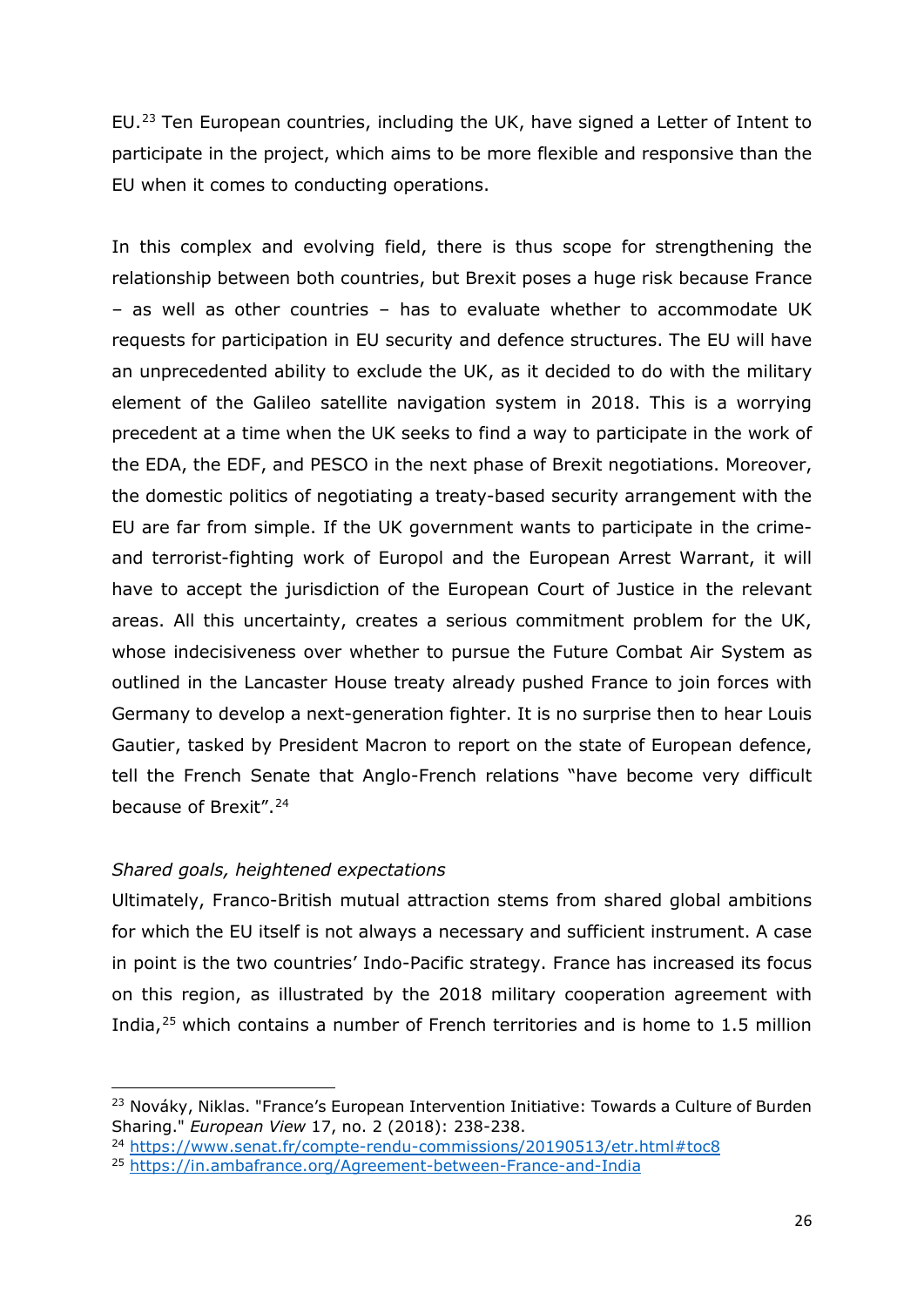of its citizens. Although UK interests and military posture are different in this region, both countries are committed to pursuing freedom of navigation operations together, as in June 2018, or with their virtually overlapping regional allies. Yet this joint vision for upholding a liberal international order is nevertheless more complicated than before because Brexit requires greater coordination and new institutional structures to replace what automatically follows from EU membership. The coherence of French and UK sanctions policy, for instance, currently coordinated at the EU-level, will have to be sustained via a different mechanism.

Although the outcome of the Brexit process is far from certain, what seems clear at this stage is that a new set of expectations about enhancing bilateral ties surrounds the UK-France diplomatic relationship. UK policy-makers appear to have heightened expectations of working with France because of the latter's evident desire to partner for operations and weapons procurement in line with a shared understanding of global threats as well as responsibilities. Yet there is the very real possibility of Brexit-related disappointment, for one of two reasons. Firstly, the UK needs to be able to give a clear message about where and how it is willing to cooperate, something leaving the EU militates against by virtue of taking up government bandwidth and creating unprecedented political and policy instability. Secondly, it is not clear that France will always be able to deliver on UK expectations as many areas of foreign and security policy other EU countries will need to have their say when it comes to joint UK-EU enterprises. However cordial the Franco-British Entente may become, it is at best a partial replacement to, and not a substitute for, the EU as a multiplier of UK influence in the world.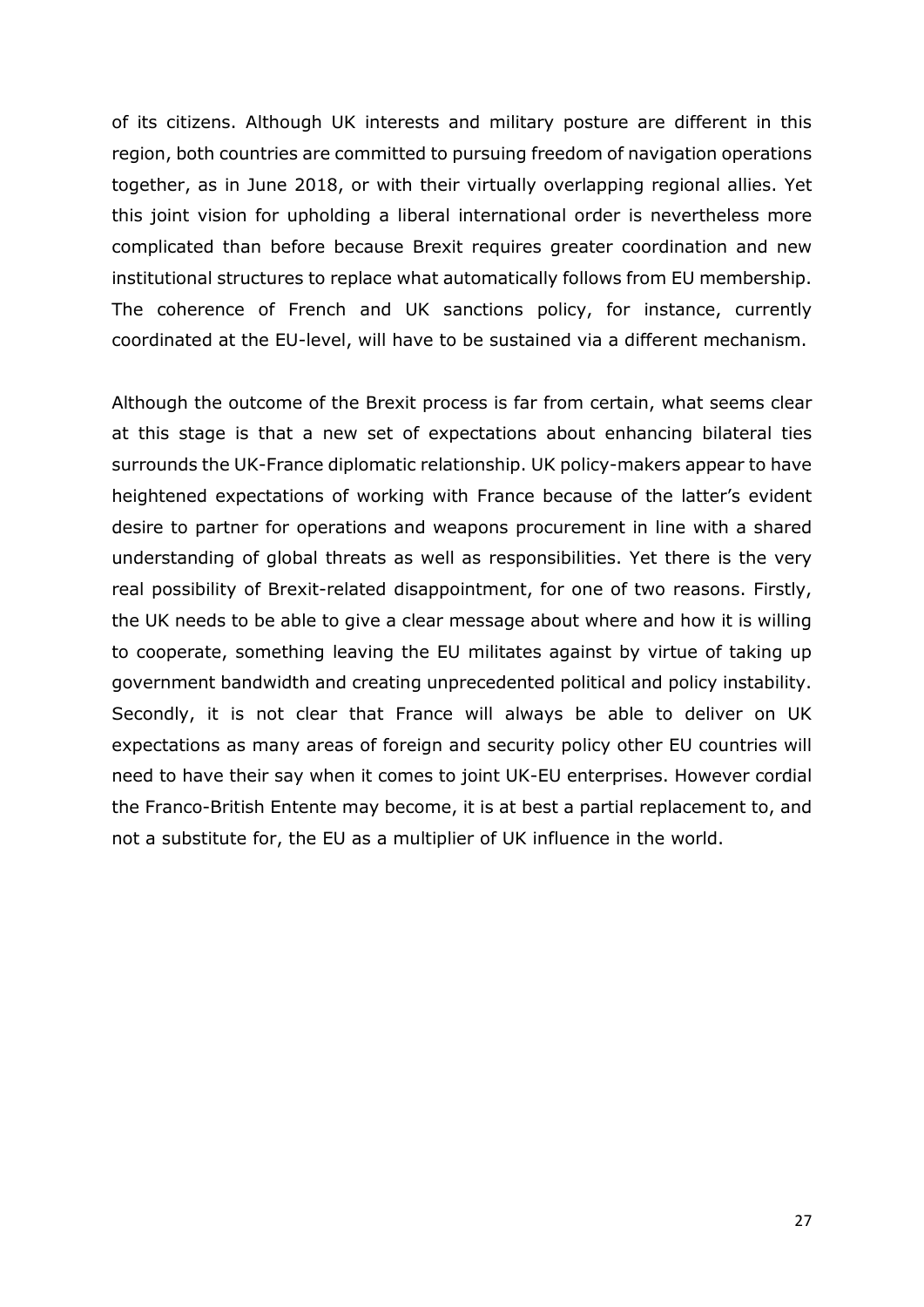### 5. Brexit and the UK-Turkey Relationship

#### *Yaprak Gürsoy*

<span id="page-27-0"></span>In answering the question of how bilateralism can substitute for the "multiplier effect" of EU membership, the UK's relationship with Turkey – a non-EU country at the periphery of Europe – offers interesting insights. As a "strategic" partner of the UK and an EU candidate country for more than three decades, Turkey's relationship with the UK after Brexit will not be altered to the same extent as its relations with individual EU member states. Yet Turkey has been going through major shifts in its domestic politics and foreign policy that will lead to new opportunities and challenges for the UK. While Britain can increase its influence in multilateral diplomacy through its bilateral ties with Turkey, it will also have to tread carefully. More specifically, the UK will have to balance its relationship with the current Justice and Development Party (*Adalet ve Kalkınma Partisi,* AKP) government alongside its ties to other EU and NATO allies and Turkish domestic opposition. The UK can play a crucial role mediating between Turkey and other countries especially in the aftermath of Brexit, with more freedom to establish new relationships outside of the EU. However, the amount of cooperation that the UK can have with the AKP government is limited by London's own strategic and security interests.

In foreign and security policy, since the start of the Syrian civil war in 2011, Turkey has been involved in the conflict across its southern border. Aside from the 3.5 million refugees that the country is hosting at the moment, the Turkish military has carried out operations in northern Syria, while southern Turkish towns near the border were the scene of attacks. The Turkish government has perceived Kurdish elements' increasing control of northern Syria as the most important security threat arising from the civil war. Turkey has claimed that the Kurdish Democratic Union Party (*Partiya Yekîtiya Demokrat,* PYD) and its military arm, People's Protection Units (*Yekîneyên Parastina Gel,* YPG), are directly affiliated with the Kurdistan Workers' Party (*Partiya Karkerên Kurdistanê*, PKK). Since the mid-1980s, Turkey has been fighting on its own territory against the PKK, also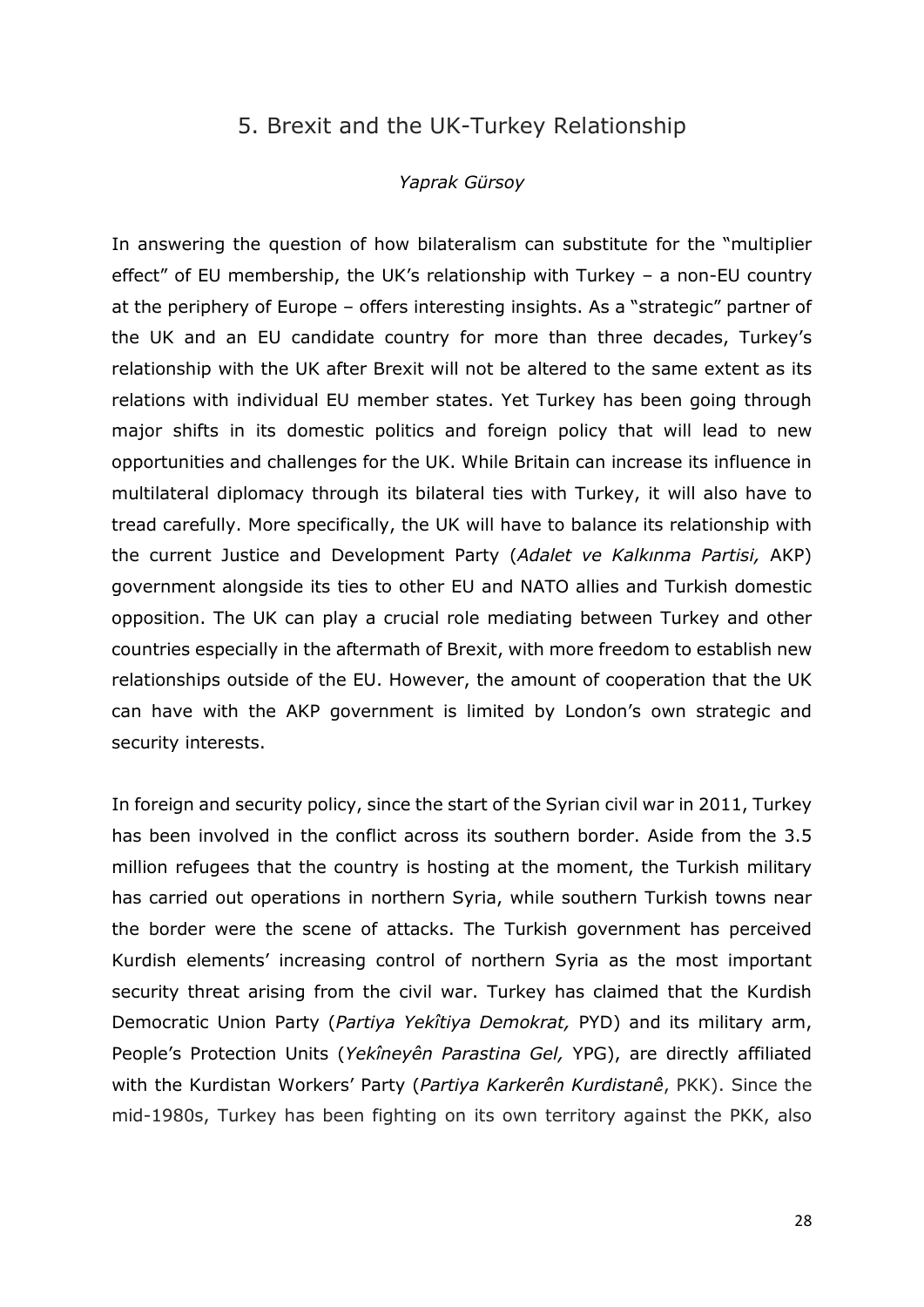recognized as a terrorist organisation by NATO and the EU. The US, however, has cooperated with the PYD and YPG, especially in its fight against ISIS.[26](#page-28-0)

### *The NATO dimension*

**.** 

This difference between Ankara and Washington over the Syrian conflict has had serious consequences for Turkey's position in NATO. In part to fend off attacks from its southern border, Turkey has been working on the procurement of an antimissile system. Ankara first made an attempt to buy the American Patriot system in 2013, but this request was rejected by the American Congress. Ankara then initiated a tender and made a deal with the Chinese company CPMIEC, only to cancel it due to American pressure. Finally, Ankara has decided to purchase a missile defence system from Russia. Russia provided support to the Erdoğan government during 2016 coup attempt, leading to a rapprochement between Moscow and Ankara. Reflecting these good relations, in 2017, Turkey signed a deal with Russia for the purchase of the S-400 missile system. Since then, the US and NATO have argued that the S-400s are not compatible with the alliance's systems and could enable Russia to gain access to NATO technology. The US has warned Turkey that if it goes through with its purchase of the S-400s, its contribution to the production and procurement of the F-35 Lightning II fighter jets would be cancelled and the US would retaliate with economic sanctions on Turkish companies.

Turkey's relationship with the US is thus at a historic low point. At this juncture, the UK might be in a unique position to act as an intermediary between Washington and Ankara. The UK was also one of the countries that condemned the 2016 failed coup attempt the fastest, which did not go unnoticed by President Erdoğan, who declared two years later that "we will never forget the solidarity shown with our country." $27$  The UK is also one of the nine countries that is

[http://www.realinstitutoelcano.org/wps/portal/rielcano\\_en/contenido?WCM\\_GLOBAL\\_CO](http://www.realinstitutoelcano.org/wps/portal/rielcano_en/contenido?WCM_GLOBAL_CONTEXT=/elcano/elcano_es/zonas_es/defensa+y+seguridad/ari73-2018-gursoy-toygur-turkey-in-out-nato-turbulent-alliance-western-institutions) [NTEXT=/elcano/elcano\\_es/zonas\\_es/defensa+y+seguridad/ari73-2018-gursoy-toygur](http://www.realinstitutoelcano.org/wps/portal/rielcano_en/contenido?WCM_GLOBAL_CONTEXT=/elcano/elcano_es/zonas_es/defensa+y+seguridad/ari73-2018-gursoy-toygur-turkey-in-out-nato-turbulent-alliance-western-institutions)[turkey-in-out-nato-turbulent-alliance-western-institutions](http://www.realinstitutoelcano.org/wps/portal/rielcano_en/contenido?WCM_GLOBAL_CONTEXT=/elcano/elcano_es/zonas_es/defensa+y+seguridad/ari73-2018-gursoy-toygur-turkey-in-out-nato-turbulent-alliance-western-institutions)

<span id="page-28-0"></span><sup>&</sup>lt;sup>26</sup> Yaprak Gürsoy and Ilke Toygür, Turkey in and out of NATO? An instance of a turbulent alliance with Western institutions, *Royal Institute Elcano* (2018)

<span id="page-28-1"></span><sup>&</sup>lt;sup>27</sup> Turkish president hails strong relations with Britain [https://www.aa.com.tr/en/europe/turkish-president-hails-strong-relations-with](https://www.aa.com.tr/en/europe/turkish-president-hails-strong-relations-with-britain/1144052)[britain/1144052](https://www.aa.com.tr/en/europe/turkish-president-hails-strong-relations-with-britain/1144052)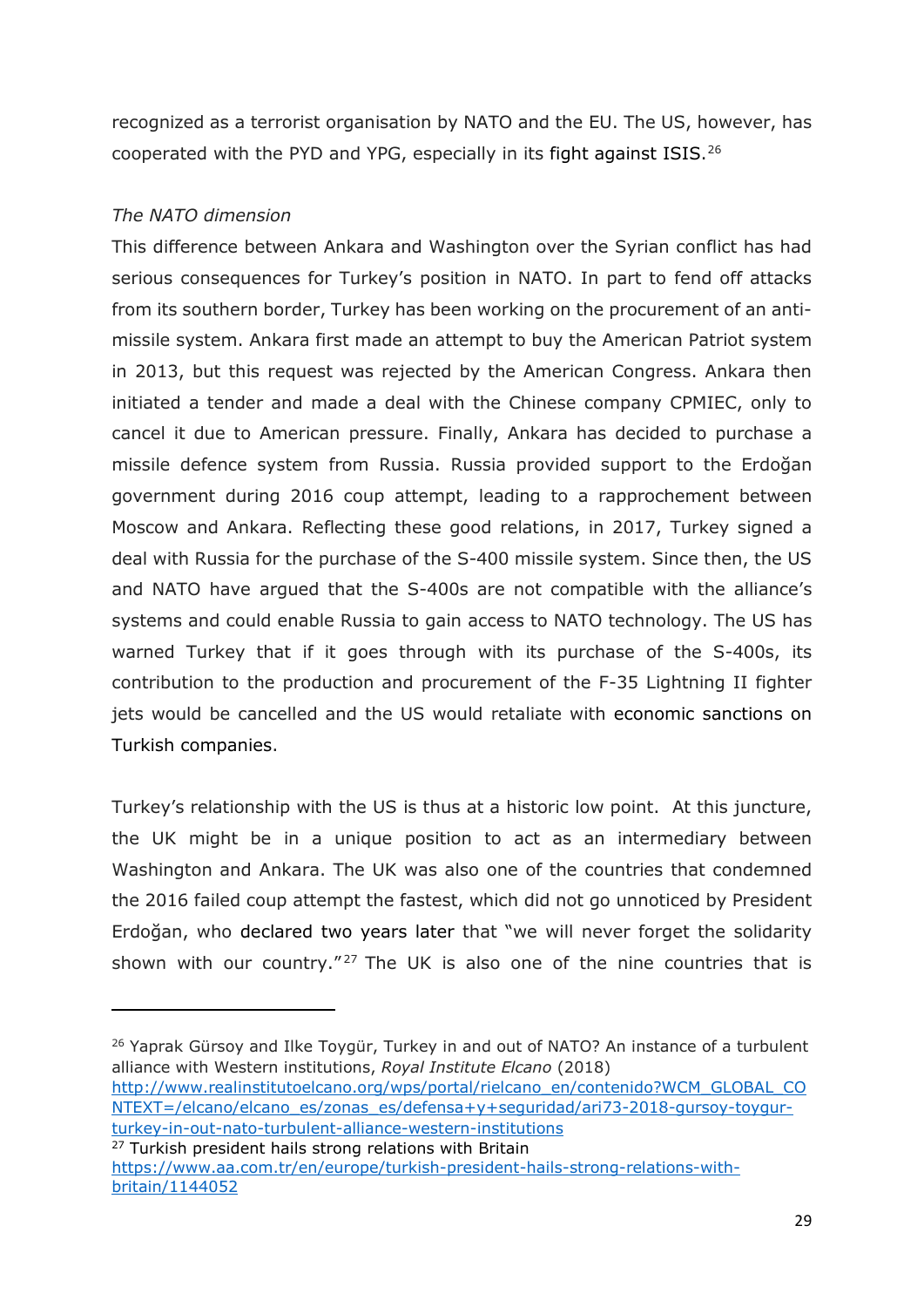participating in the F-35 project. Although Britain is now preoccupied with Brexit and it might be too late to overturn the purchase of Ankara's S-400s, in the future, the UK could take the lead in preventing the further deterioration of relations. This would give London the multilateral edge it seeks through bilateral ties.

Another consequence of Ankara's strained relationship with NATO has been its drift from European allies. There have been reports of interruptions of German arms to Turkey, increasing tensions with France and Netherlands, Ankara interfering against Austria's cooperation with NATO and the questioning of the status of the Incirlik joint air base in southern Turkey.  $28$  The eastern Mediterranean dispute over the exclusive economic zones around the island of Cyprus has flared up as well, leading to renewed tensions with Greece.<sup>[29](#page-29-1)</sup> These developments clearly show that Ankara's disputes are not only with the US, but with many other nations in NATO. The UK is currently one of the few countries that has managed to increase military cooperation with Turkey, as reflected in the multimillion deal between BAE Systems and Turkish Aerospace Industries to develop the TF-X Turkish Fighter Jet Programme.<sup>[30](#page-29-2)</sup>

Despite the possible role the UK can play as a broker in NATO, there might also be challenges that London would have to face in its bilateral dealings with Turkey. Ankara and London do not necessarily have the same threat perceptions. The Kurdish issue is still central to Turkish foreign and security policy with no resonance in the UK. However, Russia is a major concern for the UK although Turkey has been strengthening ties with its former Cold War adversary. It is unclear how long this marriage of convenience between Ankara and Moscow would last, but if it gets too deep, the UK might be forced to reconsider its engagement with Turkey. For example, Turkey's relations with Qatar wavered over the TF-X engine deal between Rolls-Royse and the Kale Group.<sup>[31](#page-29-3)</sup> The UK government's

<span id="page-29-0"></span>**<sup>.</sup>** <sup>28</sup> Turkish tensions undermine its role in NATO, *Politico*, 29 June 2017

<https://www.politico.eu/article/turkish-tensions-undermine-its-role-in-nato/>

<span id="page-29-1"></span><sup>29</sup> Greece and Cyprus call on EU to punish Turkey in drilling dispute, *The Guardian*, 18 June 2019 [https://www.theguardian.com/world/2019/jun/18/greece-and-cyprus-call-on](https://www.theguardian.com/world/2019/jun/18/greece-and-cyprus-call-on-eu-to-punish-turkey-in-drilling-dispute)[eu-to-punish-turkey-in-drilling-dispute](https://www.theguardian.com/world/2019/jun/18/greece-and-cyprus-call-on-eu-to-punish-turkey-in-drilling-dispute)

<span id="page-29-2"></span><sup>30</sup> Britain, Turkey sign defence deal to develop Turkish fighter jet, *Reuters*, 28 January 2017 https://uk.reuters.com/article/uk-britain-eu-turkey-bae/britain-turkey-sign-<br>defence-deal-to-develop-turkish-fighter-jet-idUKKBN15C0IM

<span id="page-29-3"></span> $\frac{31}{31}$  Turkey and UK battle to save fighter jet project, Financial Times, <https://www.ft.com/content/9b6d7af6-6d6a-11e8-92d3-6c13e5c92914>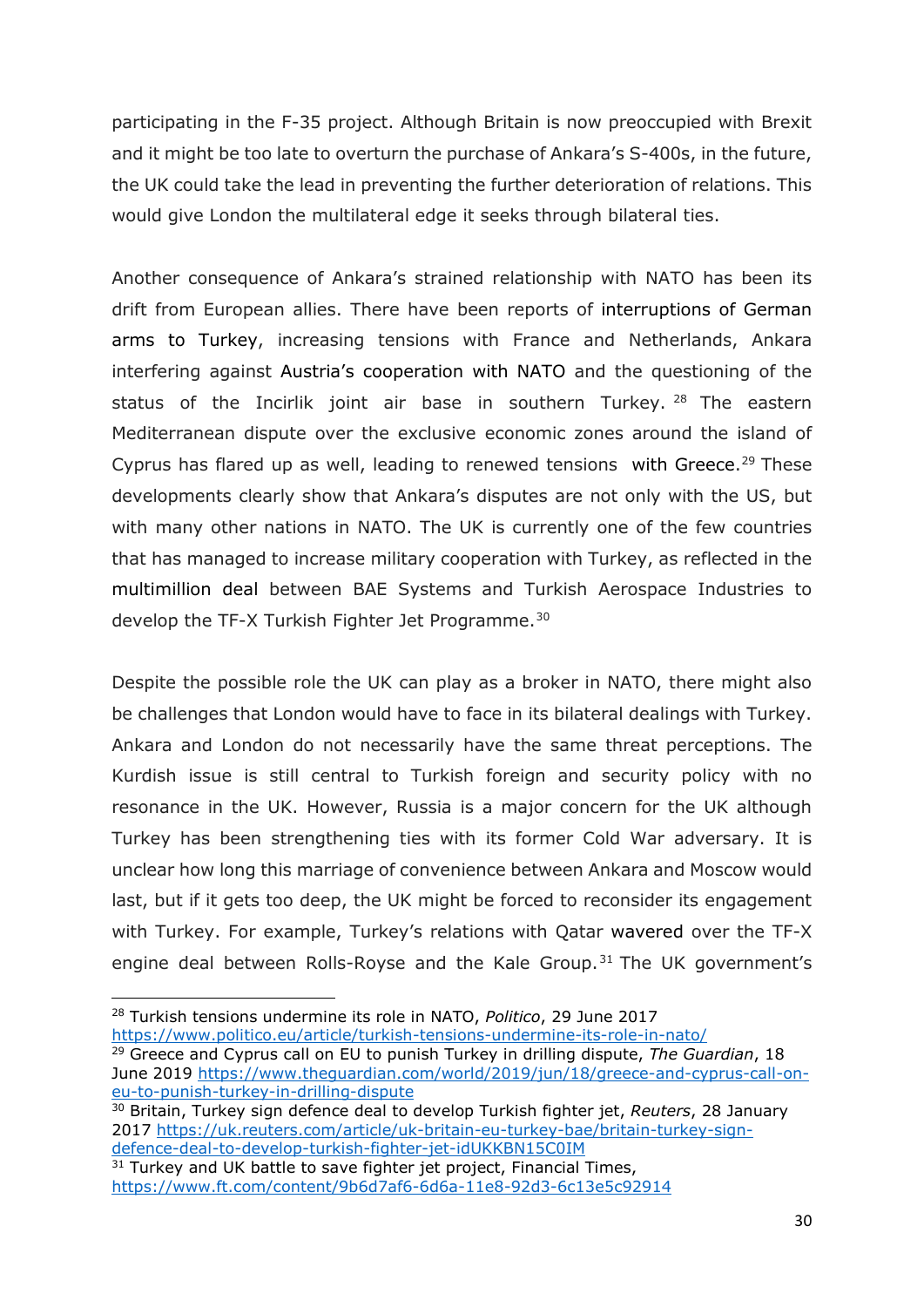concerns over the sharing of sensitive information with Qatar became a point of contention, which can be replicated in the future in other deals involving other countries.

#### *Domestic Turkish concerns*

**.** 

On the domestic front, Turkey has been struggling with an impending financial crisis. The Turkish lira lost 40% of its value in the summer of 2018, inflation reached 20 percent, unemployment increased to nearly 15% and the economy contracted after years of steady growth. There are political reasons behind this crisis. Turkey has had a referendum, general and local elections for three consecutive years now, which encouraged the government to follow policies that would stimulate the economy, instead of combating inflation rates. President Erdoğan's reservations about and public statements against increasing interest rates have also contributed to the crisis by decreasing market confidence in the viability of the government's economic plans. There are, however, deeper structural reasons for the recession. Turkey's growth in the last decade was due to cheap foreign credit. The availability of such credit globally shrank after the Federal Reserve in the US increased interest rates. Continuing tensions with the US also mean that Turkey has not been able to borrow from the American markets as easily and faced tariffs to its steel exports to the US. The overall current account deficit of Turkey has also contributed to the crunch.

In this volatile context, Turkey's trade relations with the UK have special meaning. Turkey's second largest export destination is the UK (after Germany). The UK is also the only big European country with which Turkey enjoys a trade surplus. Therefore, Ankara values its commercial ties with the UK and worried about the potential consequences of a hard Brexit. Turkey's EU customs union membership is currently working to its advantage in maintaining the trade surplus. However, in the event of a hard Brexit, Ankara would not be able to immediately sign a Free Trade Agreement (FTA) with London due to the same customs union agreement.<sup>[32](#page-30-0)</sup> Both sides have repeatedly asserted their willingness to continue commercial relations, but not much can be done until it becomes clear what kind of a deal the

<span id="page-30-0"></span><sup>&</sup>lt;sup>32</sup> Yaprak Gürsoy Why would a third country root for a soft Brexit? Views and Lessons from Turkey, *Foreign Policy Centre* (2019) [https://fpc.org.uk/why-would-a-third](https://fpc.org.uk/why-would-a-third-country-root-for-soft-brexit-views-and-lessons-from-turkey/)[country-root-for-soft-brexit-views-and-lessons-from-turkey/](https://fpc.org.uk/why-would-a-third-country-root-for-soft-brexit-views-and-lessons-from-turkey/)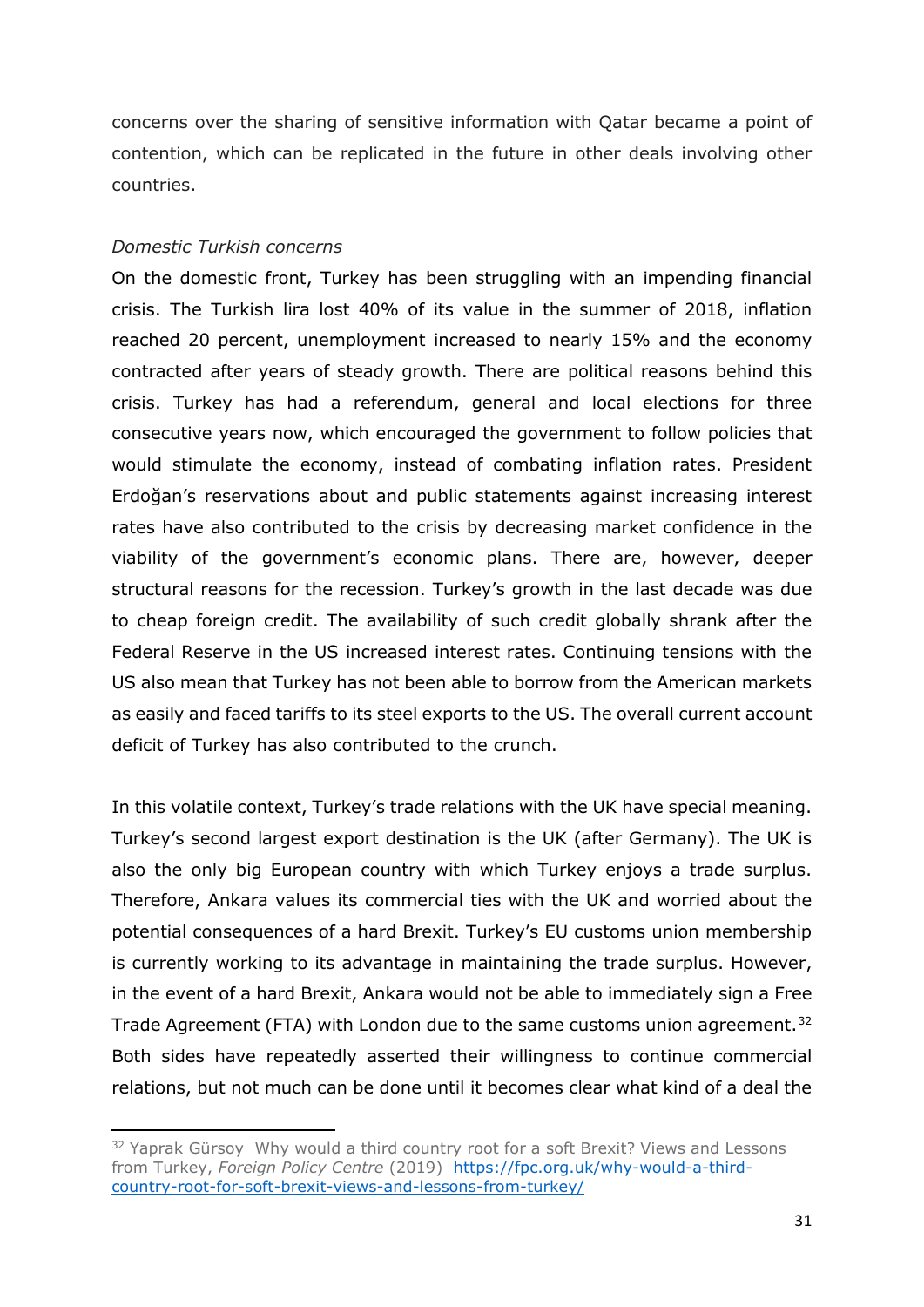UK will have with the EU. In the event that the UK concludes an FTA with the EU, Turkey could also be covered in this deal, either by pressuring the EU for such participation or by simultaneously working with Ankara to sign a similar deal taking effect at the same time.

Indeed, there is a good chance that the future EU-UK deal, if it covers customs, could be applied as a model for Turkey's relationship with the EU. Turkey has been dissatisfied with its customs union agreement for a long time now and has been looking for ways to improve its own economic partnership with the EU. With membership prospects dwindling further, both the EU and Turkey are more willing to reconsider the future of their relationship. Therefore, the outcome of the Brexit negotiations in the long run could be an inspiration for reframing Turkey's bilateral ties with the EU. In this way, and unexpectedly, the UK can see its multilateral influence expand toward other non-EU countries. The UK would see this "multiplier effect" work more substantially if it also negotiates with the EU with this wider perspective in mind rather than having a narrower focus on its immediate and short-term self-interest.

#### *Political stability in Ankara*

In considering its bilateral relations with Ankara after Brexit, the final challenge that London faces is related to the question mark hanging over the stability of the regime in Turkey. Since the 2016 coup attempt, critics in and out of the country have accused the AKP government of being increasingly authoritarian, violating human rights, repressing the media, and annihilating the rule of law. Turkey transitioned to a presidential system with the 2017 constitutional referendum that in effect meant that President Erdoğan's power and authority have substantially increased. The government was also restructured with nine new councils chaired by the president, including the economy and the security and foreign policy councils. The number of ministries was reduced to 16 and their influence were reduced. Overall, it is unclear how (or to what extent) these changes will be reflected in Turkey's foreign policy-making practices. In light of the renewed Istanbul mayoral elections won by the opposition, there is also a real chance that the rule of the AKP might come to an end in half a decade and it is not yet clear what kind of repercussions this type of governmental change would have on the presidential system. However, for now, critics stress that these institutional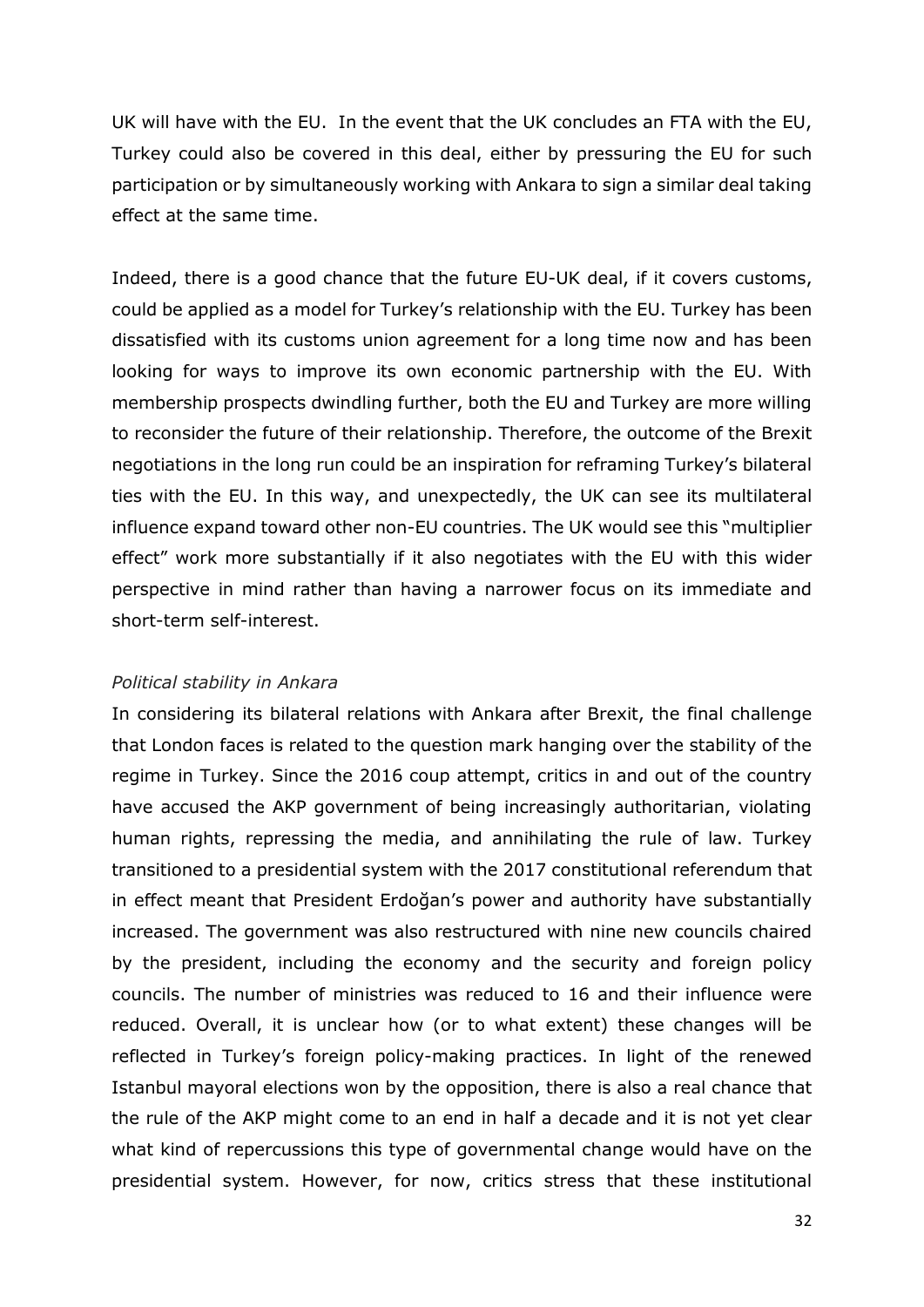changes are a sign of authoritarianism. Obviously, these anxieties are closely related to the looming financial crisis (as market actors are wary of the risks of investing there) and deteriorating relations with NATO allies and the EU.

There are also critical voices in the UK regarding the regime in Turkey.<sup>[33](#page-32-0)</sup> So far, UK diplomacy has been able to balance good relations with Ankara while raising concerns over human rights and democracy.[34](#page-32-1) This will continue to be a challenge for London. It is critical for the UK to continue to have relations with the AKP government, without alienating the opposition parties, civil society organizations, academics and intellectuals in Turkey. In dealing with Ankara, London should maintain connections with different groups in this diverse society that has become quite polarized in recent years. With half a million people of Turkish origin living in the UK, thousands of Britons buying property in Turkey and 2.5 million tourists from the UK visiting Turkey each year, continued personal interactions between the two countries would help keep all channels of communication open.

In summary, Turkey has been going through a rough patch in its foreign relations, economy, and domestic politics. In the era of Brexit, continued links and partnership with Turkey would give London a unique opportunity to sustain its multilateral influence. The UK can serve as a mediator in NATO and as a model for the future of EU-Turkey relations, as long as it can continue its dialogue with diverse groups in Turkey, work towards strengthening its trade relations and focus on its mutual security interests with Ankara.

<u>.</u>

<span id="page-32-0"></span><sup>33</sup> The UK's Relations with Turkey, Foreign Affairs Committee, *House of Commons* (2017). [https://www.parliament.uk/business/committees/committees-a-z/commons](https://www.parliament.uk/business/committees/committees-a-z/commons-select/foreign-affairs-committee/news-parliament-2015/uk-relations-with-turkey-report-published-16-17/)[select/foreign-affairs-committee/news-parliament-2015/uk-relations-with-turkey-report](https://www.parliament.uk/business/committees/committees-a-z/commons-select/foreign-affairs-committee/news-parliament-2015/uk-relations-with-turkey-report-published-16-17/)[published-16-17/](https://www.parliament.uk/business/committees/committees-a-z/commons-select/foreign-affairs-committee/news-parliament-2015/uk-relations-with-turkey-report-published-16-17/) 34 May warns Turkey's Erdogan not to lose sight of democratic values, *Reuters*, 15 May

<span id="page-32-1"></span><sup>2018.</sup> [https://uk.reuters.com/article/uk-britain-turkey/may-warns-turkeys-erdogan-not](https://uk.reuters.com/article/uk-britain-turkey/may-warns-turkeys-erdogan-not-to-lose-sight-of-democratic-values-idUKKCN1IG1YM)[to-lose-sight-of-democratic-values-idUKKCN1IG1YM](https://uk.reuters.com/article/uk-britain-turkey/may-warns-turkeys-erdogan-not-to-lose-sight-of-democratic-values-idUKKCN1IG1YM)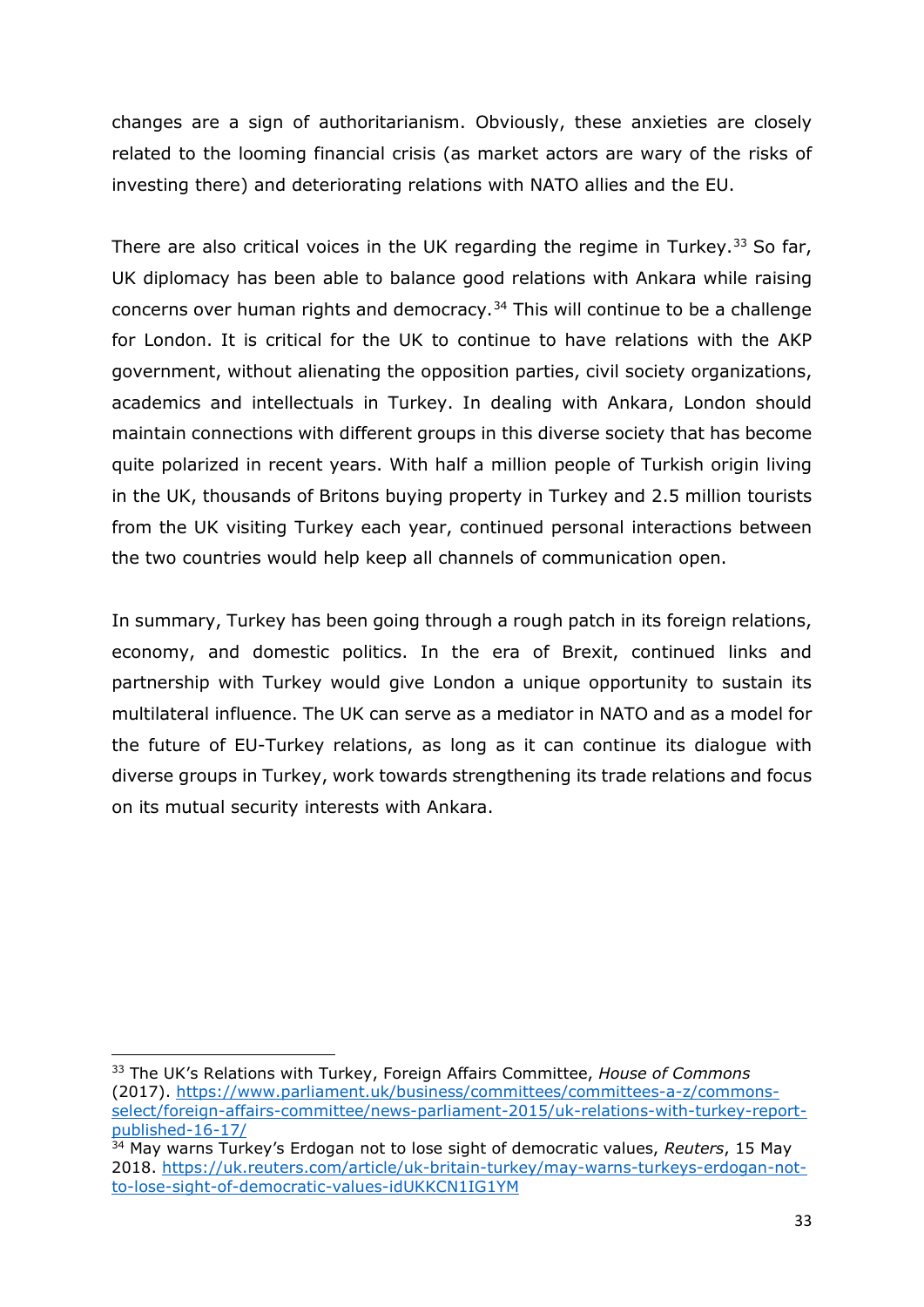## <span id="page-33-0"></span>6. The International Relations of the UK's Nations and Regions following Brexit

#### *Carolyn Rowe*

The UK's international relations are not solely concentrated in the hands of Westminster. As with any liberal democratic state, the reality of "international relations" sees national interests expressed and promoted through a variety of different state, non-state and sub-state channels. Led by economic imperatives and by constitutional rights, sub-state governments are now firmly positioned as actors within the global order, signalling a fundamental challenge to some of the core logics of the modern international system. The new reality is one of perforated sovereignty and "paradiplomacy," a multiplicity of internationally organised actors, and a semi-hierarchical power structure where nation state governments no longer fully dominate the international order.<sup>35</sup> Clearly, the UK's departure from the EU complicates the existing picture of sub-state paradiplomatic activity of its constitutionally empowered authorities. And it gives rise to a number of questions to which in a practical sense, sub-state actors will have to devise answers.

There are two principal axes along which both the constitutionally empowered UK nations and the English regions will have to reconfigure their international activities and agendas after Brexit. Firstly, there is the British regional footprint in Brussels itself. All of the UK's sub-state territories have maintained direct offices in Brussels since the 1990s, though these differ in role and ambition. Their new post-Brexit remit is still to be determined, in particular, the issue of how to manage bilateral, sub-state relations. Relationships with sub-state actors from other EU member states have been a powerful means of shoring up support for domestic agendas on European issues; beyond this, there are numerous international profiles to reconsider. This leads then to the second, and arguably most significant, dimension of how Britain's nations and regions will pursue international agendas after Brexit: the domestic politics of foreign affairs. Will they have a voice? Both these axes will be considered in detail.

<span id="page-33-1"></span><sup>&</sup>lt;u>.</u> <sup>35</sup> Tavares, Rodrigo (2016) *Paradiplomacy. Cities and States as Global Players* (Oxford: Oxford University Press).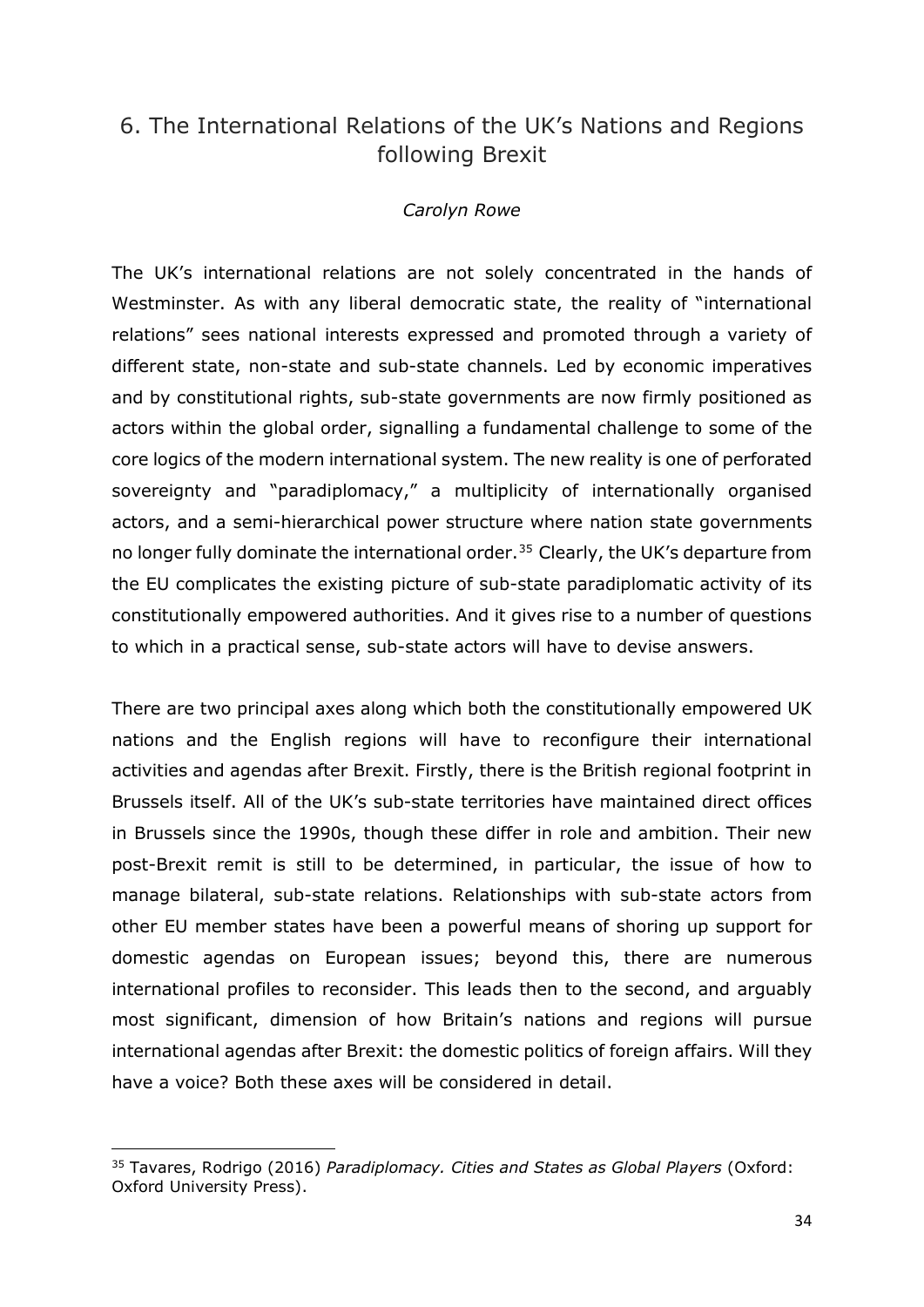#### *The EU footprint of Britain's nations and regions after Brexit*

This is the most significant area where engagement will have to be recalibrated post-Brexit, and is certainly the most visible aspect of the new ecology of British regional representation to the EU2. Currently, there are three different types of regional representation to the EU: legislative regions, economic regional actors, and non-constitutional actors. Each will face significant challenges in remodelling their operation after Brexit and are examined in turn below.

Much of the diplomatic work of carried out by the Brussels offices of the Scottish Government, the Welsh Government and, once power-sharing is restored, the Northern Ireland Executive, will continue, albeit with a somewhat different remit. The Brussels offices of the devolved authorities in the UK currently provide support to ministers travelling to Brussels for European Council meetings, something which will no longer be necessary. Nonetheless, and possibly more relevant, will be the support which these offices offer to their ministerial colleagues for engagement with the European Commission, the European Parliament and other relevant networks where they may gain a foothold as third county members. If anything, the incentive structure for representatives from Britain's devolved authorities to foster relations in Europe, facilitated through the networks which these regional representative offices maintain, is enhanced after Brexit, particularly in times of non-contiguous partisan governments. An SNP-run Scottish Government, for instance, will see direct relations with other states, sub-state governments and regions, as a fundamental means by which to shore up support for their own EU policy preferences, particularly when these run counter to the dominant wishes of any Westminster administration. As has hitherto been the case, the intelligence provided through the Brussels representation can empower Scottish actors within domestic negotiations and the building of a UK position, though this itself will in future be articulated outside rather than within the EU's decision-making machinery.

The challenge for Britain's devolved authorities in Brussels as they move from having *formal* to *informal* powers of influence[36](#page-34-0) will be to make effective use of

<span id="page-34-0"></span><sup>36</sup> Tatham, M. (2018) 'The Rise of Regional Influence in the EU – from Soft Policy Lobbying to Hard Vetoing", *Journal of Common Market Studies*, Vol. 56, No. 3, pp. 672- 686.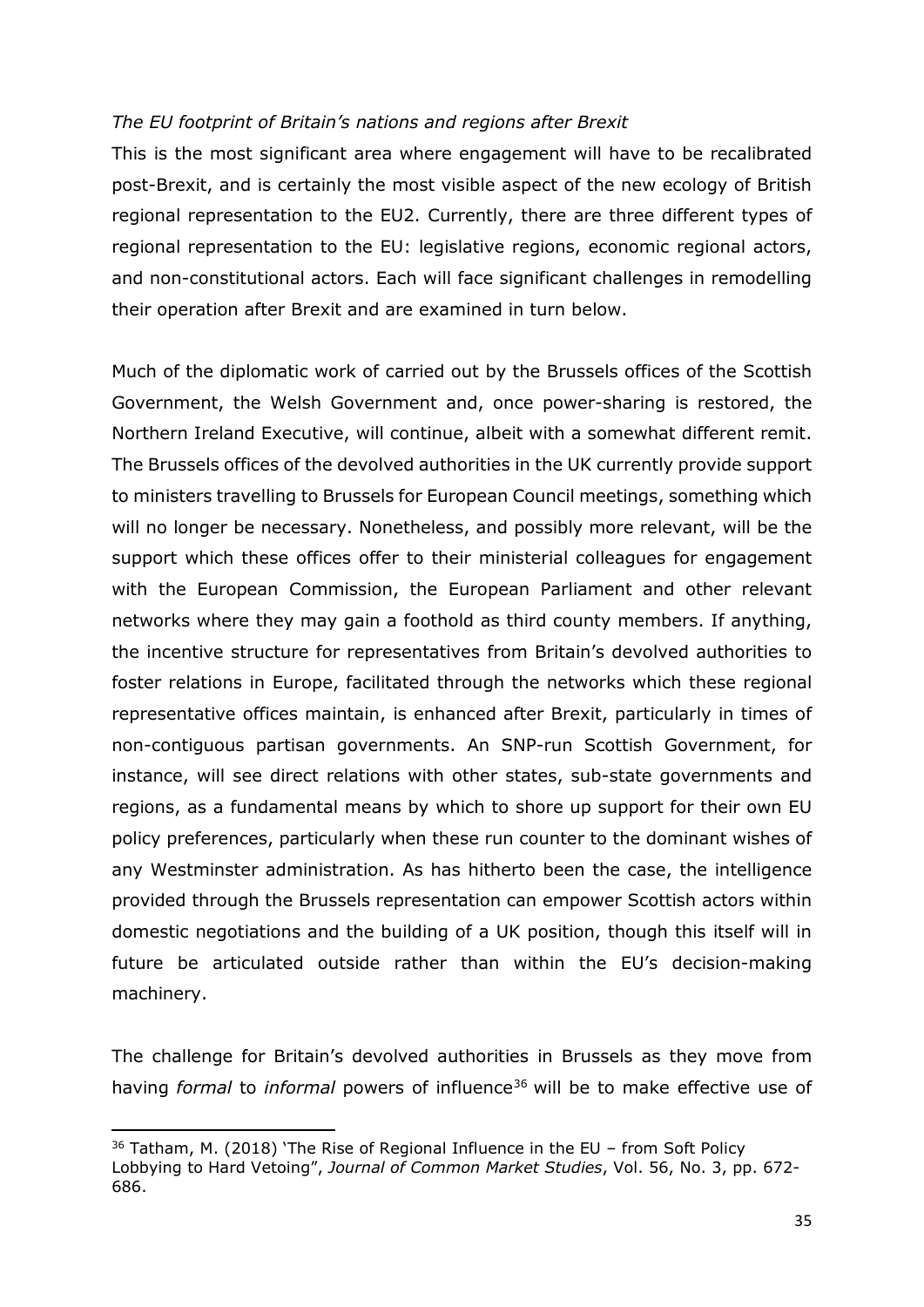their new status as third country actors. Their post-Brexit position as constitutionally empowered sub-state entities from non-EU member states, or 'third countries', instantly aligns them, on a political level, with the Canadian provinces or the US states, for example. Here, new relations will have to be forged, where common interests can seek to shape EU policy through collaborative lobbying from the outside.

Complementary to the political and diplomatic work of the devolved authorities, we have seen economic development agencies from Scotland and Wales in particular establish a presence in the European Union, with the overarching aim of "economic promotion". This bland phrase covers a multitude of financial aims, from the showcasing of regional investment opportunities to the numerous actors who circulate within Brussels decision-making networks, as well as looking to engage in opportunities to secure EU funding. These require cross-national partnerships, both within the EU or at times also beyond even the EEA members, and economic regional representations are a primary means by which both awareness of these funding programmes can be brought to the relevant domestic actors, and through which networks of like-minded authorities can be constructed as a way to submit an application for funding. Beyond securing funding, these networking opportunities also offer scope for bilateral partnership building and support an exchange of expertise.

Most English regions continue to maintain a presence in the European Union for the time being, sometimes in partnership with other regional actors such as organisations from the cultural and voluntary sector, universities or individual city authorities. Along the lines of the economic regional actors described above, their chief motivations are "pull factors" of financing schemes, rather than the constitutional "push factors" of a need to engage directly in EU policy decisions that supported the development of the constitutional regions' presence in Brussels. Whilst many are keen to engage in upstream policy work, their remit, and the chief measure by which their effectiveness is assessed in the domestic context by their supporting partners, remains financial. This is not likely to change in the immediate post-Brexit era, though with a more fluid founding rationale than that sustaining the sub-state nations' representations, their domestic clients may question the longer term viability of membership until results are proven. For the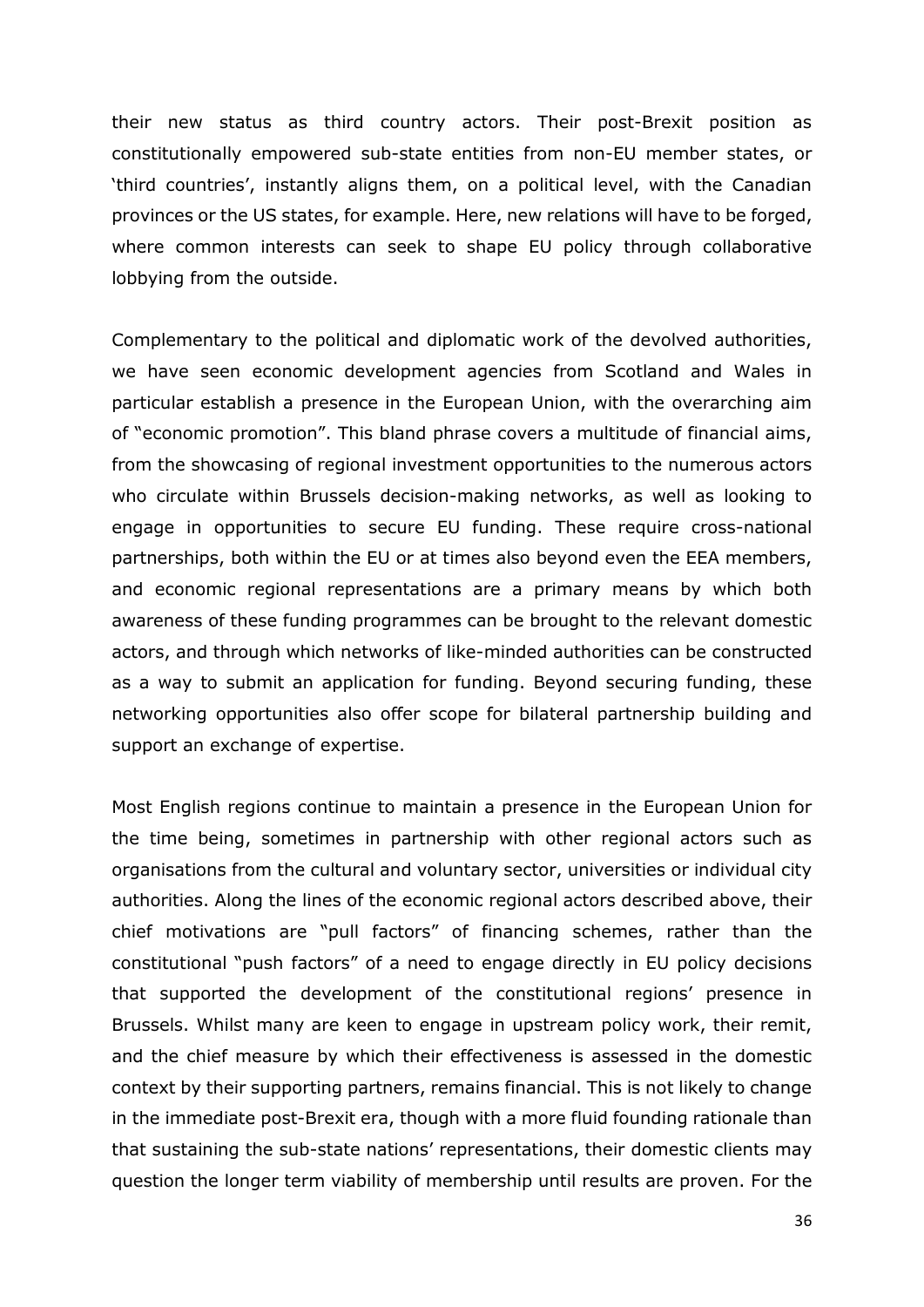English regions, their geographical status as European authorities, as opposed to cities and regions from other continents who maintain an EU presence, may however offer some additional access points to policy and funding networks. The regions of Norway for instance, might offer a blueprint here. These engage in numerous, horizontal policy networks focused on themes such as environmental protection, consumer issues or research and innovation policy. The European Regions Research and Innovation Network (ERRIN – www.errin.eu), a successful alliance which promotes sub-state interests in Europe's research and innovation landscape, is supported by the mid-Norway European Office, the North Norway European Office and the Stavanger Region European Office, amongst others.

#### *Renewing Britain's bilateral relations: a voice for the nations and regions?*

Brexit changes the entire incentive framework for building international partnerships between sub-state entities, overnight. The UK's constitutional authorities have established strong horizontal partnerships with other constitutionally empowered legislative regions in other EU member states. Their representative offices in Brussels have been particularly successful in facilitating these networks, but they are sustained also through ministerial visits and partnerships and other exchanges. Together, constitutional regions have been able to lobby for political changes at the EU level (take for instance the Conference of European Regions with Legislative Power, or RegLeg grouping, and its work on the introduction of a subsidiarity watchdog for the EU), $37$  in addition to promoting joint policy objectives. Collaboratively, strong sub-state actors with a powerful political resource base within their member state have been able to upload their policy preferences to the EU. After the UK leaves the EU, its constitutional authorities will no longer have the option to pursue influence by this formal route, which means that the domestic route for securing influence becomes strategically even more significant.

Intergovernmental tensions over the new bilateral relations will have to be resolved within the domestic polity, just as disputes over EU policy in the past had to find agreement within the UK's policy-making nexus. With the lack of any formal

<span id="page-36-0"></span><sup>&</sup>lt;sup>37</sup> See for instance Martinico, G. (2018) 'History of a (Limited) Success: Five Points on the Representativeness of the Committee of the Regions'. In *Perspectives on Federalism*, Vol. 10, Issue 2, pp. 96-117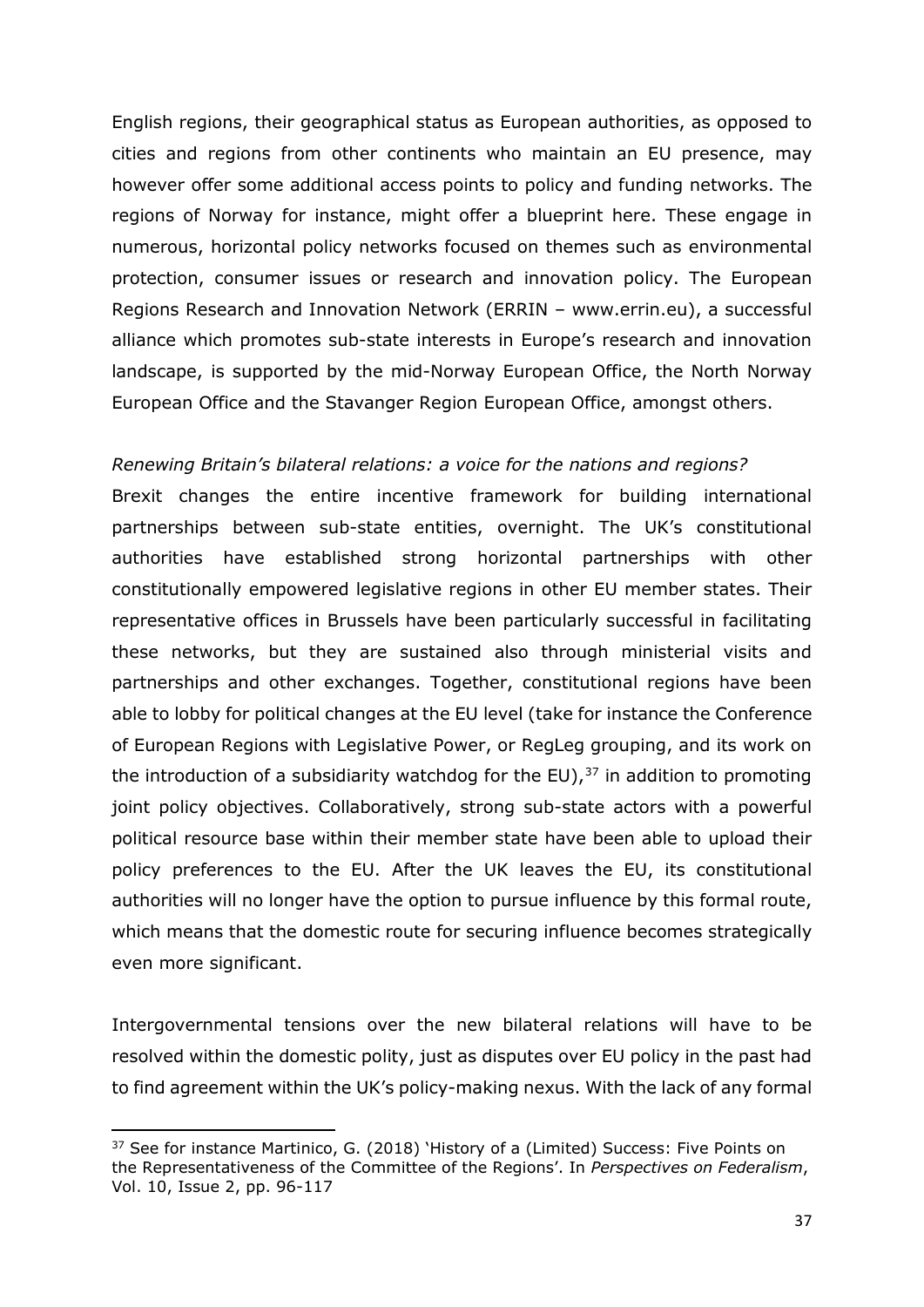system, however, for intergovernmental agreement on international affairs, new mechanisms will have to be established. As a means to regulate this intergovernmental cooperation going forward, both the British Government and the UK's devolved authorities are in the process of negotiating a host of "common frameworks". These would offer coherence in policy development across the UK after EU withdrawal, by setting out, for instance, common goals, minimum or maximum standards, harmonisation, or mutual recognition [38](#page-37-0) thereby safeguarding the functioning of the UK's own single market.<sup>[39](#page-37-1)</sup>

A common framework will clearly be needed to cover one of the most contentious areas of the UK's future bilateral relations – trade. The UK government has already highlighted free trade deals with third countries as a priority area where a robust mechanism for intergovernmental cooperation is required, and fast.<sup>[40](#page-37-2)</sup> This is one area where competing agendas are likely to develop, and have the potential to spill over into public spats. In a post-Brexit world, Scotland's trading interests will be dependent on the UK's bilateral, rather than the EU's multilateral, agreement with external partners. So whereas regions with similar constitutional resources such as Bavaria will be able upload their preferences on future EU trade deals both domestically, by holding their national government to account through the federal system, and at the EU level, through alliance building with like-minded, and predominantly other constitutionally-empowered, regions, Scotland's formal powers on international trade will be reduced to the extent to which they can shape the UK's national negotiating position on future bilateral agreements. Thus, the shape and scope of this particular common framework is driving considerable reflection on how such a model can be established.<sup>[41](#page-37-3)</sup>

 $\overline{a}$ 

<span id="page-37-0"></span><sup>38</sup> Joint Ministerial Committee communiqué, 16 October 2017 [https://www.gov.uk/government/publications/joint-ministerial-committee-communique-](https://www.gov.uk/government/publications/joint-ministerial-committee-communique-16-october-2017)[16-october-2017](https://www.gov.uk/government/publications/joint-ministerial-committee-communique-16-october-2017)

<span id="page-37-1"></span><sup>&</sup>lt;sup>39</sup> Policy Paper: Legislating for the United Kingdom's withdrawal from the European Union - Foreword from the Prime Minister. (2017, May 15). [https://www.gov.uk/government/publications/the-repeal-bill-white-paper/legislating-for](https://www.gov.uk/government/publications/the-repeal-bill-white-paper/legislating-for-the-united-kingdoms-withdrawal-from-the-european-union)[the-united-kingdoms-withdrawal-from-the-european-union](https://www.gov.uk/government/publications/the-repeal-bill-white-paper/legislating-for-the-united-kingdoms-withdrawal-from-the-european-union)  $40$  Ibid.

<span id="page-37-3"></span><span id="page-37-2"></span><sup>&</sup>lt;sup>41</sup> In March 2019, following an extensive inquiry, the Scottish Parliament's Finance and Constitution Committee, for instance, published a report on common frameworks that addressed precisely this issue<https://www.parliament.scot/parliamentarybusiness/CurrentCommittees/108907.aspx>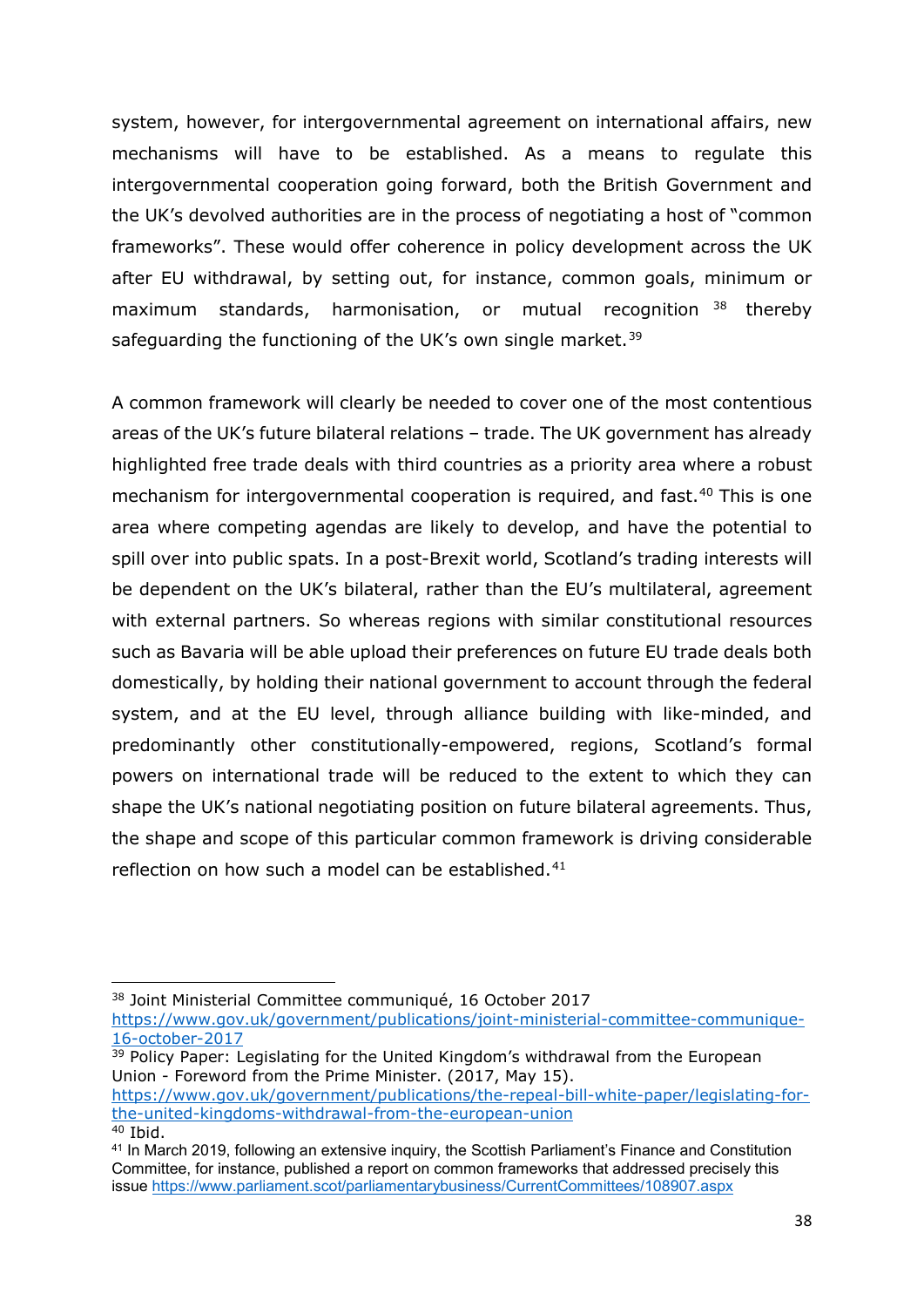In conclusion, the work of British regional representations in the EU can be subsumed under three headline activity areas: diplomatic engagement, economic development, particularly in the sense of engaging in pan-European networking schemes to draw down European funding, and cultural promotion. Of these three, the diplomatic endeavours of the constitutionally empowered Scottish Government, Welsh Government and Northern Ireland Executive will experience the most substantive reconfiguration after Brexit. Access to governmental lines of communication will be cut off as they transition from internal decision-makers with a seat around the table at Council meetings on devolved matters, to external observers, albeit with a strong vested interest in policy outcomes. Other regional engagement in the EU after Brexit will be dependent largely on the extent to which subscribing partners in the UK which support these offices feel that they continue to deliver value for money.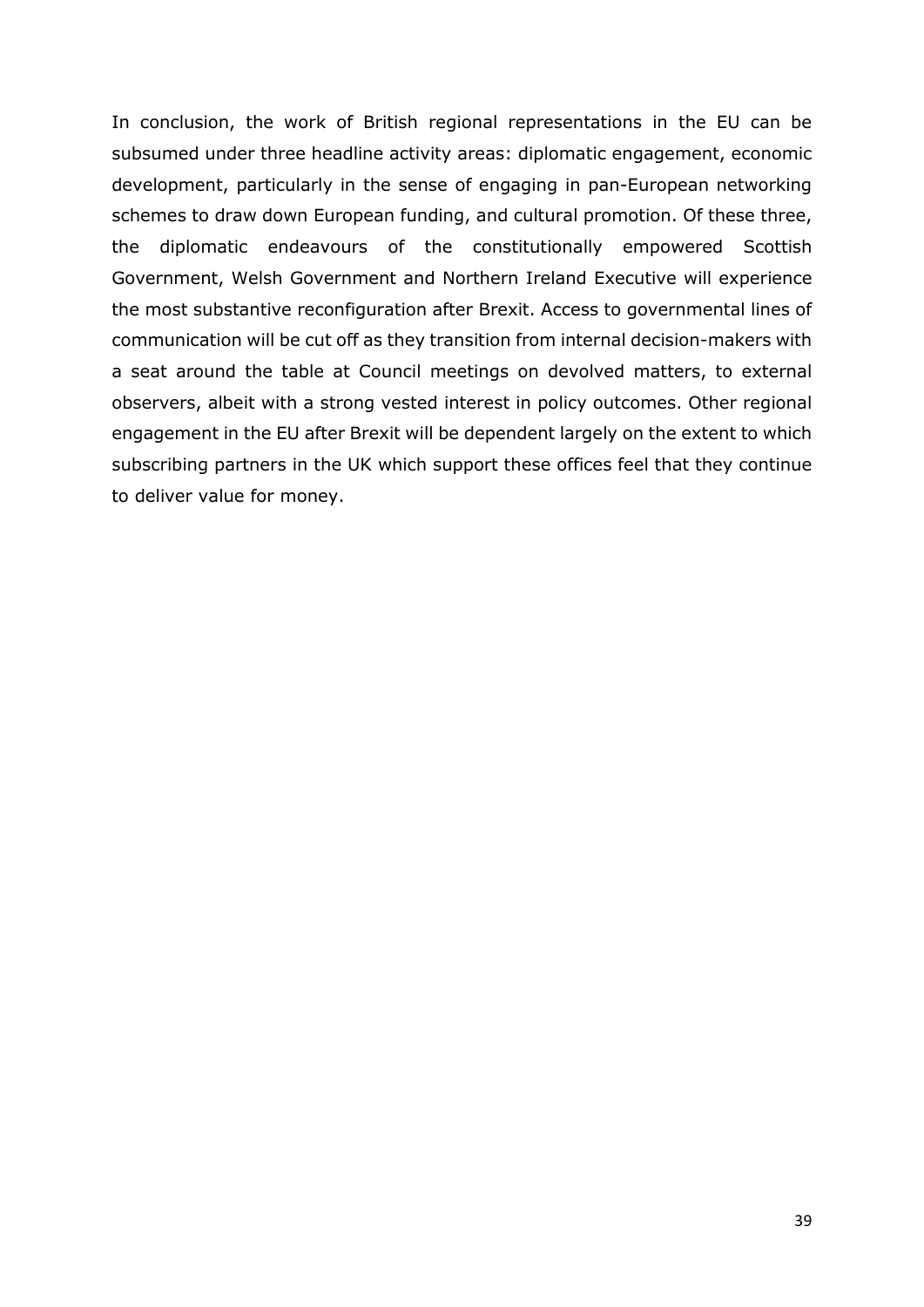### About the Authors

<span id="page-39-0"></span>**Dr Andrew Glencross** is a Senior Lecturer in the Department of Politics and International Relations, Aston University and Co-Director of the Aston Centre for Europe. He is also a Senior Fellow of the Foreign Policy Research Institute (USA) and an Associate Editor at ECPR Press. He holds a PhD from the European University Institute and is a graduate of the University of Cambridge (BA Social and Political Studies and M.Phil. Historical Studies) as well as a former Joseph Hodges Choate Fellow at Harvard University from 2000-01. He is the author of several books, including *Why the UK Voted for Brexit: David Cameron's Great Miscalculation* (Palgrave 2016) and has published research articles on many areas of European integration.

**Dr Caroline Gray** is a Lecturer in Politics and Spanish at Aston University and Deputy Co-Director of the Aston Centre for Europe. She specialises in Spanish and wider European politics, with particular expertise in nationalist movements and political decentralisation. After originally studying Modern Languages at the University of Oxford, she reported on Spanish politics and the economy at the height of the global financial crisis in a professional capacity for a few years, before returning to academia to write her PhD on nationalist politics in the Basque Country and Catalonia at the University of Liverpool. She has a longstanding interest in UK-Spain relations having worked previously for the Political and Economic Section of the British Embassy in Madrid, and she spent over six years in total living, studying and working in Spain at various stages prior to joining Aston in 2017.

**Dr Yaprak Gürsoy** is a Lecturer in the Department of Politics and International Relations at Aston University and a research associate at the Centre for International Studies at the University of Oxford. Prior to her current post, she was an Associate Professor at Istanbul Bilgi University. Dr Gürsoy has worked on regime change and civil-military relations from a comparative perspective and is currently doing research on Turkish Perceptions of the UK from 1973 to Brexit, funded by the British Institute at Ankara (BIAA). She is the author of *Between Military Rule and Democracy: Regime Consolidation in Greece, Turkey, and Beyond* (University of Michigan Press, 2017) and *The Transformation of Civil-*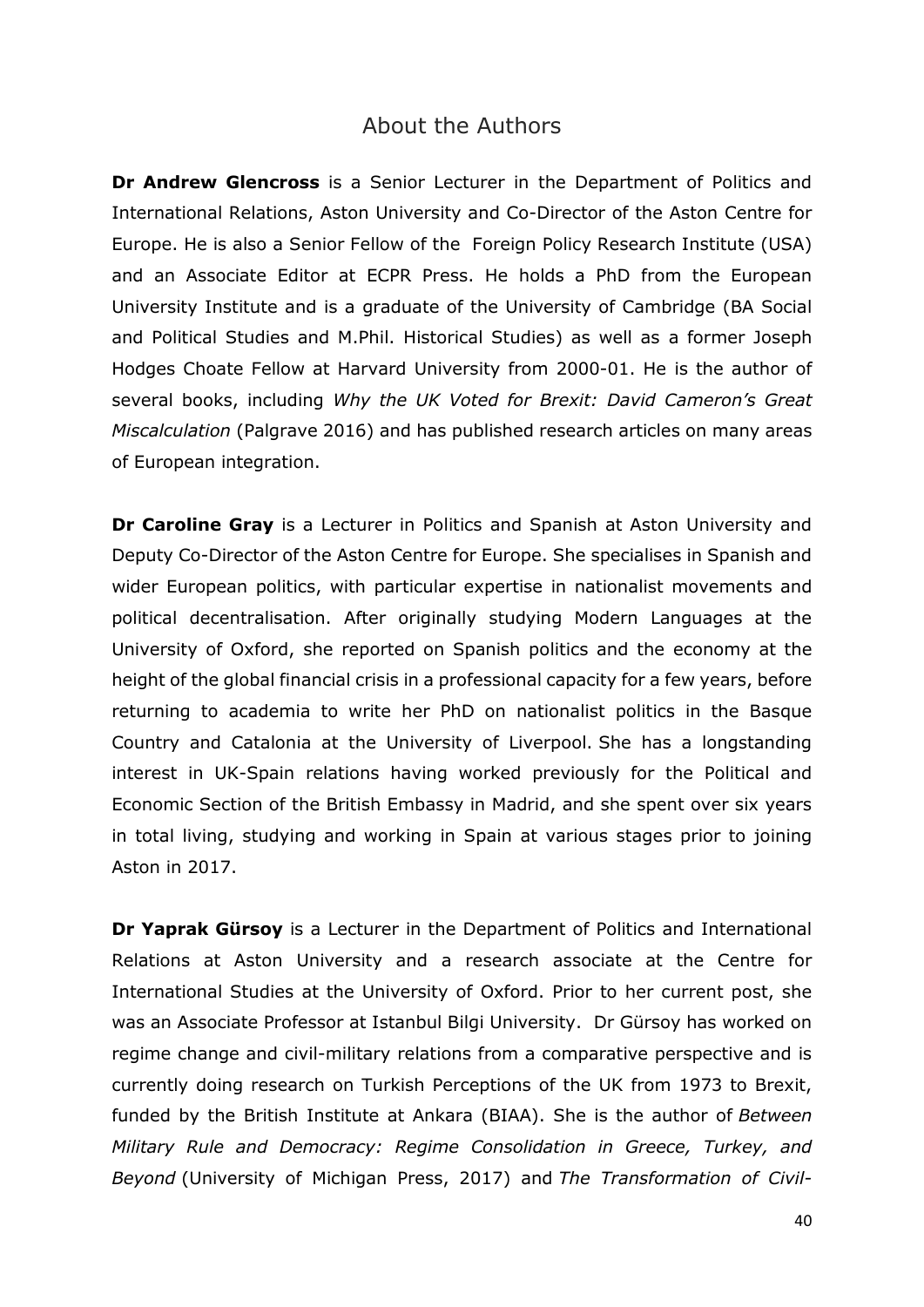*Military Relations in Turkey* (Istanbul Bilgi University Press, in Turkish). A complete academic profile of Dr Gürsoy can be found on her personal website [www.yaprakgursoy.com.](https://eur02.safelinks.protection.outlook.com/?url=http%3A%2F%2Fwww.yaprakgursoy.com%2F&data=02%7C01%7Ca.glencross%40aston.ac.uk%7C7d68b69192a3404b442608d6a92ea3a9%7Ca085950c4c2544d5945ab852fa44a221%7C0%7C0%7C636882415116657196&sdata=vvygiMUzCOviedPPMhUoZqrOIGZndxh%2FOOmvq5DagYo%3D&reserved=0)

**Dr Carolyn Rowe** is the Co-Director of the Aston Centre for Europe, and Senior Lecturer in Politics at Aston University. Her research work covers issues of territorial politics in Europe, federalism, devolution and regional engagement in the EU. She has worked as an adviser to the EU Committee of the Regions, the Polish Government and both the Scottish Parliament and Scottish Government.

**Dr Balazs Szent-Ivanyi** is a Senior Lecturer in Politics and International Relations at Aston University and Head of Department. His research focuses on the political economy of foreign aid, and politics and political economy in Central and Eastern Europe. His most recent research has been published in journals including *Development Policy Review*, *the European Journal of Development Research, International Migration, Democratization*, and the *Journal of International Relations and Development*.